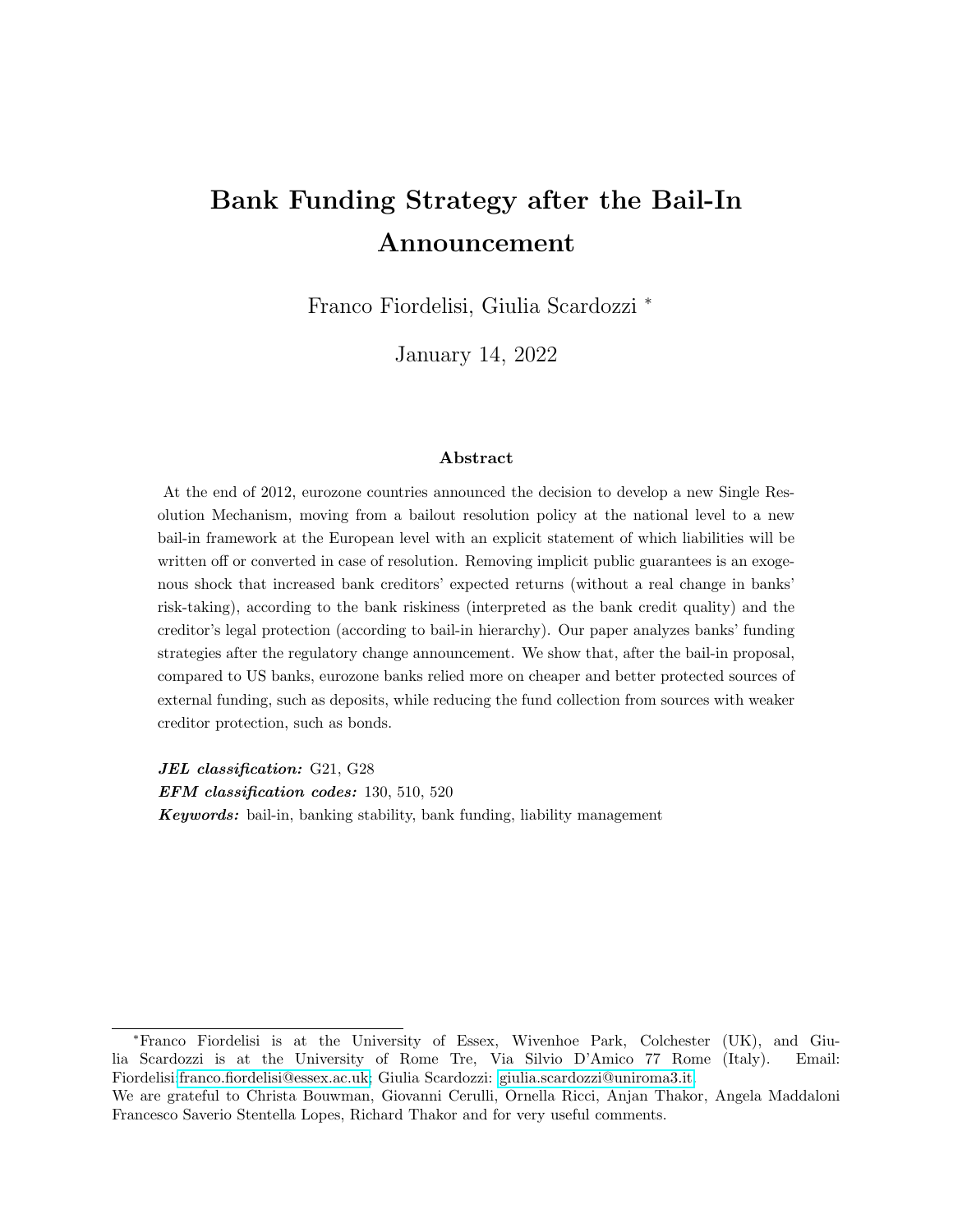## 1 Introduction

The existence of financial intermediaries is traditionally motivated by asymmetric information between firms and households [\(Diamond](#page-24-0) [\(1984\)](#page-24-0); [Bhattacharya and Thakor](#page-24-1) [\(1993\)](#page-24-1); [Allen and Santomero](#page-24-2) [\(1997\)](#page-24-2)), and collateral is a key mechanism mitigating adverse selection, credit rationing, and other inefficiencies [\(Stiglitz and Weiss](#page-26-0) [\(1981\)](#page-26-0); [Wette](#page-26-1) [\(1983\)](#page-26-1); [Rajan and](#page-25-0) [Winton](#page-25-0) [\(1995\)](#page-25-0)). Of course, there is a similar asymmetric information situation between banks and households, and this has been traditionally mitigated by government interventions as deposit insurance, regulation, and supervision tools to ensure a prudential bank risk-taking and, ultimately, a public implicit guarantee for large banks. During the global financial crisis, implicit public guarantees became in certain cases explicit: Governments bail out many defaulting too-big-to-fail (TBTF) banks using taxpayers' money, and this was the case, for example, of Monte dei Paschi di Siena, an Italian large bank that felt in trouble during the global financial crisis. The Italian government decided that the failure of Monte dei Paschi would have hindered the financial stability; hence, it injected liquidity into the bank<sup>[1](#page-1-0)</sup>. From this perspective, Europe is an interesting case study since the govern-ment provided enormous financial support to banks<sup>[2](#page-1-1)</sup>. The subprime financial crisis started in 2007 in the United States after the collapse of Lehman Brothers became global since 2009 when also European banks felt in trouble. The health of the banking system and the many bailout policies implemented by the European governments led to a severe sovereign debt crisis. Such link between the bailouts and the sovereign debt crisis increase is referred to by academia as the sovereign debt nexus. To prevent the hamper of the sovereign debt and to have an orderly crisis management (with tools that are more effective and using private sector resources), eurozone countries announced, at the end of 2012, the development of a new

<span id="page-1-0"></span><sup>&</sup>lt;sup>1</sup>We should notice that not all defaulting large banks have been bailed out (e.g., Lehman Brothers in the United States and Barings Banks in the United Kingdom).

<span id="page-1-1"></span><sup>&</sup>lt;sup>2</sup>Between 2008 and 2014, European Union governments approved state aid to banking systems, amounting to 45.8 percent of GDP. It comprised 1.49 trillion of capitalization and asset relief programs and 4.3 trillion of guarantees and liquidity measures. Most state-authorized aid was in the form of guarantees, some 3.9 trillion in total (most of which was granted at the peak of the financial crisis during 2008).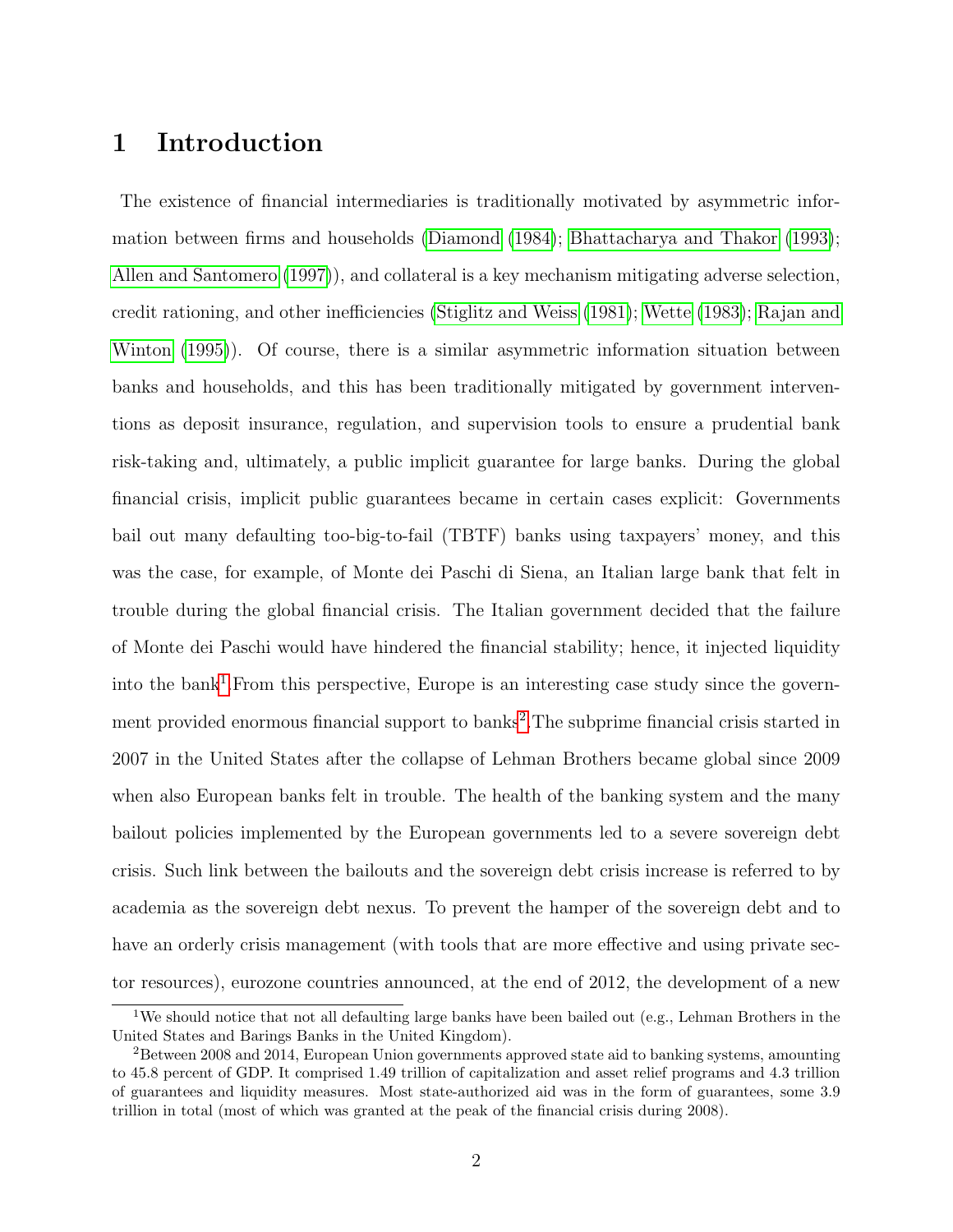resolution regime, moving from a bailout resolution policy at the country level to a bail-in regime at the centralized European level. The new regime was formally approved in 2014 and started in 2016: only when the banks' shareholders and creditors have covered losses will national resolution funds be allowed to provide banks with the resources needed to continue operating while they are being restructured and under restrictive conditions. Specifically, the new regulation provides a pre-defined hierarchy of "who" is in charge to rescue a bank close to default by explicitly stating which liabilities will be written off or converted into equity<sup>[3](#page-2-0)</sup>.

From an economic perspective, the new resolution regime implies a drop in the value of public implicit guarantees on banks' liabilities, which led, ceteris paribus, to greater risktaking for investors. The new bail-in regime has, consequently, generated two effects on bank liabilities. On outstanding banks' issued securities, their market prices declined to the extent necessary to provide investors with yields adequate to compensate for the greater risks. Most papers have focused on market price reactions to evaluate the effect of the new bail-in regulation. A few papers run event studies focusing on stock returns and Credit Default Swap (CDS) spreads around the announcement of the various steps of its launch [\(Schafer](#page-26-2) [and di Mauro](#page-26-2) [\(2016\)](#page-26-2)). A handful of papers run a difference-in-difference (DID) analysis by comparing prices and yields of securities that are treated and non-treated by the new regulation [\(Giuliana](#page-25-1) [\(2019\)](#page-25-1); [Cutura](#page-24-3) [\(2018\)](#page-24-3); [Crespi and Mascia](#page-24-4) [\(2018\)](#page-24-4)). The second effect concerns the issuance of new securities: after the bail-in regulation, banks have to provide investors with greater yields (higher coupons or lower issue prices) to compensate for the greater risks. Our focus is on the second effect: the bail-in introduction provides us with a quasi-natural experiment setting to study the behaviors of banks and investors in case an external shock increases the risks levels of bank liability (without a specific bad event related to a bank).

The removal of implicit public guarantees is an exogenous shock that increased investors'

<span id="page-2-0"></span><sup>3</sup>Namely, (1) Common Equity Tier 1; (2) Additional Tier 1 instruments; (3) Tier 2 instruments; (4) other subordinated debts; (5) senior unsecured creditors; and (6) depositors over 100,000 euro.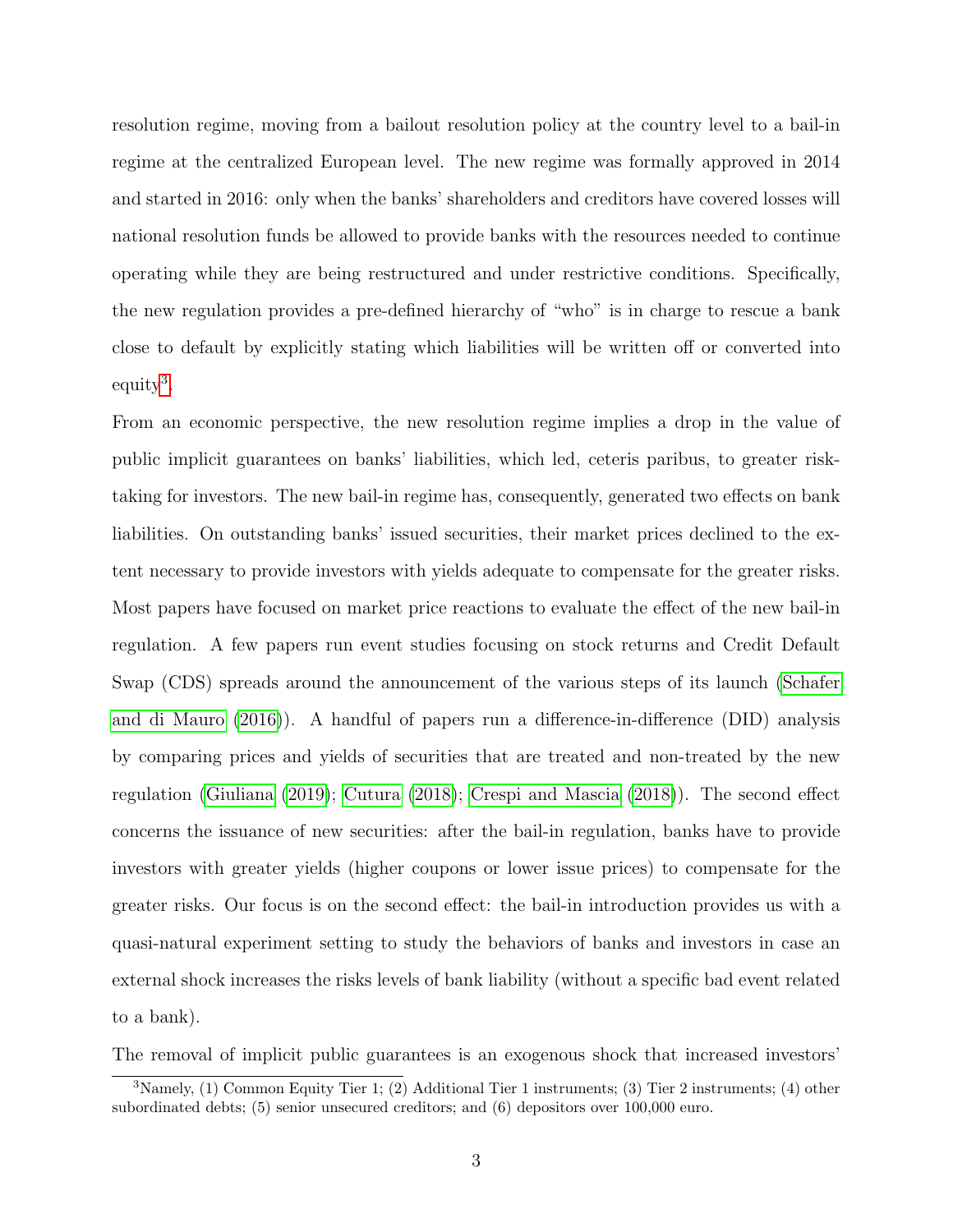expected return on banks' liabilities (without changing banks' risk-taking), and spread variations depend on liability legal protection and the bank's risk. Our paper aims to understand banks' funding<sup>[4](#page-3-0)</sup> strategies after the bail-in and whether the reaction was rational. Specifically, our paper answers the following research question: Did banks change their liability structure by increasing cheaper liabilities and declining more expensive ones? By analyzing European banks during the period 2010–2015 (including three years before and three years after the treatment), we show that, after the bail-in proposal, eurozone banks increased fund collections from sources with greater creditor protections (which are also cheaper), such as deposits, and reduced fund collections from sources with weaker creditor protections (which are also more expensive), such as bonds, in comparison to banks in countries not affected by a change in bank resolution procedures.

Our analysis is conducted using a DID approach, which allows us to compare eurozone banks interested in the new resolution regime (treated) and banks in countries that did not experience a similar regulatory change in the same period (control group). To reasonably consider the new bail-in regime as an exogenous shock, we set the treatment date in 2013 (a year after its public announcement, June 2012), rather than in the year of its formal approval (April 2014) or legal application (January 2016). Various papers [\(Fiordelisi, Ricci, and Lopes](#page-25-2) [\(2017\)](#page-25-2); [Schafer and di Mauro](#page-26-2) [\(2016\)](#page-26-2)) show that banks, as rational agents directly affected by a new policy, react as soon as the new rules are publicly disclosed and do not wait for the legal starting date.

Our paper contributes to past papers in three ways. First and foremost, our paper is the first to analyze changes in banks' funding strategy to an exogenous shock of interest spreads: by exploiting the bail-in announcement in Europe, we show that the portion of instruments more exposed to bail-in in case of bank default and instruments issued by banks with a greater portion of impairment loans declined, while the portion of instruments less exposed to be bailed in or issued by banks financially sound increased. Our results suggest that

<span id="page-3-0"></span><sup>4</sup>From here on, by "banks' funding strategies," we mean external sources of funding (e.g., bonds and deposits).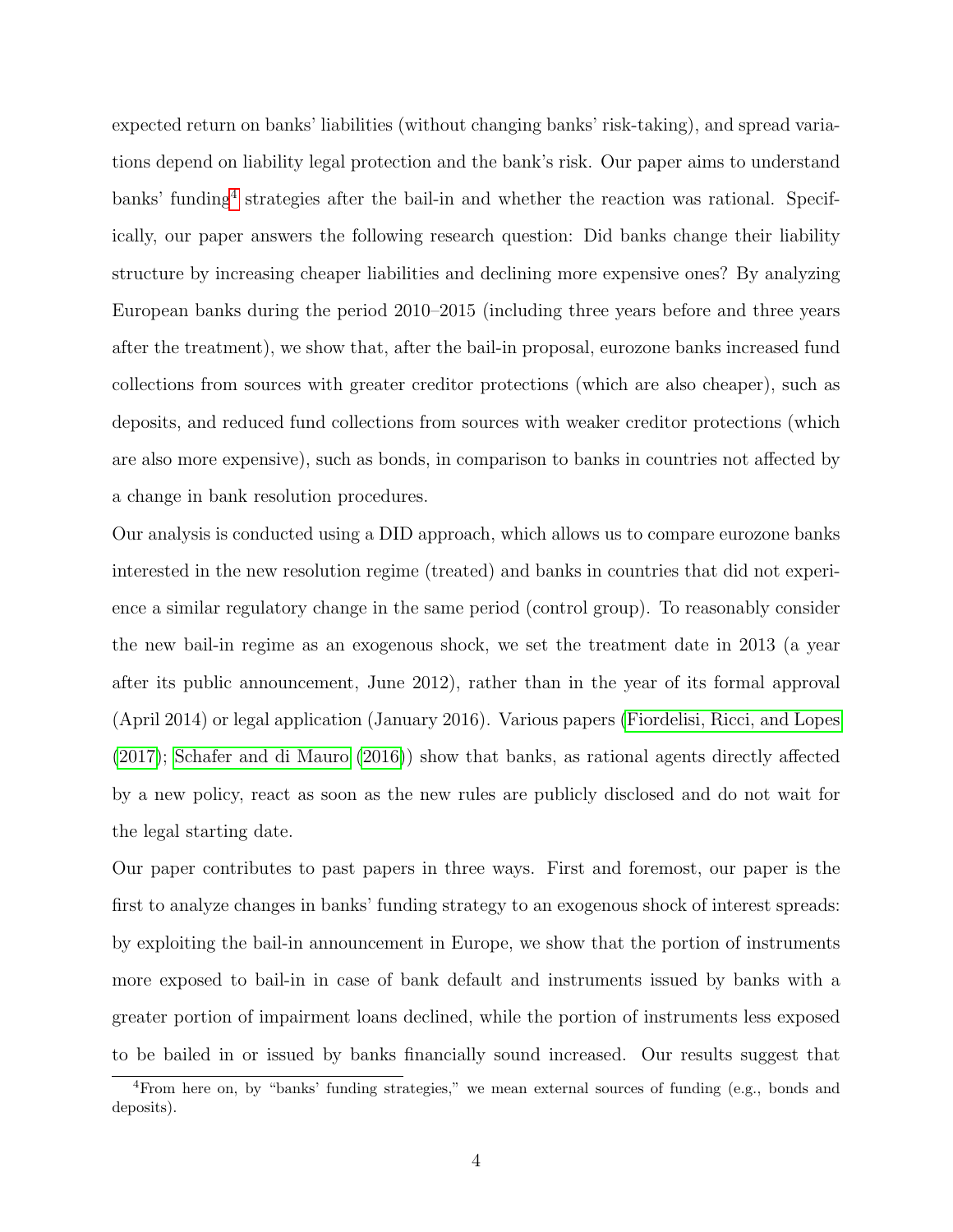banks prefer re-balancing their liability structure (by reducing expensive liabilities) rather than paying higher interests to maintain the same liability composition. Second, we contribute to the literature dealing with estimating the impact of regulatory and supervisory reforms since we focus on banks' liability sides, while most papers focus on banks' portfolio allocations and assets compositions [\(Bouwman and Johnson](#page-24-5) [\(2017\)](#page-24-5); [Gropp, Mosk, Ongena,](#page-25-3) [and Wix](#page-25-3) [\(2018\)](#page-25-3); [Berger and Sedunov](#page-24-6) [\(2016\)](#page-24-6); [Fiordelisi et al.](#page-25-2) [\(2017\)](#page-25-2)). Also, we show that the European reform of resolution procedures was credible since banks re-balanced their liability structure as soon as it was announced, before its formal approval and application. Finally, our results are very interesting for policymakers: banks' greater reliance on deposits is costly for asset–liability mismatching and bank runs, causing banks to hold unproductive reserves [\(Diamond and Dybvig](#page-24-7) [\(1983\)](#page-24-7)).

The remainder of this paper is organized as follows. In Section 2, we review past papers and develop our research hypotheses. Subsequently, we describe the European reform of resolution procedures in Section 3, provide our data and variables in Section 4, and present the identification strategy in Section 5. In Section 6, we present our results. In Section 7, we provide robustness checks. Finally, in Section 8, we conclude the paper.

## 2 Literature and hypotheses

Our paper is related to two different literature streams: the first deals with the bank liability structure (especially deposits), and the second concerns the effect of the bail-in introduction. There is extensive literature analyzing bank liabilities, focusing on various instruments used (e.g., deposits, bonds, subordinated debts, and other types of securities) and investigating various topics, especially those assessing risk levels and pricing. Recently, various empirical papers have investigated the regulation implication related to bank liabilities and the role of deposit guarantees during the financial crisis [\(Goedde-Menke and Pfingsten](#page-25-4) [\(2014\)](#page-25-4)), the role of depositors in bank runs [\(Diamond and Dybvig](#page-24-7) [\(1983\)](#page-24-7); [Calomiris and Kahn](#page-24-8) [\(1991\)](#page-24-8)),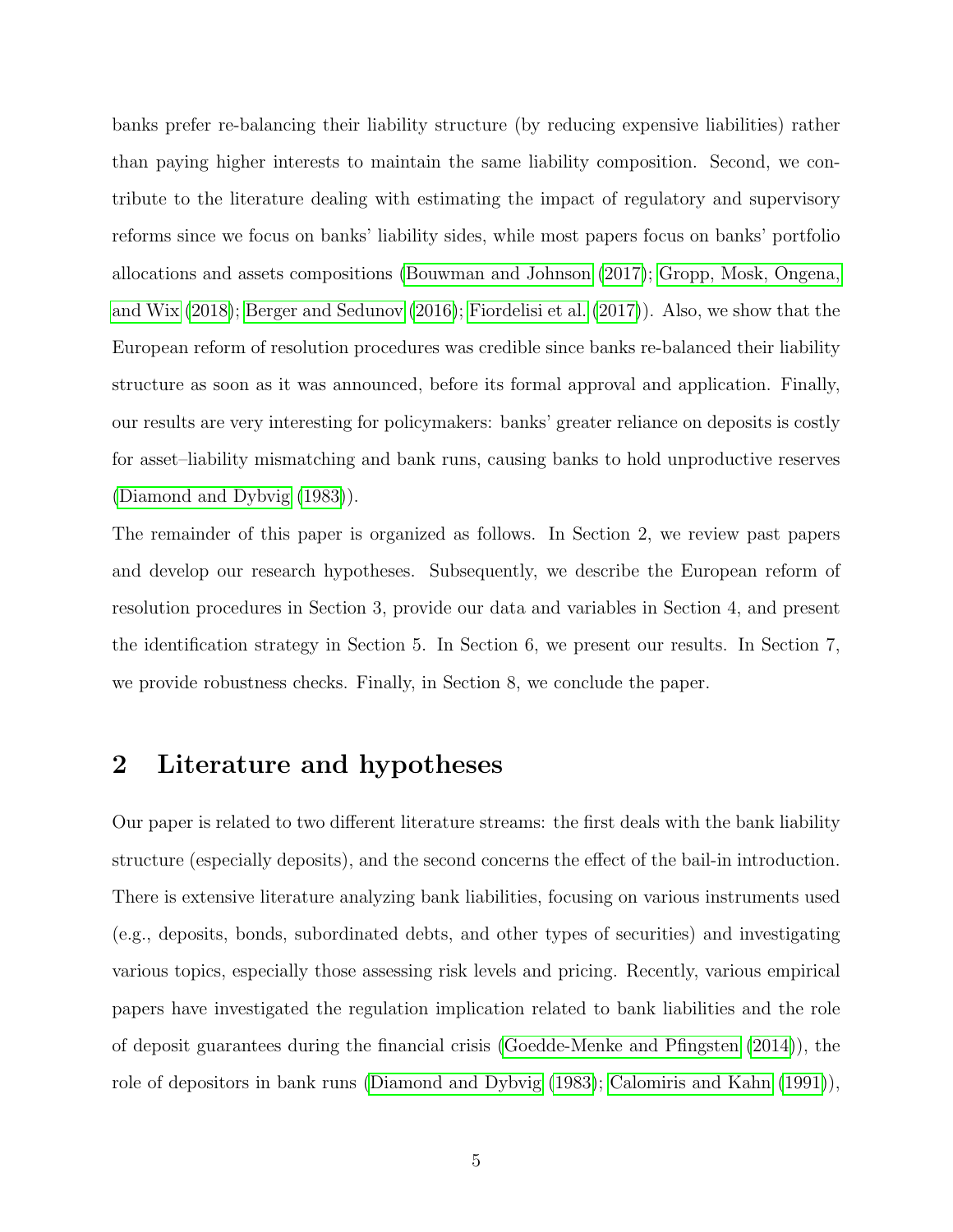and the riskiness and regulation involved in subordinated debts [\(Goyal](#page-25-5) [\(2005\)](#page-25-5)), contingent convertibles instruments [\(Fiordelisi and Pennacchi](#page-25-6) [\(2020\)](#page-25-6)), and senior debts [\(Francis and](#page-25-7) [Wanh](#page-25-7) [\(2019\)](#page-25-7)).

The second stream of literature deals with the effects of the bailout and bail-in regulations. Focusing on the optimal resolution policy, [Berger and Sedunov](#page-24-6) [\(2016\)](#page-24-6) claimed that both bailout and bail-in resolutions outperform the case of no regulatory actions, but the optimal policy is a mix of both bail-in and bailout rules since the principle "one size fits all" does not work in this field of application. Concerning financial contagion, [Bernard and Stiglitz](#page-24-9) [\(2017\)](#page-24-9) showed that a credible bail-in framework needs to take banks' networks into account since they play a key role in amplifying the shock. In the literature of deposits, [Brown and Stix](#page-24-10) [\(2017\)](#page-24-10) analyzed depositors' reactions in the Cyprus bail-in case: depositors run to banks and reallocate their savings in money holdings. Although it is not directly related to bail-in, [Goedde-Menke and Pfingsten](#page-25-4) [\(2014\)](#page-25-4) analyzed the evolution of deposits during the financial crisis. Their paper shows that, at the peak of the global financial crisis, depositors were well informed on deposit insurance and raised their deposits, but, in the aftermath of the crisis, deposits declined to lower, pre-crisis levels. [Bossu and Zhou](#page-24-11) [\(2012\)](#page-24-11) provided an extensive analysis on debt restructuring of financial institutions moving from a bailout policy to bailin, putting evidence on the TBTF problem; in general, the debt structure has been analyzed by [Dudley and Yin](#page-25-8) [\(2018\)](#page-25-8), who tested the effects of financial distress on bank refinancing. However, as suggested respectively by [Ignatowski and Korte](#page-25-9) [\(2014\)](#page-25-9) and [Imai](#page-25-10) [\(2006\)](#page-25-10), it is the bail-in framework increase or decline in bank stability that is unclear. By analyzing bank risk-taking after introducing the new US Orderly Liquidation Authority (OLA), [Ig](#page-25-9)[natowski and Korte](#page-25-9) [\(2014\)](#page-25-9) showed that the banks more affected by OLA decreased their overall risk-taking and originated lower risk loans. Conversely, [Imai](#page-25-10) [\(2006\)](#page-25-10) showed that the substantial reduction of deposit insurance in Japan in 2002 increased the deposits' interest rate sensitivity and enhanced market discipline in Japan.

Our paper aims to show the consequences on the bank's liability structure when implicit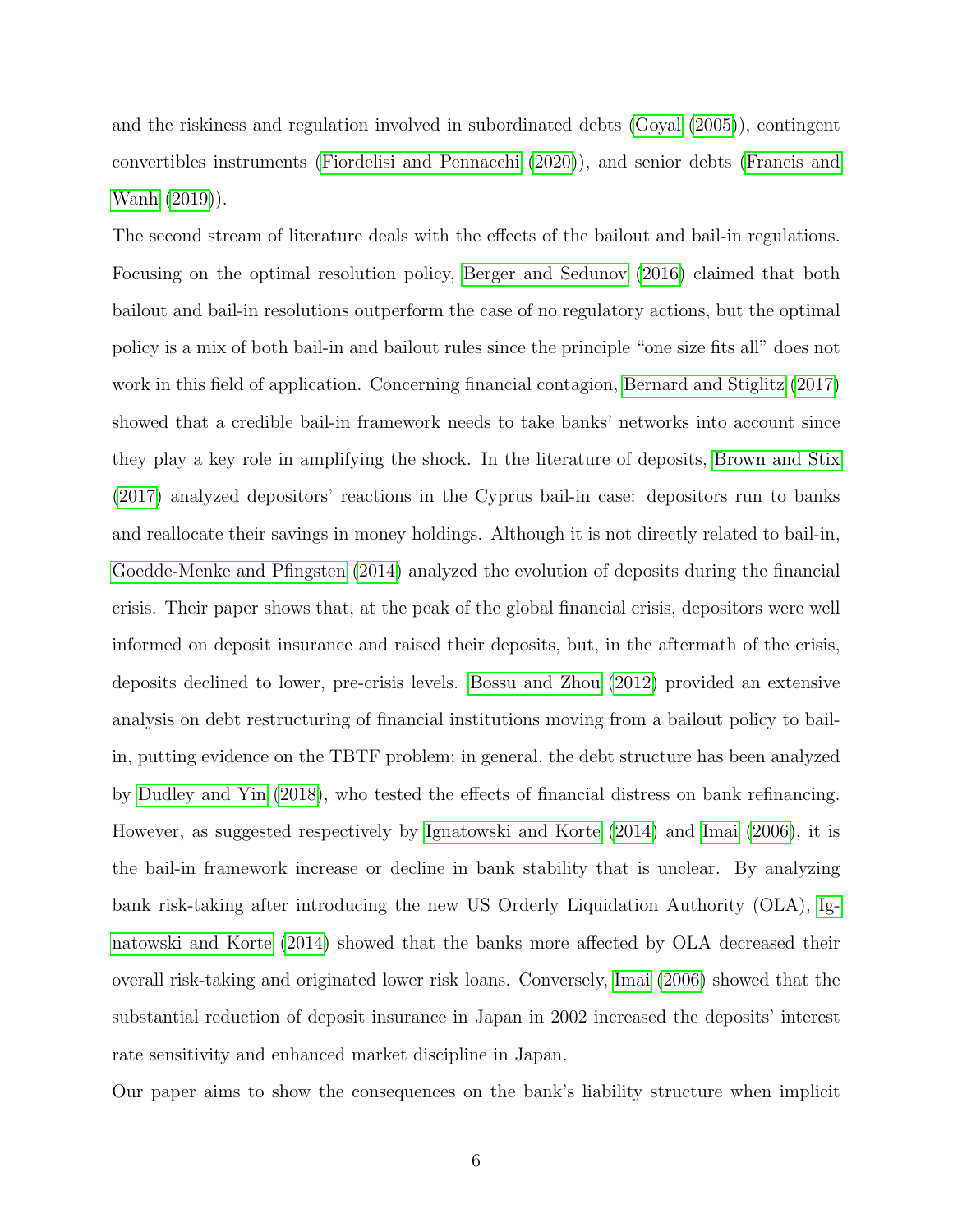public guarantees are removed (or reduced). The new European resolution regulation provides an ideal case since the regulation change (from a bailout to bail-in framework) was unexpected, and its public announcement, during 2012, was clear (e.g., the creditors' protection hierarchy was publicly declared) and credible to all banking market participants. By lowering implicit public guarantees, banks' funding costs increased, as [Giuliana](#page-25-1) [\(2019\)](#page-25-1), [Cutura](#page-24-3) [\(2018\)](#page-24-3), and [Crespi and Mascia](#page-24-4) [\(2018\)](#page-24-4) proved.

We develop a set research hypothesis to capture the banks' reactions to the new resolution framework. First, we posit that banks change their liability composition by reducing less protected (and thus more expensive) funding sources, such as senior and subordinated bonds (we refer to them as "other interest-bearing liabilities") there in after, and by increasing other sources with greater creditor protections (and thus less expensive), such as deposits (H1). Other interest-bearing liabilities are more expensive because they are at the top of the bail-in hierarchy and are less legally protected, thus making them riskier. By contrast, customer deposits are less expensive because they are more legally protected under the new resolution framework: they are at the bottom of the bail-in hierarchy, and customer deposits of up to 100,000 euro benefit from the deposit insurance. Furthermore, we test the credibility of the bail-in tool: we posit that the shift from expensive toward cheaper liabilities is stronger for riskier banks (since the risk premium required by investors for these banks is higher) than for safer banks (H2a); otherwise, the bail-in tool has not been deemed credible, and consequently, we may not find any differences between risky and safe banks (H2b). We can also test whether investors implicitly have a TBTF view: investors may believe that the new bail-in framework would not be concretely applied to large banks, and consequently, they will not ask for greater yields on risk instruments issued by large banks (H3a). Alternatively, investors may also believe that governments are not able to bail out large banks (too big to save); consequently, they will ask for greater yields on risk instruments issued by large banks (H3b).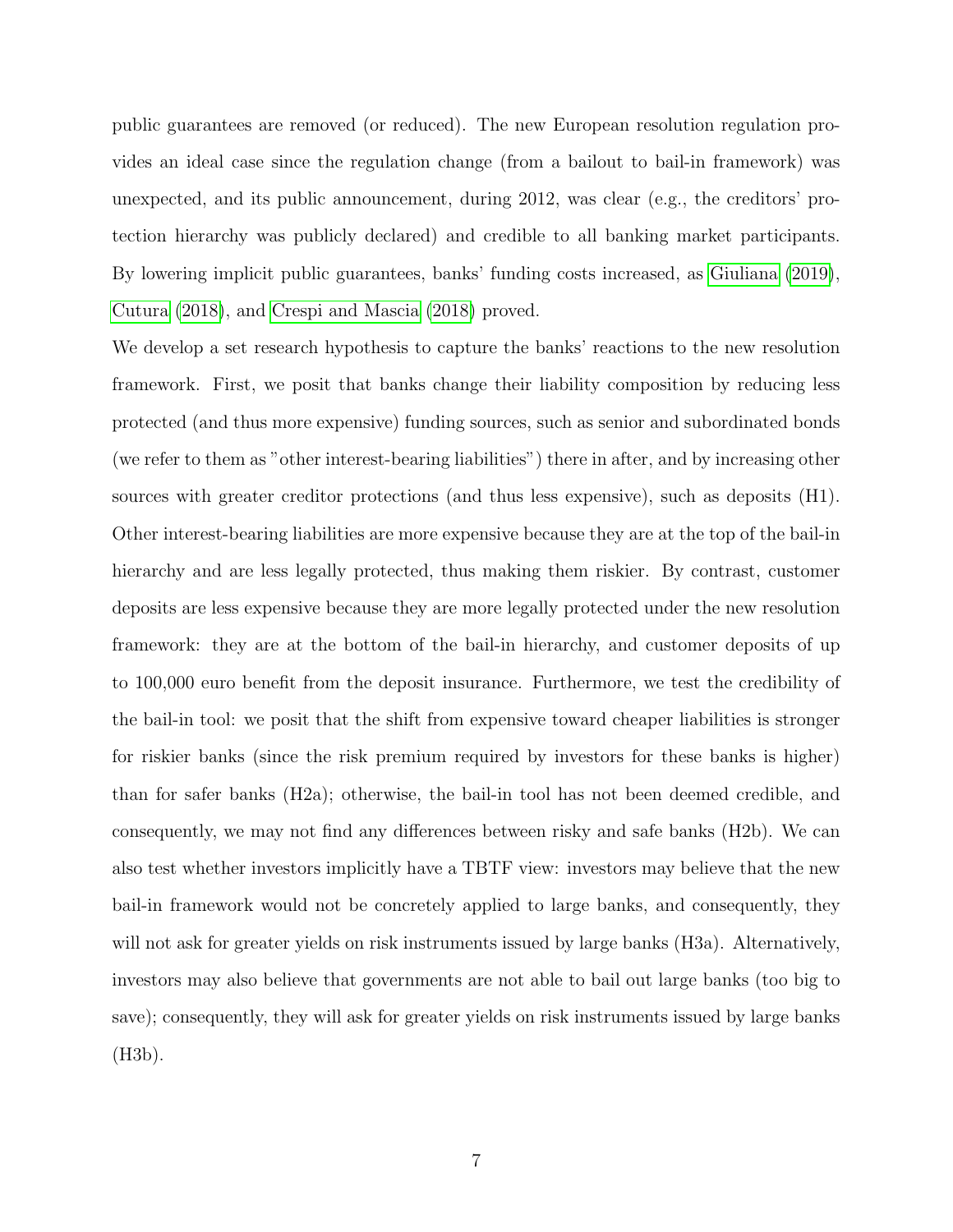## 3 The New Bail-In Framework in Europe

After the global financial crisis and the sovereign debt crisis, the European Union realized problems caused by close links between public sector finances and the banking sector and decided to create a "European Banking Union" based on a full harmonization of supervisory (Pillar 1) and resolution (Pillar 2) practices.

The first pillar (labeled as "Single Supervisory Mechanism") moves from a local supervisory system (based on the "home country control" principle, i.e., banks are supervised by the National Supervisory Authority that issued the license) to a centralized system: since November 4, 2014, the largest European banks (labeled as "significant") have been directly supervised by the European Central Bank (ECB), and the remaining banks (labeled as "less significant") have remained under the direct supervision of the National Supervisory Authorities. Various papers [\(Fiordelisi et al.](#page-25-2) [\(2017\)](#page-25-2); [Granja and Leuz](#page-25-11) [\(2017\)](#page-25-11)) argue that the first pillar produced its effect on the banks' assets, showing that significant banks, under the ECB direct supervision, reduced their lending activity further than did banks under the supervision of the National Supervisory Authorities during the Single Supervision Mechanism (SSM) launch. There is no evidence that Pillar 1 influenced the banks' liability composition. This is not surprising since none of the ECB's criteria for discriminating between significant and less significant banks are based on banks' liabilities.

The second pillar of the European banking union ("Single Resolution Mechanism") concerns creating a common framework for the recovery and resolution of credit institutions and investment firms in danger of failing. The new regulation is included in the "Bank Recovery and Resolution Directive" (BRRD)<sup>[5](#page-7-0)</sup>, which was proposed initially in June 2012<sup>[6](#page-7-1)</sup> and finally approved in April 2014. Although most of the regulatory tools in the BRRD took effect in January 2015, the new bail-in regime formally started in January 2016.

The BRRD directive introduced the Single Resolution Board, as the competent authority

<span id="page-7-0"></span> ${}^{5}$ Directive 2014/59/EU of May 15, 2014 [\(European Union](#page-25-12) [\(2014\)](#page-25-12))

<span id="page-7-1"></span><sup>6</sup>European Commission 06/06/2012 n. 2012/0150.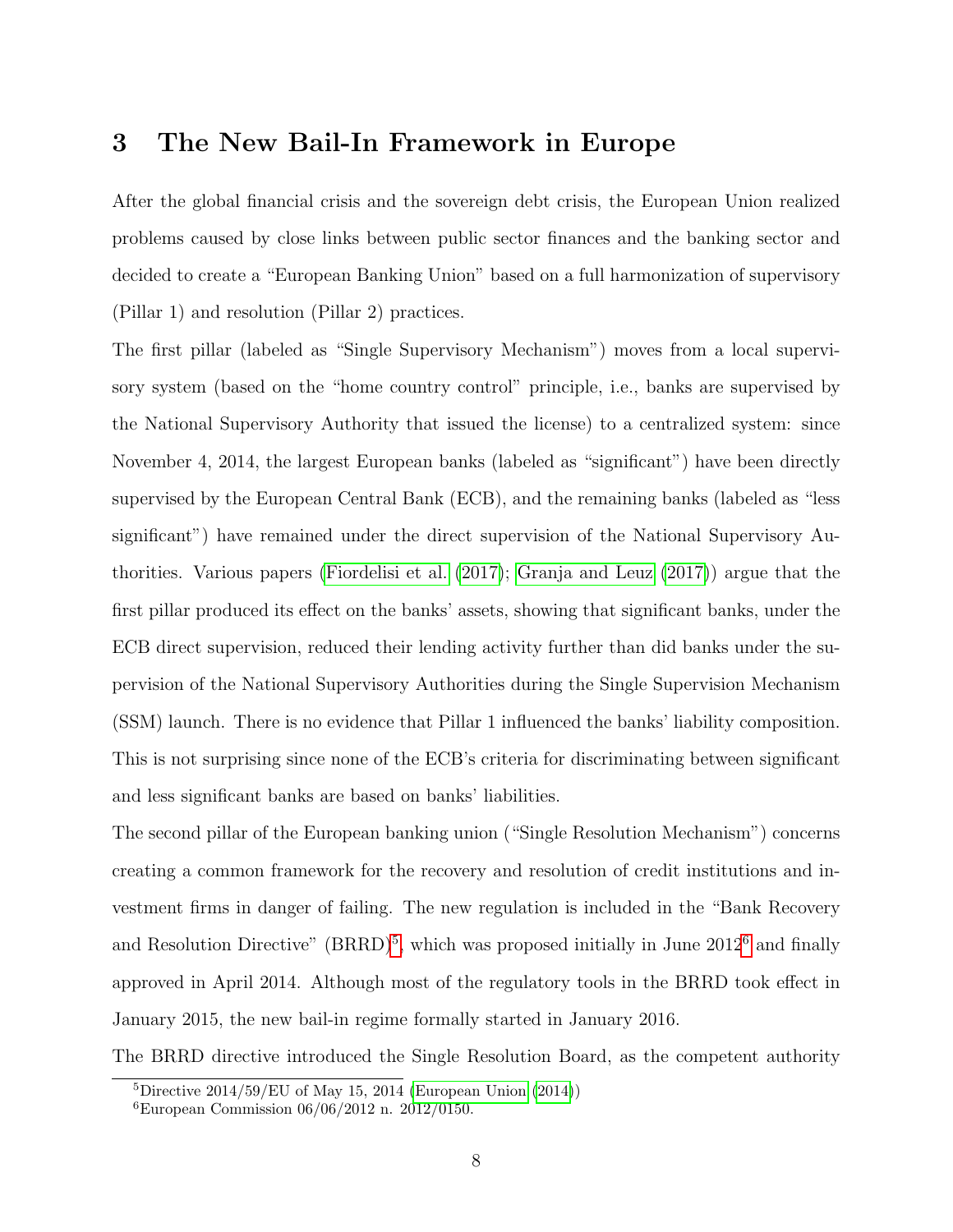at the European level, to make decisions about resolution of financial institutions. When a bank fails to meet their capital requirement, the Single Resolution Board declares the financial institution as failing or likely to fail and starts a resolution procedure: before any resolution actions, bank capital instruments have to be written down or converted into equity (in the case of contingent convertible bonds). The BRRD directive sets a creditor hierarchy of liabilities that falls within the bail-in scope. The first level of instruments, called in case of a resolution, belongs to Common Equity Tier 1, followed by Additional Tier 1 (as Contingent Convertibles) and Tier 2 instruments. If these instruments are insufficient for covering losses, subordinated debts and senior unsecured debts<sup>[7](#page-8-0)</sup> will be called upon to cover losses. We define subordinated debts as bank liabilities less legally protected and hence are more expensive from a bank's perspective because they are bailed in before the senior bonds and deposits (the deposits are the last category of bank liability within the bail-in scope) in case of a bank resolution. If these instruments (equity and bonds) are insufficient for covering losses, customer deposits exceeding 100,000 euros may be called upon to cover remaining losses. Specifically, customer deposits are fully guaranteed up to 100,000 euros by the deposit insurance, while the exceeding amount is unprotected and may be used to cover losses. Since customer deposits are at the bottom of the bail-in hierarchy, we argue that this liability may be defined as more legally protected and hence the cheapest source of funding for a bank, especially in the last recent framework of the lower bound curve of interest rates. We argue that removing implicit public guarantees made in Pillar 2 influenced banks' liability composition: by increasing funding costs (without changing bank risk-taking) according to legal protection, banks have an incentive to shift from less protected funding sources to more protected liability instruments.

<span id="page-8-0"></span><sup>7</sup>Some countries found ambiguity for the class senior unsecured debt: a big bucket of different types of debts were classified by the BRRD along with the same risk under the bail-in purpose. Countries such as Germany, France, Italy, and Spain (to comply with the principle set in the directive, no creditors worse off) decide to adopt the directive into their national legislation with a further sub-classification of the category "senior unsecured debt" [\(Pigrum, Reininger, and Stern](#page-25-13) [\(2016\)](#page-25-13)). The principle mentioned claims that no creditors should suffer losses greater than the ones suffered according to the national legislation of the country in which the securities exist.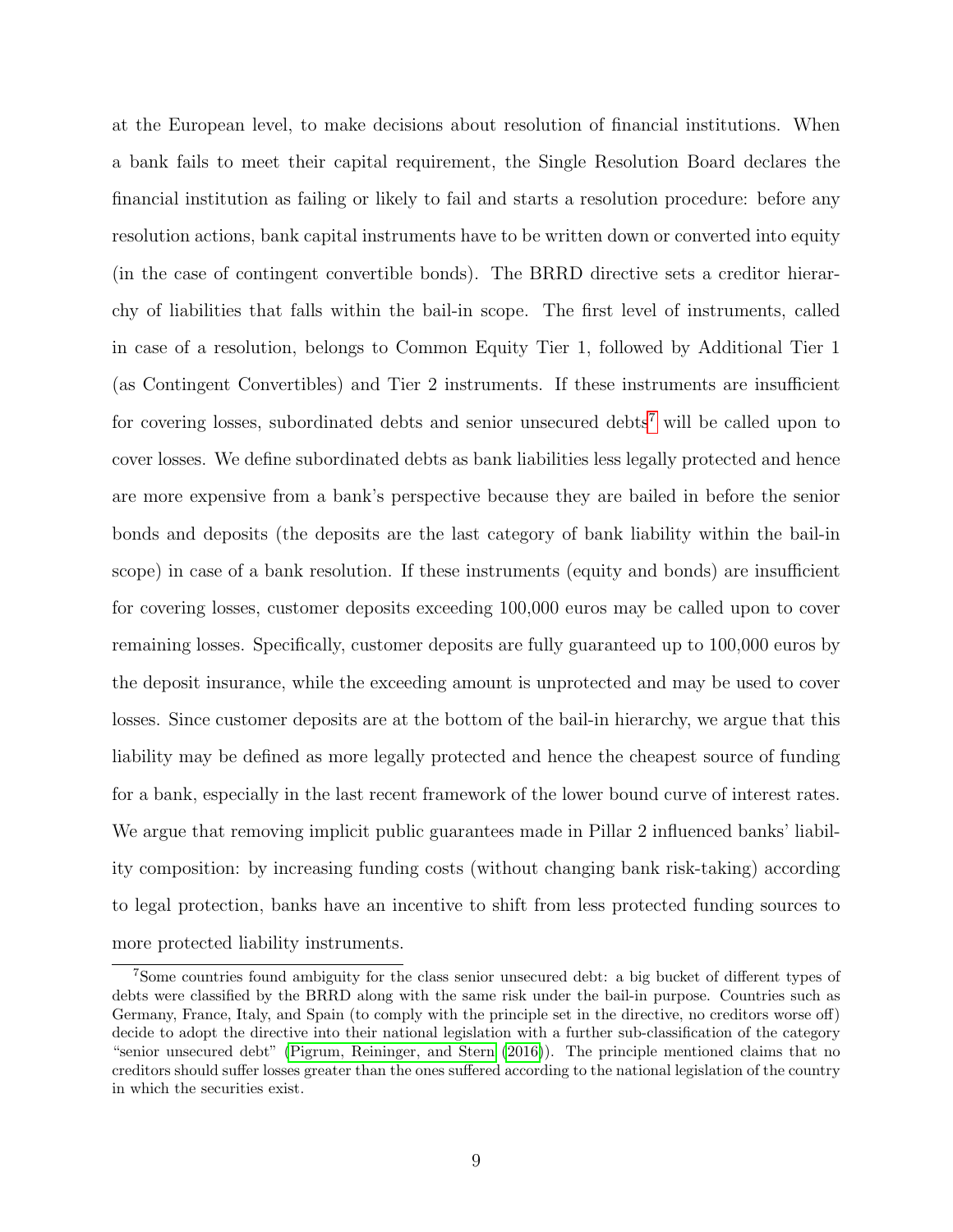The BRRD also introduced a new tool, labeled as the Minimum Requirement for own funds and Eligible Liabilities (MREL), to ensure that the investors' money is enough to recover the bank losses. Specifically, the MREL requires that banks have to hold a sufficiently large amount of securities that are eligible ("bailinable") to cover losses in case of a bail-in procedure. The MREL requirement is institution-specific; thus, it is tailored to each bank's resolution strategy. The MREL requirement does not impose a level of subordination for bank liabilities; rather, it requires that the securities eligible for its calculation have a maturity longer than 1 year and are not hedged by any guarantees or derivatives. The MREL requirement was in effect from January 2016, and eligible securities in its calculation have to expire after January 2017.

During the time period analyzed in this paper (2010–2015), there have been other various regulatory reforms in banking, in both the US and Europe, such as the launch of new Basel 3 regulatory tools (e.g., liquidity and leverage ratios) and the development of regular stress test exercises. As discussed in Appendix A, none of these reforms represent a confounding factor in our paper since none of them have a direct impact on the banks' liability mix; rather, these reforms affect either the banks' assets levels and mix or the equity levels. Furthermore, these reforms have different implementation timings.

## 4 Data and Variables

Data were collected from various sources: (a) accounting data were from the Fitch Connect database; (b) interest rates on 10-year treasury bond and gross domestic product (GDP) growth rates were from the OECD database; (c) supervisory tightness measures were from the [Barth and Levine](#page-24-12) [\(2013\)](#page-24-12) database; and (d) data on the progressive implementation of the Basel regulation were collected via the Basel Committee on Banking Supervision Monitoring reports (from the 1st to the 15th report). The list of variables used is provided in Table 1. We include in our dataset commercial banks by imposing the condition to have at least  $10\%$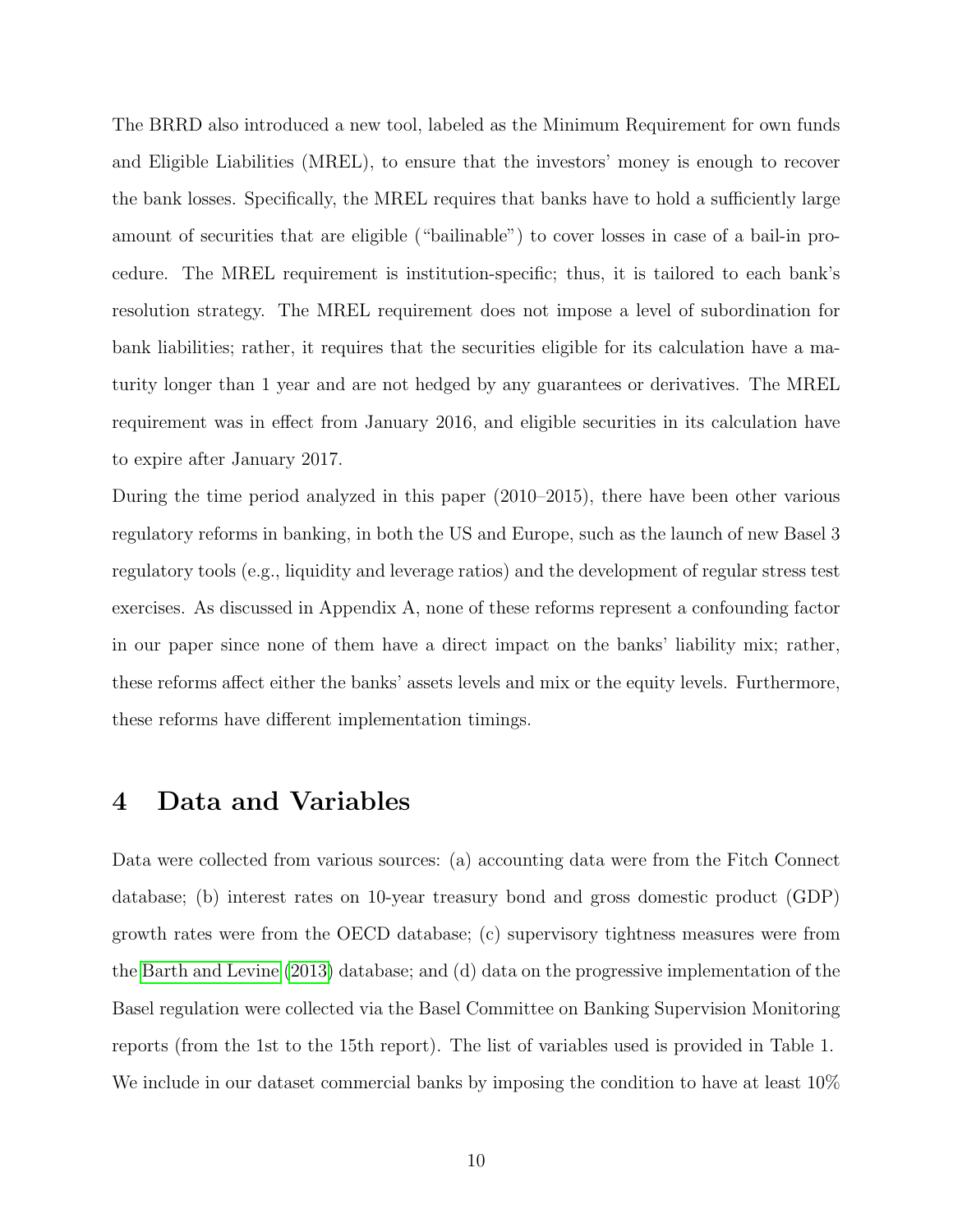of deposit over total assets. Table A.I. in the Appendix reports the mean of percentage of customer deposits and other liabilities on the balance sheets by country. Our data cover the period 2010–2015 (3 years before the year of the announcement and 3 years from the announcement) and include eurozone countries (treated group) and the US (control group). To face differences among banks in the treated and control groups, we control for differences between eurozone and US banks by running a propensity score matching analysis<sup>[8](#page-10-0)</sup> balancing the number of observations: 50% in the treated group and 50% in the control group. After a cleaning procedure, and owing to missing data, the baseline model used a total of 5102 observations year by year, as shown in Table 2.

As dependent variables, we use various liability measures such as the growth rates of the customer deposits ratio (computed as customer deposits over total assets) and other interestbearing liabilities ratio (computed as the difference among total liabilities and customer deposits over total assets). In our follow-up analyses, we also use growth rates for senior unsecured debt ratio, subordinated debt ratio, and bank deposits ratio. We control for various micro- and macro-economic variables. Specifically, we use the equity ratio (total equity over assets), Non-Performing Loans (NPL) ratio (total impairment loans over total assets)<sup>[9](#page-10-1)</sup>, asset size (log of total assets), return on equity (ROE), GDP growth rate, and Treasury-Bill rate (intended as the rate on the 10-year treasury bonds). The summary statistics are provided in Table 3.

## 5 Identification Strategy

We use a DID estimate framework to investigate whether eurozone banks adjusted their liability composition differently from non-eurozone banks around the launch of the new resolution regime. The treated group  $(w = 1)$  consists of banks in the eurozone that are subject

<span id="page-10-0"></span><sup>&</sup>lt;sup>8</sup>The matching implemented has one neighbor selected on size and according to the percentage of gross loans on total assets in 2011 (e.g., before the treatment). In Appendix A, we show the chart plotting the kernel density before and after the matching.

<span id="page-10-1"></span><sup>9</sup>We use the NPL ratio since this is well known and easily available to creditors, while other measures (e.g., risk-weighted assets density and Z-score) are usually less known by investors.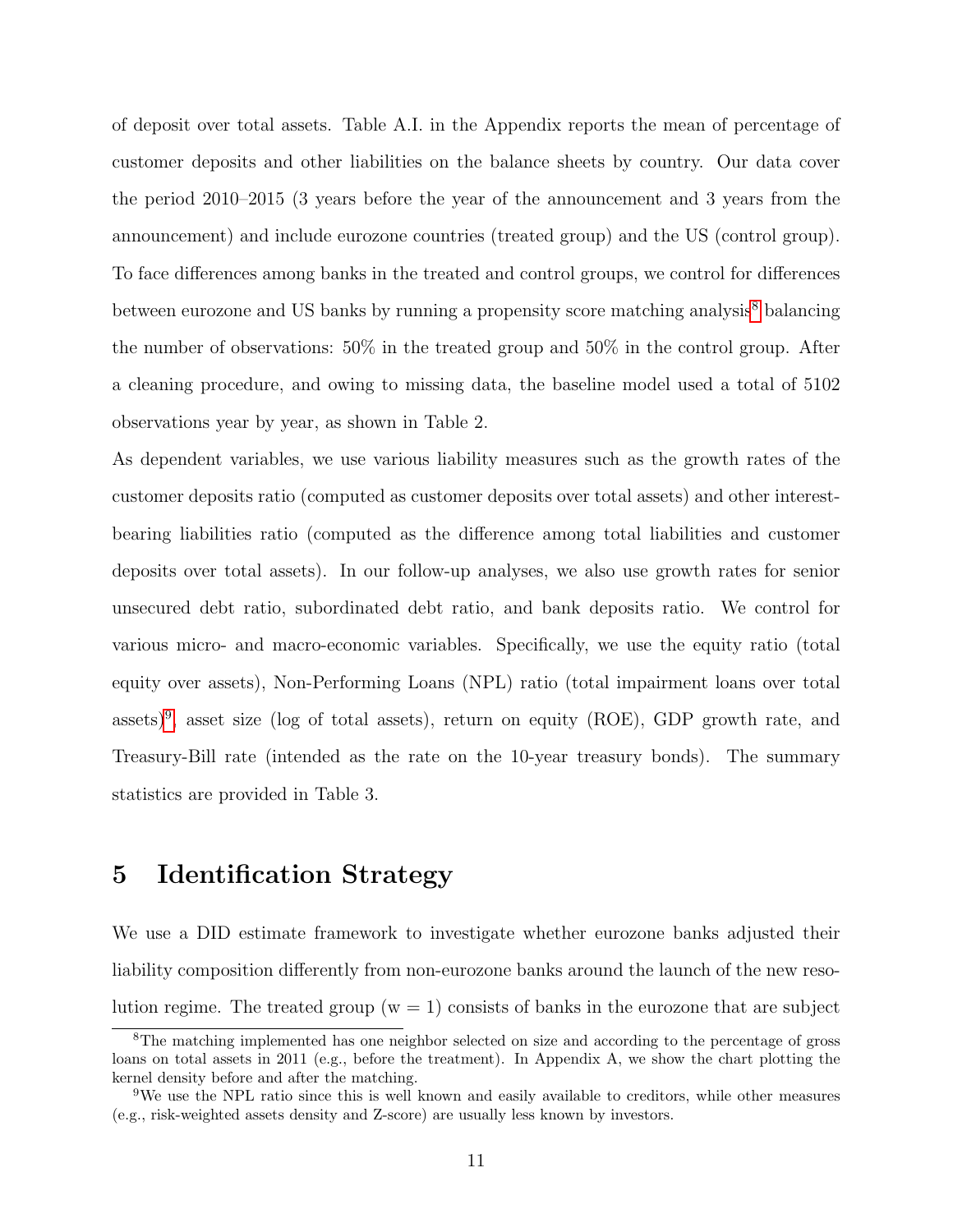to the new bail-in regulation. The control group  $(w = 0)$  is composed of US banks. We argue that US banks can be used as a control group for various reasons. First, US banks were not influenced during our treatment period (2013–2015) by a change in resolution mechanism, other confounding reforms, or financial crises (as discussed in Appendix A). Second, explicit government guarantees in the US and eurozone countries are similar in the pre-treatment period: [Demirguc-Kunt and Huizinga](#page-24-13) [\(2013\)](#page-24-13) calculated the "real" deposit insurance (nominal amount insured by the government over national GDP) and found that US lies within the range of eurozone countries $1011$  $1011$ 

We know about the potential pitfalls of DID estimation [\(Zeldow and Hatfield](#page-26-3) [\(2019\)](#page-26-3)), specifically about the indirect effect of the treatment on the counterfactual [\(Boehmer and Zhang](#page-24-14) [\(2020\)](#page-24-14)). We argue that our treated units could not infect the controls: being subject to the bail-in regulation could not create a spillover effect on US banks. The main reason is that the customer deposits are held mainly on a national basis (usually, customers deposit their money on a bank in its own country) as well as other liabilities. The "home bias" existence is proved: the securities are held mainly in the same countries of their issuance. [Pigrum](#page-25-13) [et al.](#page-25-13) [\(2016\)](#page-25-13) proved that the bailinable debt is subjected to home bias.

The treatment period is 2013–2015. The change in regulation was publicly announced for the first time in June 2012. We argue that banks, as rational agents, reacted, changing their liability mix from the 2013 balance sheets in anticipation of formal implementation of the new regulation. For most European countries outside the eurozone, the BRRD application was postponed; thus, banks in those countries may have not reacted to the BRRD announcement. Third, although there are some differences between European and US banks, we can

<span id="page-11-0"></span><sup>10</sup>Although US banks represent an excellent control group and we control for possible differences between banks in the treatment and control groups to restore the randomization condition, we run a robustness check focusing on banks within the euro area by comparing banks located in euro area countries experiencing at least one case of bail-in (Italy, Spain, the Netherlands, Portugal, and Austria) and those in countries not affected by bail-in cases. The main idea is that depositors in a country experiencing a bail-in case would feel treated by the introduction of the new resolution regime.

<span id="page-11-1"></span><sup>&</sup>lt;sup>11</sup>Eurozone countries have a range of "real" deposit insurance between 125 and 906 (in percentage). Excluding the upper and lower outliers (Luxembourg and Latvia), our band of reference is 282–861. The US has a value of 471. These data are from 2013.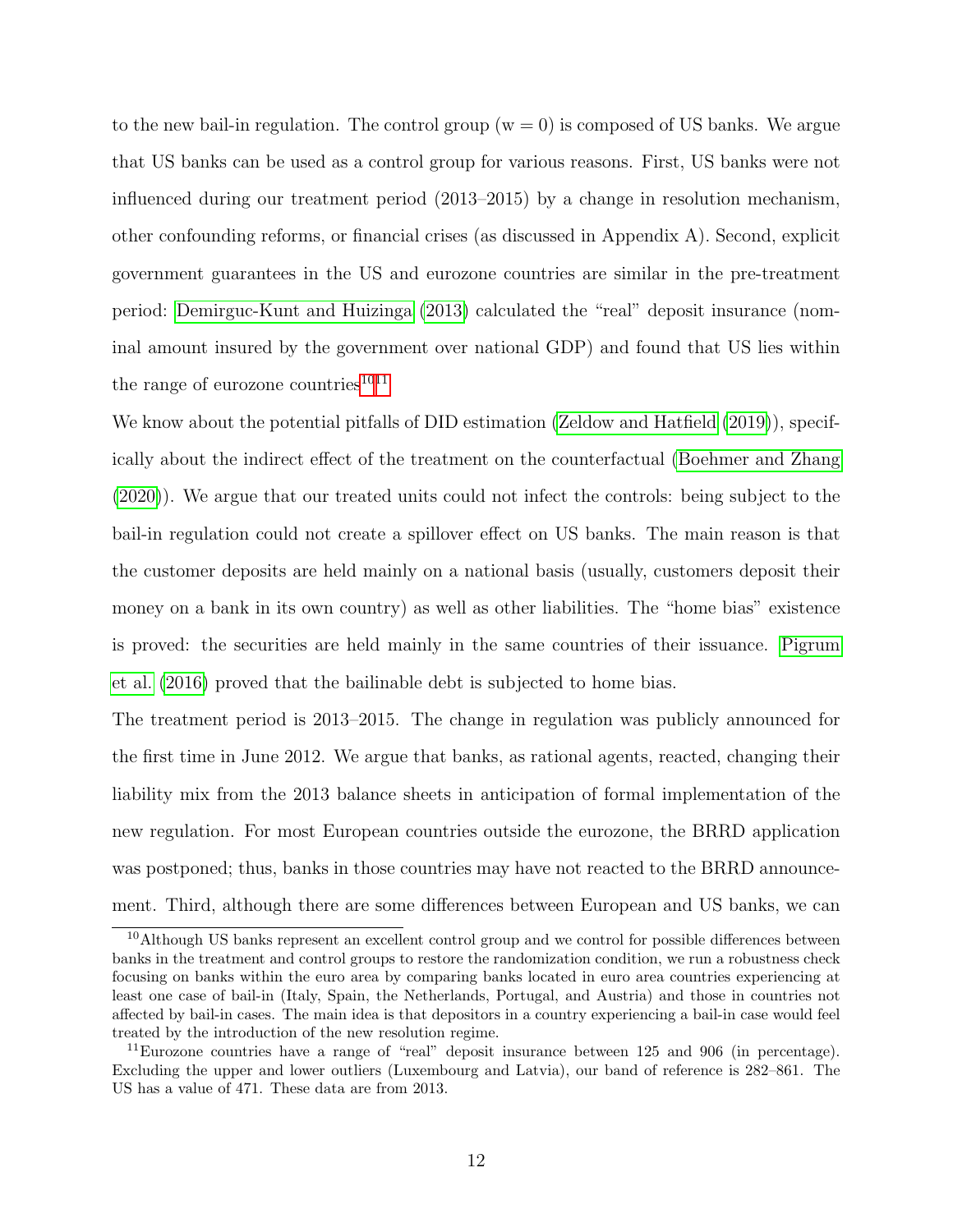control for these differences in our DID model and restore the randomization conditions. As such, European banks in non-eurozone countries have been discarded from our sample. Therefore, we can consider the bail-in as an exogenous shock and run the following DID model:

$$
y_{i,t} = \beta_1 w * T + \beta_2 Total Assets_{t-1} + \beta_3 NPL ratio_{t-1} + \beta_4 Equity ratio_{t-1} ++ \beta_5 GDP growth_{t-1} + \beta_6 Treasury Bill rate_{t-1} + \beta_7 ROE_{t-1} ++ \theta_i + \lambda_t + \epsilon_{i,t}
$$
 (1)

where Y is a bank's liability ratio<sup>[12](#page-12-0)</sup> annual growth rate. Specifically, we run our main model two times for the annual growth rate of each of the following variables: customer deposits ratio and other interest-bearing liabilities (total liabilities minus total deposits) ratio. We also include various micro-economic control variables (lagged by 1 year to face reverse causality problems), namely, the equity ratio, NPL ratio, and asset size, to account for differences among banks in the treated and control groups and, thus, restore the DID randomization condition. Gamma and Omega refers to bank- and year-fixed effects to account for timeinvariant unobservable factors at the firm and year levels, respectively. Although we cannot account for time-variant unobservable factors at country level by adding year\*country fixed effect, we include the GDP growth and the interest rate on 10-year treasury bond to account for real and financial conditions in the countries analyzed. All variables are described in Table 1.

Our coefficient of interest is  $\beta$ 1 for the dummy variable wt<sub>i,t</sub>, which equals 1 for eurozone banks between 2013 and 2015 and 0 for all banks before 2013, and for banks in the control group after 2013. The slope p1 provides information about the causal effect of the bail-in introduction on bank behavior: a positive coefficient indicates a positive causal effect on our outcome variables, whereas a negative slope signals that introducing the bail-in had a negative causal effect on our outcome variables.

<span id="page-12-0"></span><sup>&</sup>lt;sup>12</sup>The ratio is calculated as the liability considered over total assets.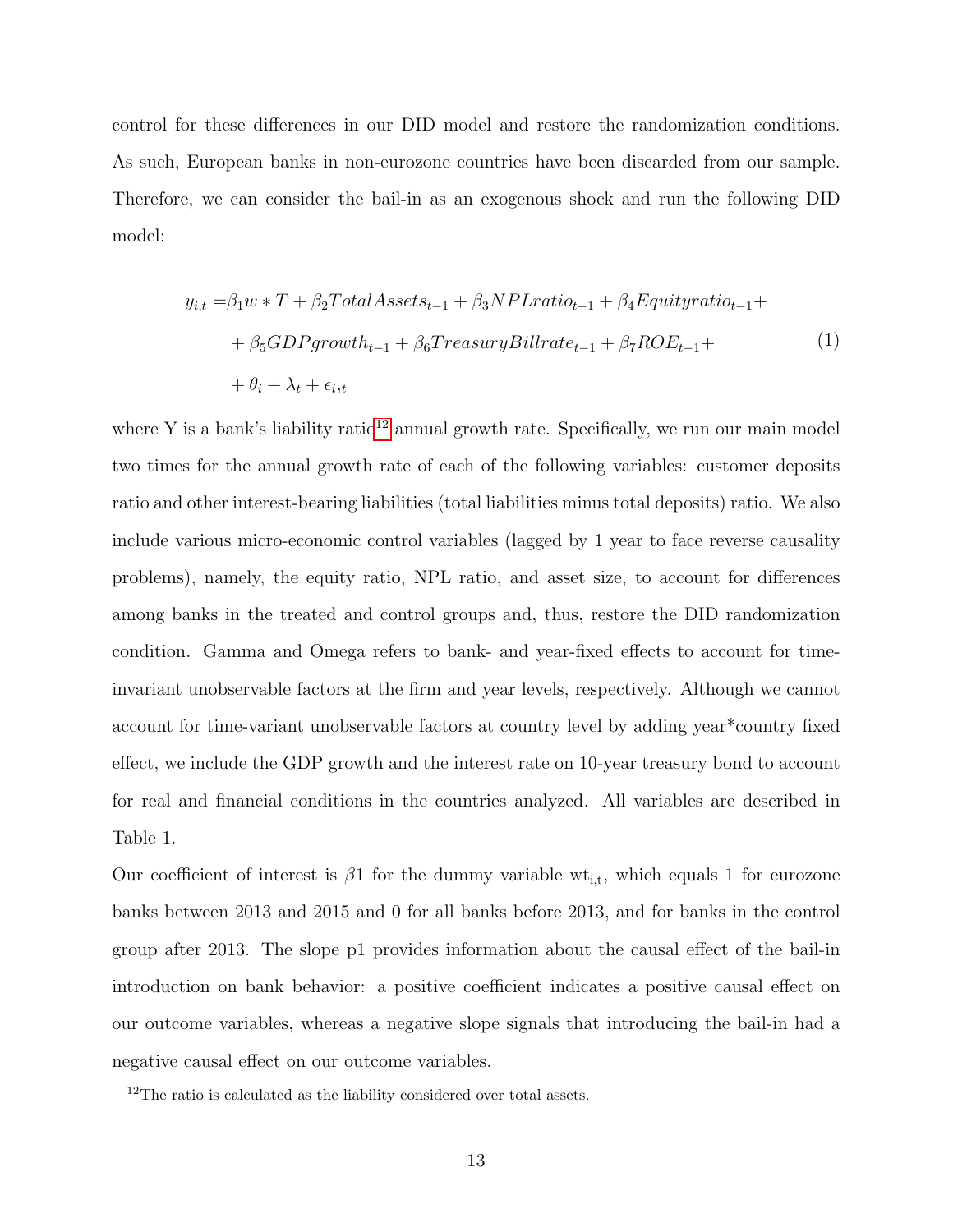Before implementing the model, we checked the necessary assumptions required by the DID estimator: the treatment must be orthogonal with respect to the outcome variables and treated and untreated banks must satisfy the parallel trend assumption.

The first assumption is satisfied since the treatment period is set immediately after the first public announcement of the new bail-in regulation. This announcement was not expected by both banks and households, and it was immediately clear that the new framework was mandatory for all eurozone banks, with no way to avoid the new regulation. We provide evidence to support the second assumptions. We test it by looking at differences formally, year by year, between the eurozone banks (treated) and US banks (control groups) prior to the announcement, focusing on our dependent variables (Table 4) (e.g., parallel trend test). In the pre-treatment period (2010–2012), there are no statistically significant differences for customer deposits ratio and other interest-bearing liabilities ratio growth rates; this supports the appropriateness of using US banks as control units for our experiment. Table 4 also reports the trend of the same variables from the treatment (2013) onwards and shows that the differences in means of US and EU banks became statistically significant. This preliminary evidence shows that the policy event in 2013 has caused a change in the liability mix of the EU banks and allows us to implement a DID regression to analyze changes in the liability mix caused by the bail-in introduction.

### 6 Results

In this section, we analyze whether eurozone banks changed their external funding sources mix after the bail-in announcement by reducing more expensive (where creditors have less legal protection) liabilities and increasing the cheapest ones (where creditors have greater legal protection). We run our baseline DID model in equation (1). Our coefficient of interest is  $\beta$ 1 for the dummy wt<sub>i,t</sub>, which equals 1 for eurozone banks between 2013 and 2015 and 0 for all banks before 2013 and for banks in the control group. This coefficient provides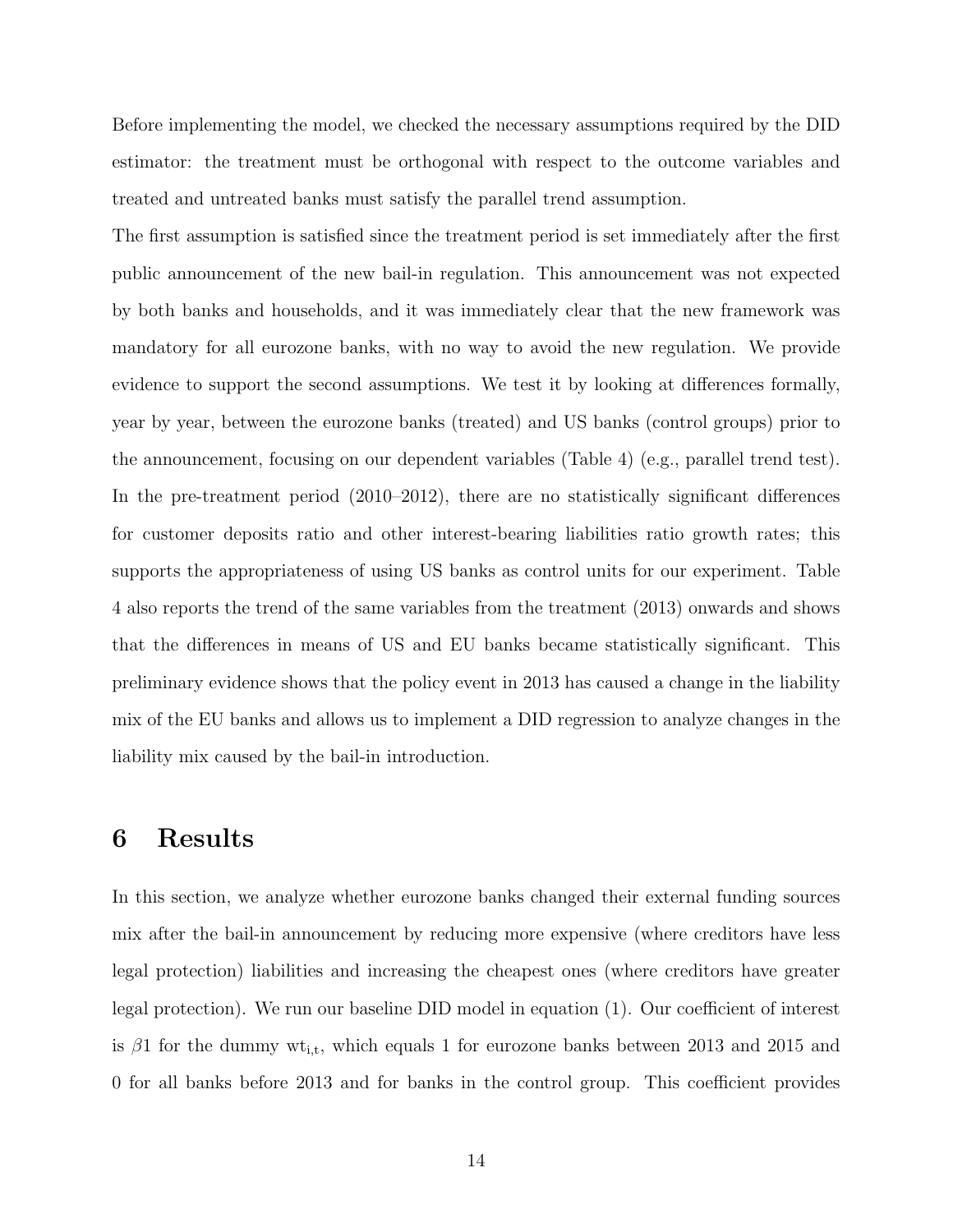information about the causal effect of the introduction of the new bail-in framework: a positive coefficient suggests an increase in the ratio of the outcome variable, while a negative slope signals a decrease in the ratio of the outcome variable. In Table 5, we report our results using the growth rate of the following two variables as response variables: customer deposits ratio (column 1) and other interest-bearing liabilities ratio (column 2). We show that all coefficient estimates for the treatment variables (wt) are statistically significant at the 1% confidence level: the coefficient is positive for the growth rate of the customer deposits ratio (the cheapest source of funding) and negative for the growth rate of the other interest-bearing liabilities ratio (the more expensive source of funding). The change of the sign follows the level of seniority and their position in the bail-in hierarchy. The magnitude of coefficient estimates is meaningful. We show that the treatment (e.g., bail-in announcement) produced a decline in the growth rate of other interest-bearing liabilities ratio (-8.42%), while eurozone banks relied more on customer deposits, column 1 of Table 5 shows an increase in customer deposit ratio by 3.40%. The negative growth rate of other interest-bearing liabilities ratio is larger in absolute value than the growth rate of customer deposits ratio; this is consistent with the asset size drop documented in the same period by various papers [\(Fiordelisi et al.](#page-25-2)  $(2017)$ .

Next, we run a follow-up analysis. First, we are interested in verifying whether liability seniority matters. The bail-in hierarchy identifies who will cover bank losses, and thus, subordinated bonds become effectively riskier than senior bonds after removing implicit public guarantees. As such, we split "other interest-bearing liabilities" into "senior debts" and "subordinated debts." As shown in Table 6, the treatment coefficient is not statistically significant and negative for both (column 1 and 2). Economically, this result is somehow surprising since it seems that banks declined all bonds issued, regardless of their creditor protection (according to the seniority). Second, we are interested in the effect produced by the bail-in on bank deposits (rather than customer deposits), for two reasons: bank deposits are the most volatile funding source for a bank and, especially, they are not protected by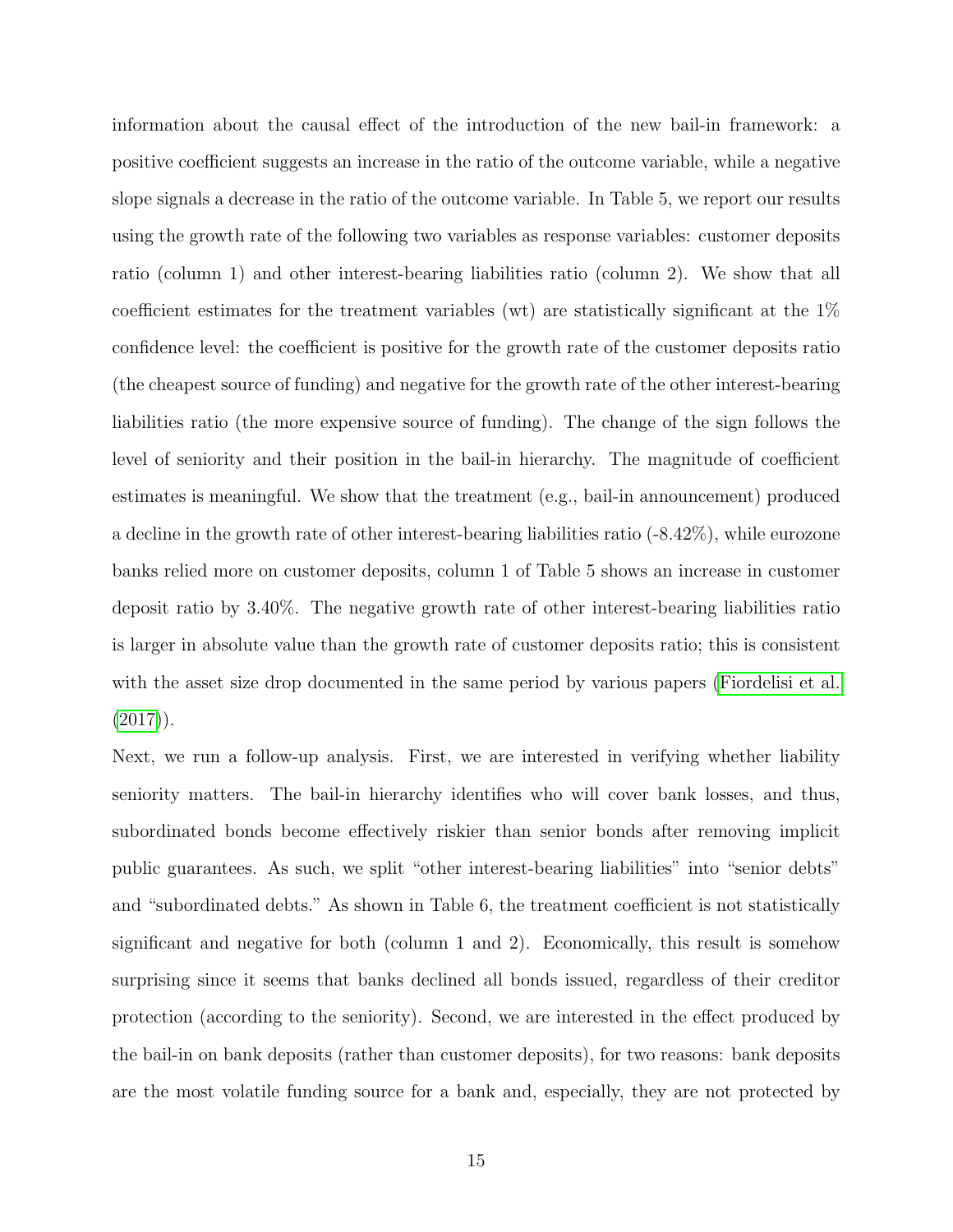the Deposit Guarantee Scheme (Art. 5(a) 2014/49/EU directive). As shown in column 3 of Table 6, the growth rate of bank deposits ratio declined of 28.2% (statistically significant at the 1% level) in eurozone countries with respect to the US after the bail-in announcement. Such a great change in the growth rate is due to non-application of deposit insurance to deposits made by financial intermediaries. The results shown in Tables 5 and 6 support our hypothesis (H1) that banks decrease the most expensive sources of funding (those with lower protection) with respect to the ones with greater protection (the cheapest one) after the bail-in resolution mechanism by only comparing bonds and customer deposits; however, there is no support focusing on bonds with different risks (senior vs. subordinated bonds).

#### 6.1 The bail-in effect on riskier banks

In this section, we test the role of bank risk in moderating the bank's reaction to the bail-in announcement: the underlying idea is that the investors' expected returns increase more for riskier issuers, ceteris paribus, and consequently, riskier banks finance their assets more using deposits and fewer interest-bearing liabilities.

The model arising from this piece of analysis is the following:

$$
y_{i,t} = \beta_1 w * T + \beta_2 NPL ratio_{t-1} + \beta_3 NPL ratio_{t-1} * w * T + \beta_4 Total Asset_{t-1} +
$$
  
+ 
$$
\beta_5 Equity ratio_{t-1} + \beta_6 GDP growth_{t-1} + \beta_7 Treasury Bill rate_{t-1} + \beta_8 ROE_{t-1} +
$$
  
+ 
$$
\theta_i + \lambda_t + \epsilon_{i,t}
$$

(2)

where dependent and control variables are the same as those in the baseline DID model in equation (1), except for the interaction with the bank risk level (NPL ratio). All variables are described in Table 1.

As shown in column 1 of Table 7, coefficient estimates for the treatment variable (wt) are statistically significant for the two growth rates of bank liabilities ratio and larger in absolute value than the ones arose from the baseline model. All eurozone banks substantially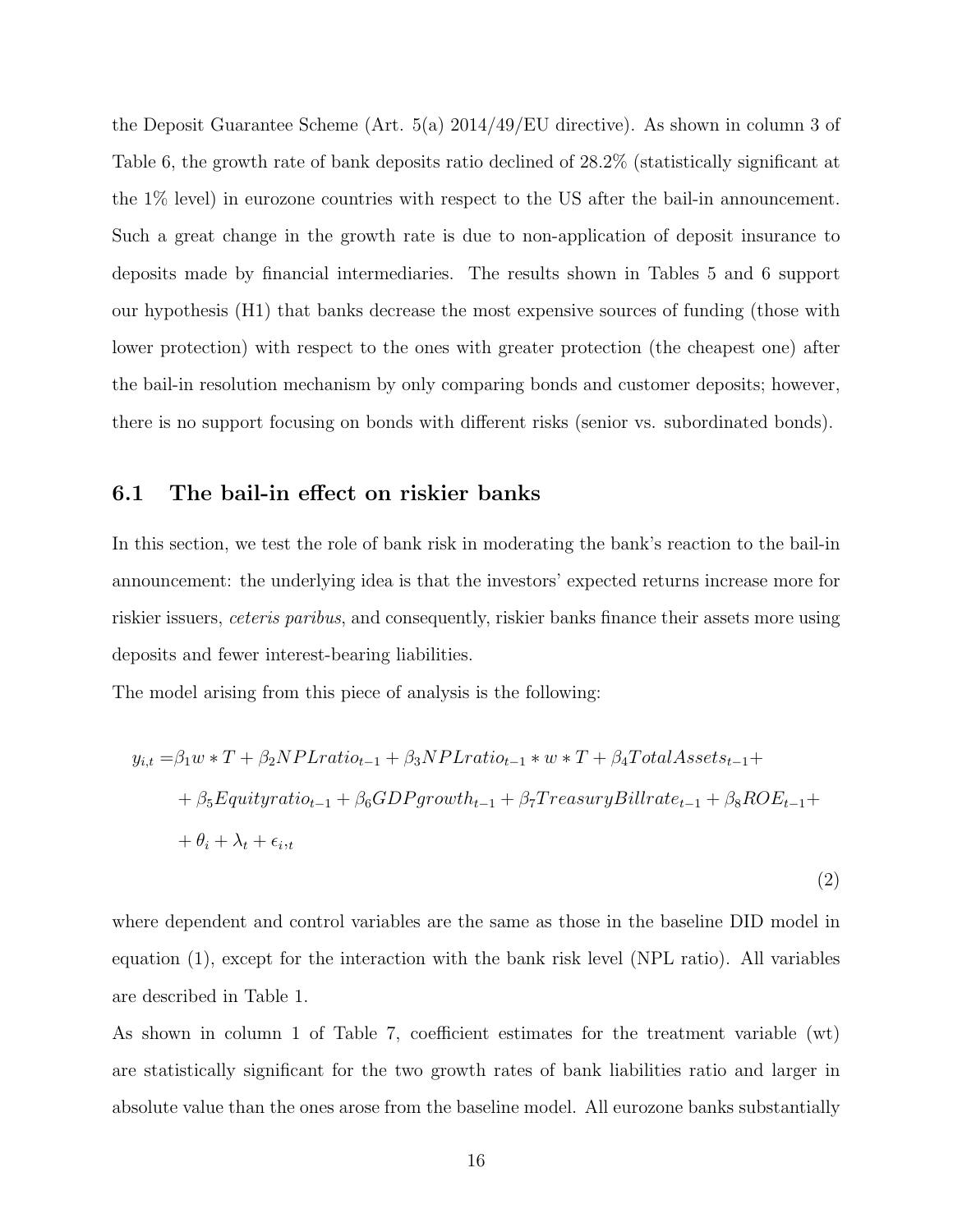decreased expensive external sources of funding (e.g., other interest-bearing liabilities, such as subordinated bonds) compared to control sample banks and, thus, relied more on deposits to finance their assets. Once we interact the treatment variable with the variable capturing bank risk (NPL ratio), coefficient estimates are not statistically significant at the 10% level or less for any bank liabilities. This suggests that the decline in liabilities, compared to the US control sample, caused by the new bail-in framework is the same for riskier and safer banks. Although the result may appear unusual, this is consistent with [Flannery and Sorescu](#page-25-14) [\(1996\)](#page-25-14) results: by investigating the market's ability to recognize the default risk in subordinated debentures, their paper shows that investors are unable to differentiate among risks of US banking institutions. Our results do not support the hypotheses that riskier banks declined liabilities with greater protection more than safer banks did (H2).

#### 6.2 The bail-in effect on large banks

In this section, we investigate whether investors may believe that the new bail-in framework will not be concretely adopted for large banks, consistent with a TBTF view. In such a case, investors would not expect greater returns to larger issuers after the bail-in announcement, and ceteris paribus, larger banks do not have to change the funding mix.

The model arising from this piece of analysis is the following:

$$
y_{i,t} = \beta_1 w * T + \beta_2 Total Assets_{t-1} + \beta_3 Total Assets_{t-1} * w * T + \beta_4 N PL ratio_{t-1} +
$$
  
+ 
$$
\beta_5 Equity ratio_{t-1} + \beta_6 GDP growth_{t-1} + \beta_7 Treasury Bill rate_{t-1} + \beta_8 ROE_{t-1} +
$$
  
+ 
$$
\theta_i + \lambda_t + \epsilon_{i,t}
$$

(3)

where dependent and control variables are the same as those in the baseline DID model in equation (1), except for the interaction with the bank size. All variables are described in Table 1.

Once we take bank size into account, the coefficient estimates for the treatment variable (wt)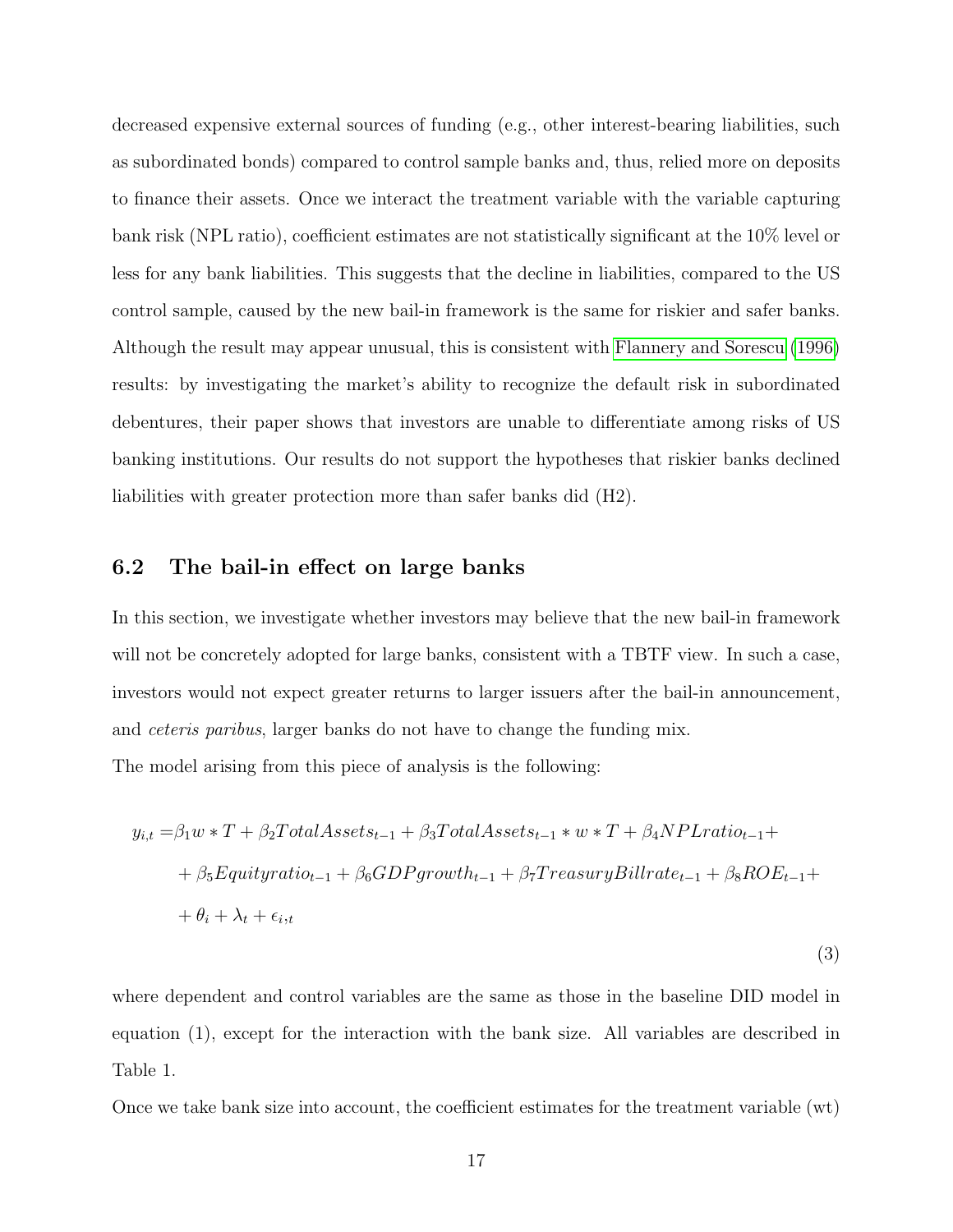are not statistically significant at the 5% level or less (customer deposit ratio is positive and significant at the 10% level, column 1 of Table 8). Moreover, we show that the liability mix does not change according to the size of the banks. Specifically, coefficient estimates for the variable interacting with the treatment and bank size (wt \* Total assets) are not statistically significant for either of the two growth rates of the liabilities ratio. Our results provide useful insights about the credibility of the bail-in framework. Our results do not support the TBTF view, which is one of the main critical issues highlighted by the literature.

### 7 Robustness Tests

To confirm further that the decreased liabilities growth rate is driven by the announcement of a bail-in, we run various robustness analyses. First, we change the definition of treated and control groups, focusing within Europe to increase the comparability of the two groups. Second, we take into account differences in supervision procedures and different implementation levels of Basel 3 rules. Third, we drop the 2012 observations from our sample, since the BRRD was publicly announced in June 2012, year 2012 may be a confounding year because the eurozone banks are not treated in in the first half but suddenly become treated in the second half of the year. Fourth, we assess the bail-in effect in core and periphery European countries, since the latter were greatly affected by the sovereign debt crises. Finally, we account for the effect due to the Minimum Requirement Eligible Liabilities (MREL) introduction.

#### 7.1 An identification within euro area countries

We first develop an alternative identification by selecting banks in the treated and control groups within euro area countries. Although US banks provide us an excellent control group (being non-treated by the EU regulation and sharing a business model very similar to that of EU banks) and we controlled for possible differences to restore the randomization condition,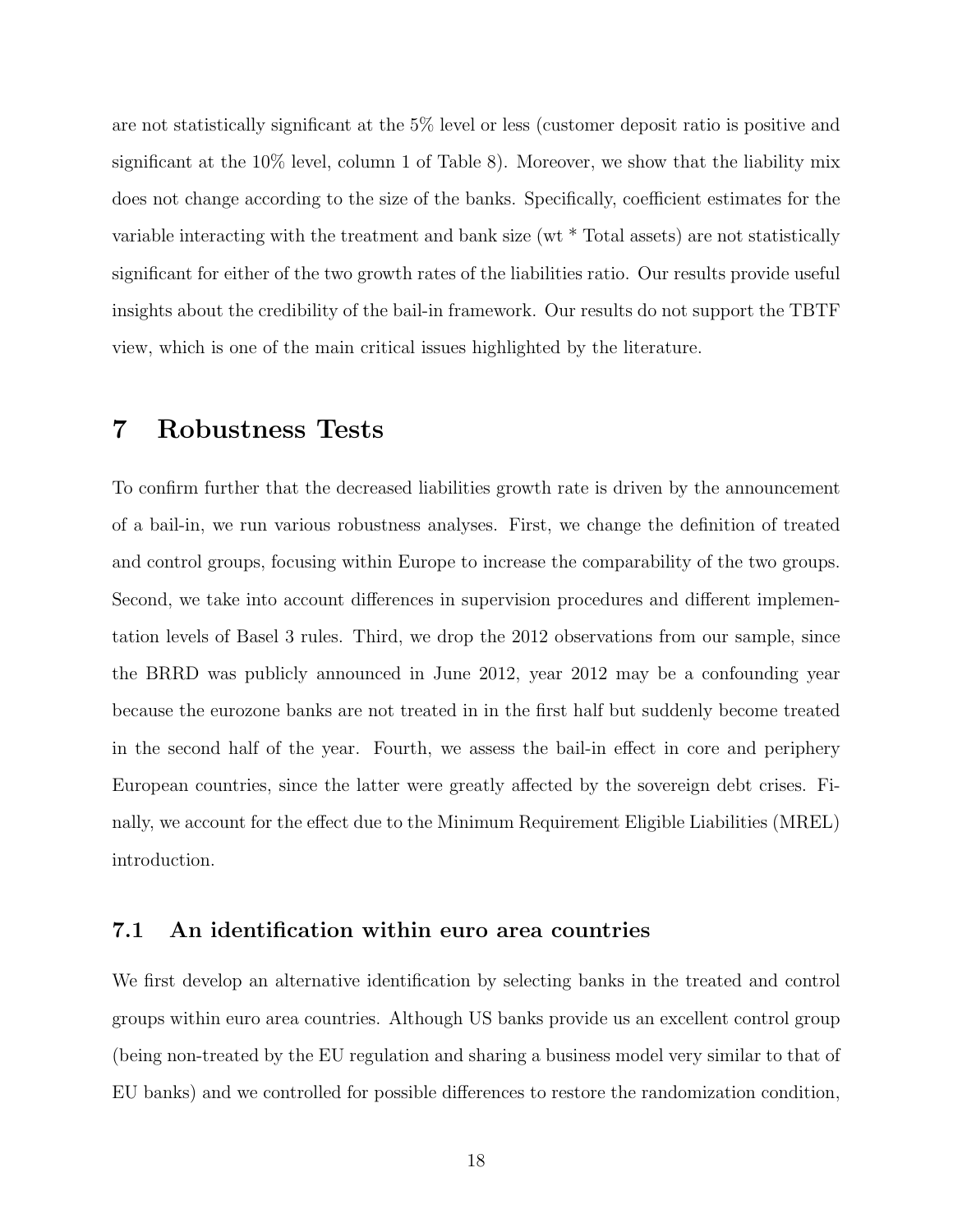we now focus on banks in the eurozone. Although all banks located in the euro area are treated by the bail-in provision, we selected the treated and control groups by looking into those eurozone countries experiencing at least one case of bail-in bank creditors (including those cases that happened before the formal effectiveness of the tool by law). The main idea is that depositors in a country experiencing a bail-in case would feel treated by the introduction of the new resolution regime. As such, the treated group is composed of banks in Italy, Spain, the Netherlands, Portugal, and Austria since these countries have experienced at least one bank bail-in case. The control group includes banks in the remaining euro area countries. The empirical model is the same as in equation (1).

As shown in Table 9, the coefficient estimates for our main variable of interest is consistent with the main results in Table 5. Banks in countries that applied a full or partial bailin mechanism increased more the cheaper liabilities (e.g., deposits) and decreased more the more expensive liabilities (the other interest-bearing liabilities) relative to the banks in eurozone countries that did not use investors' money to cover bank losses. These results grant robustness to the main model, suggesting that our main results are not sensitive to the selection of the control group (US banks).

## 7.2 The role of supervisory tightness and Basel 3 rules implementation

We are aware that in the aftermath of the global financial crisis, many new regulations have been introduced: Basel regulation has been reviewed by introducing new ratios and capital requirements. The innovations have been introduced at the global level; hence, the rules affected both the treated and control groups. However, we would like to provide a second robustness check, where we take into account the effectiveness of the supervision and the stage of Basel 3 rules implementation. As such, we run the baseline model (equation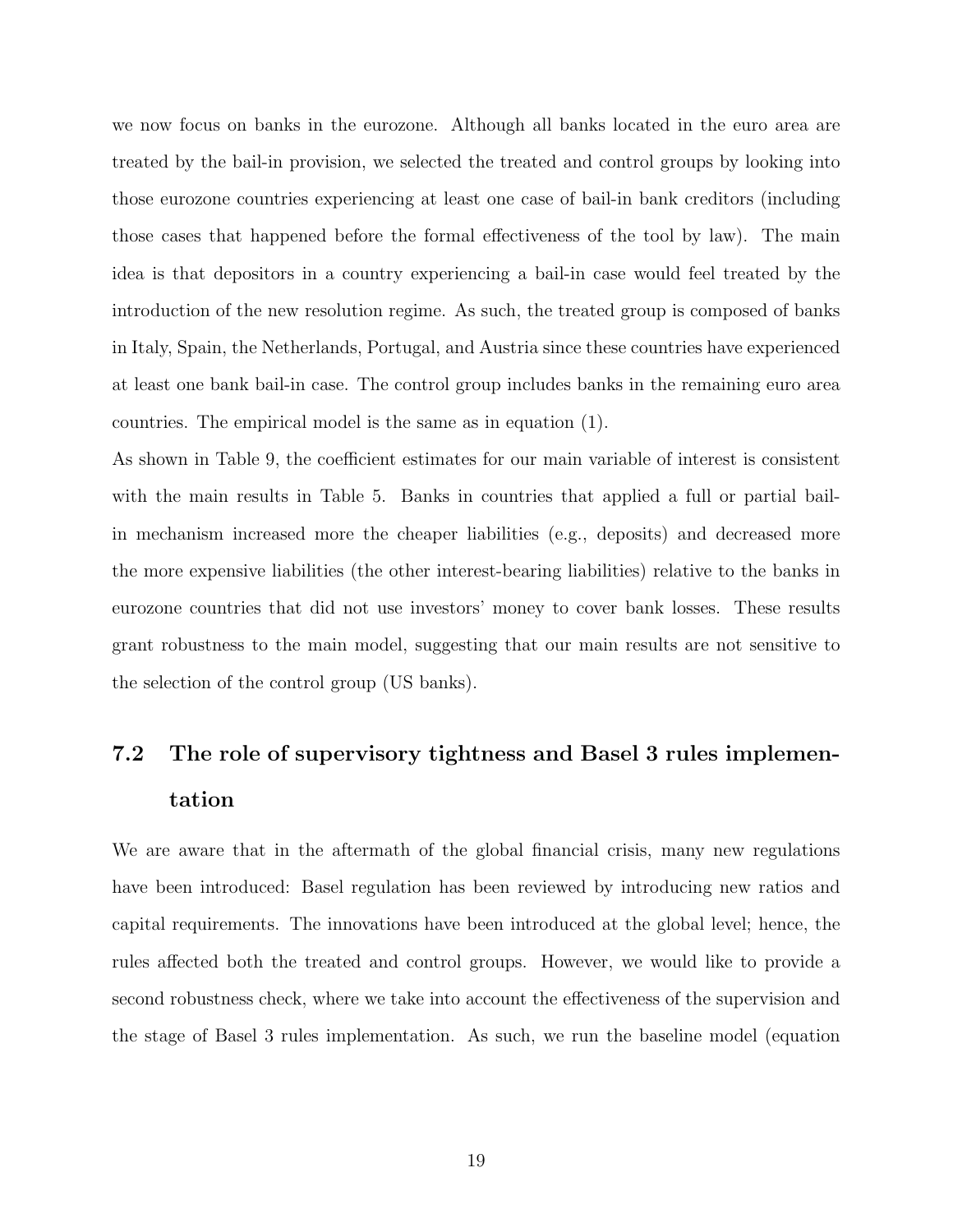(1)) including two additional control variables: the supervisory tightness<sup>[13](#page-19-0)</sup> and the stage of Basel 3 rules implementation<sup>[14](#page-19-1)</sup>. These variables are fixed within countries; hence, they are able to capture firm fixed effects<sup>[15](#page-19-2)</sup>. Our results (Table 10) are strongly consistent with the baseline model results (Table 5): all coefficient estimates for the treatment variable (wt) are statistically significant at the 1% level and their magnitude (3.65% for the growth rate of customer deposits ratio and -10.30% for the growth rate of other interest-bearing liabilities ratio) confirms that the bail-in announcement changed the way of bank funding, by reducing the reliance on other more expensive sources of funding and increasing the customer deposits, controlling for the new rule introduced by Basel regulation in the aftermath of the global financial crisis. This confirms our hypothesis (H1) that eurozone banks reduced riskier (and more expensive) liabilities with respect to the safer instruments, the treatment coefficient is still highly significant even if we account for differences among the groups in terms of supervision tightness and Basel regulation implementation.

#### 7.3 The role of 2012

We ran again the baseline model (equation  $(1)$ ), but now we omit all 2012 observations. The BRRD proposal was in June 2012, and consequently, eurozone banks are not treated in the first half of the year but are treated in the second half of the year. As shown in Table 11, our results are strongly consistent to the results of the baseline model (Table 5). All coefficient estimates for the treatment variable (wt) are statistically significant at the 1% level and their magnitude (4.21% for the growth rate of customer deposits ratio and -5.31% for the growth rate of other interest-bearing liabilities ratio) fully confirms our hypothesis (H1) that banks reduced riskier (and more expensive) securities with respect to safer instruments.

<span id="page-19-0"></span><sup>&</sup>lt;sup>13</sup>Data were collected from the [Barth and Levine](#page-24-12) [\(2013\)](#page-24-12) database, taking the data of the last survey available in the database (e.g., 2011).

<span id="page-19-1"></span><sup>&</sup>lt;sup>14</sup>Data were collected from the Basel Committee on Banking Supervision monitoring reports (from the 1st to the 15th one) published in October every year. The model leaves out firm fixed effects due to the inclusion of supervisory tightness and Basel stage variables.

<span id="page-19-2"></span><sup>&</sup>lt;sup>15</sup>The model leaves out firm fixed effects due to the inclusion of supervisory tightness and Basel stage variables.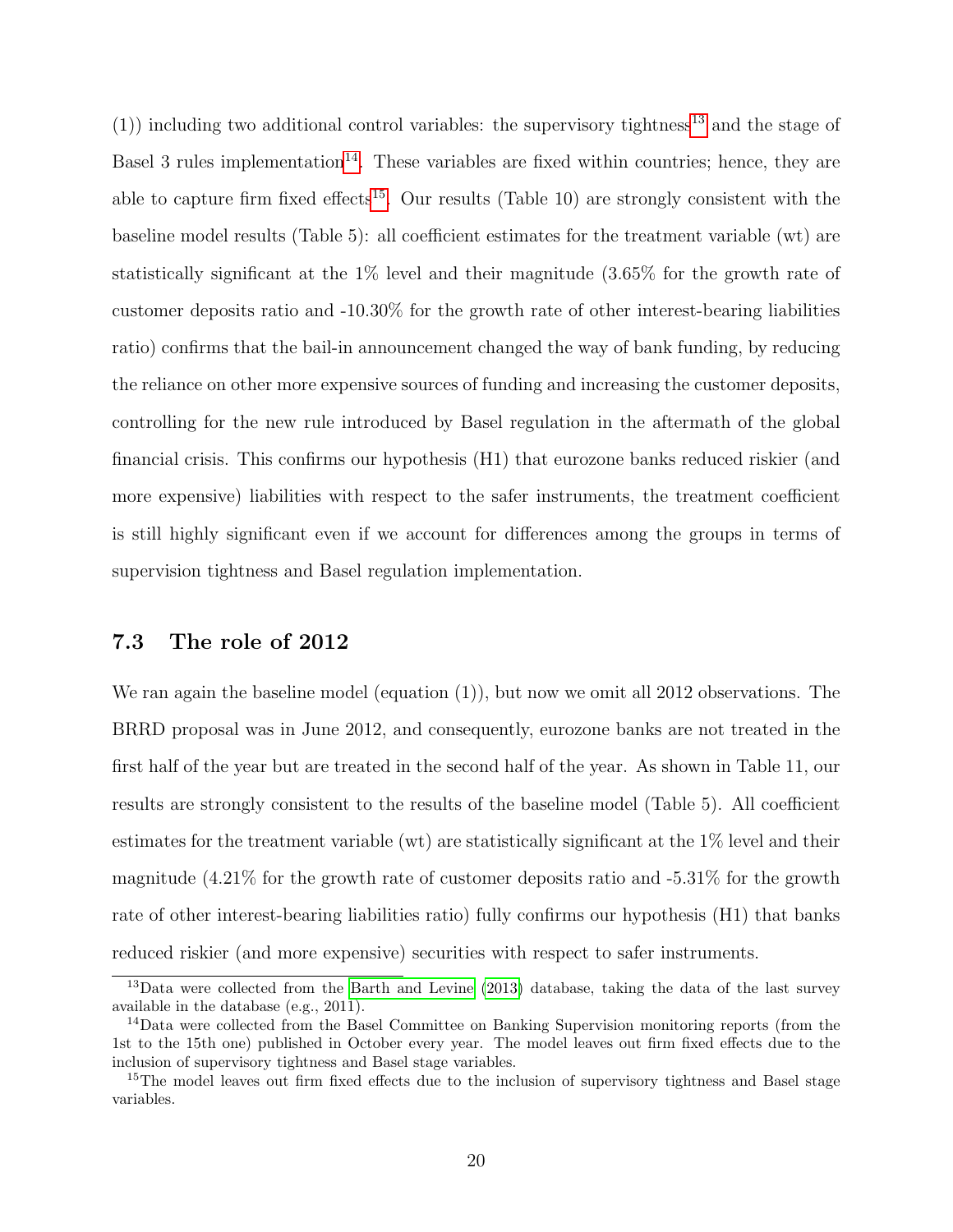#### 7.4 Differences between core and peripheral European countries

Since the sovereign debt crisis was one of the main reasons for introducing the bail-in in Europe, and the crisis was more severe in some countries than in others, we repeat our analysis by splitting our sample between countries where the crisis was less severe (labeled as "core countries") and more severe (Greece, Ireland, Italy, Portugal, and Spain) (labeled as "peripheral countries"). Tables 12 and 13 report the results. In Table 12, we restrict the sample using only the peripheral countries vs. US as treated. In Table 13, our sample includes the remaining eurozone countries (labeled as "core countries") vs. US banks as well. In both cases, we show a causal effect of the bail-in announcement on the growth rate of the more expensive sources of funding (e.g., other interest-bearing liabilities). More specifically, we may compare the coefficient of the growth rate of other interest-bearing liabilities ratio when using only peripheral eurozone countries (column 2, table 12) and that when using only the core eurozone countries (column 2, table 13). Peripheral treated banks declined (with a statistical significance at the 1% level) riskier (and more expensive) liabilities more than did core treated banks. This is consistent with the severity of sovereign debt crisis in peripheral eurozone countries. Comparing the growth rate of customer deposits ratio for peripheral eurozone countries (column 1, table 12) and that for core eurozone countries (column 1, table 13), we observed that the customer deposits ratio growth rate is statistically significant only when using as treated units the banks in peripheral eurozone countries (column 1, table 12), highlighting a more pronounced behavior by banks in trouble countries to seek the cheapest source of funding. Overall, this confirms that our results are not related to some eurozone countries; rather, the bail-in effect on the bank funding mix was common to all eurozone countries.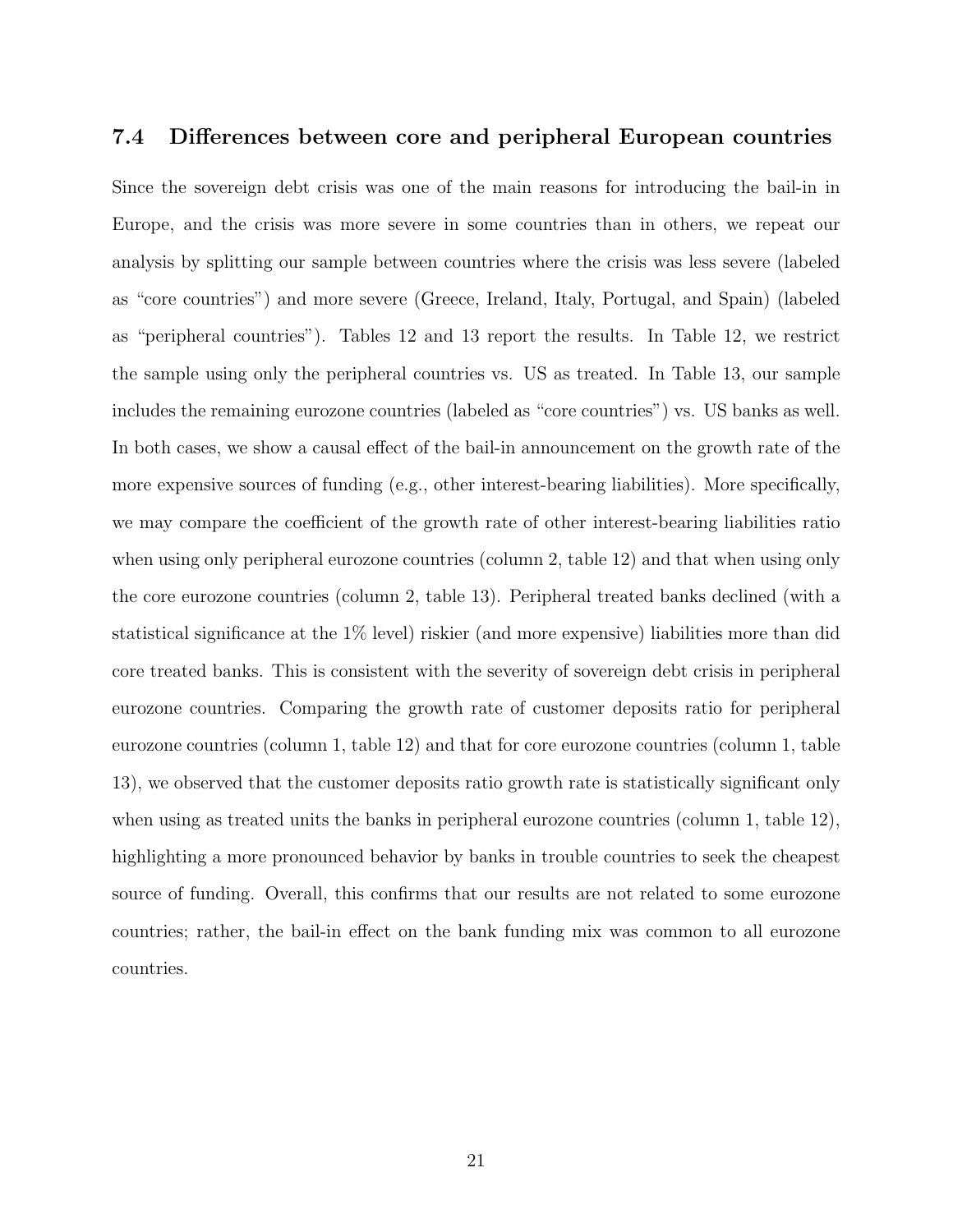## 7.5 Confounding events: Testing the Minimum Requirement for own funds and Eligible Liabilities (MREL) introduction

The new European bail-in framework (BRRD) also introduced the MREL requirement (banks have to hold enough "bailinable" liabilities) from January 2016. MREL is the minimum amount of equity and subordinated debt (meeting specific conditions) a firm must maintain to support an effective resolution so that investors and shareholders (rather than taxpayers) have the capacity to absorb losses when a bank fails.

To check whether our main findings may be driven by the introduction of the MREL regulation, we analyze whether European banks have increased subordinated debt, Tier 2, and Additional Tier 1 instruments to comply with the MREL requirement. If banks reacted to the introduction of MREL regulation, then European banks would have increased subordinated debt, Tier 2, and Additional Tier 1 instruments. As such, we run our baseline DID model (equation  $(1)$ ) to test the MREL effect, setting the treatment in 2017 (since the eligible securities should have a maturity after January 1, 2017, under Art. 45 of the BRRD) and using a sample from 2015 to 2018. We show in Table 14 that the MREL stopped the effect caused by the bail-in introduction. We did not find statistical significance of the treatment coefficient for the customer deposits ratio growth rate (column 1), while we found statistical significance (but with opposite sign with respect to the one found in the baseline model, Table 5) of the other interest-bearing liabilities ratio growth rate (column 2). This means, economically, that the effect of bail-in (increase the cheaper sources of funding and decrease the more expensive one) has been limited to the time period of transition between the announcement of bail-in and the effectiveness of the MREL requirement.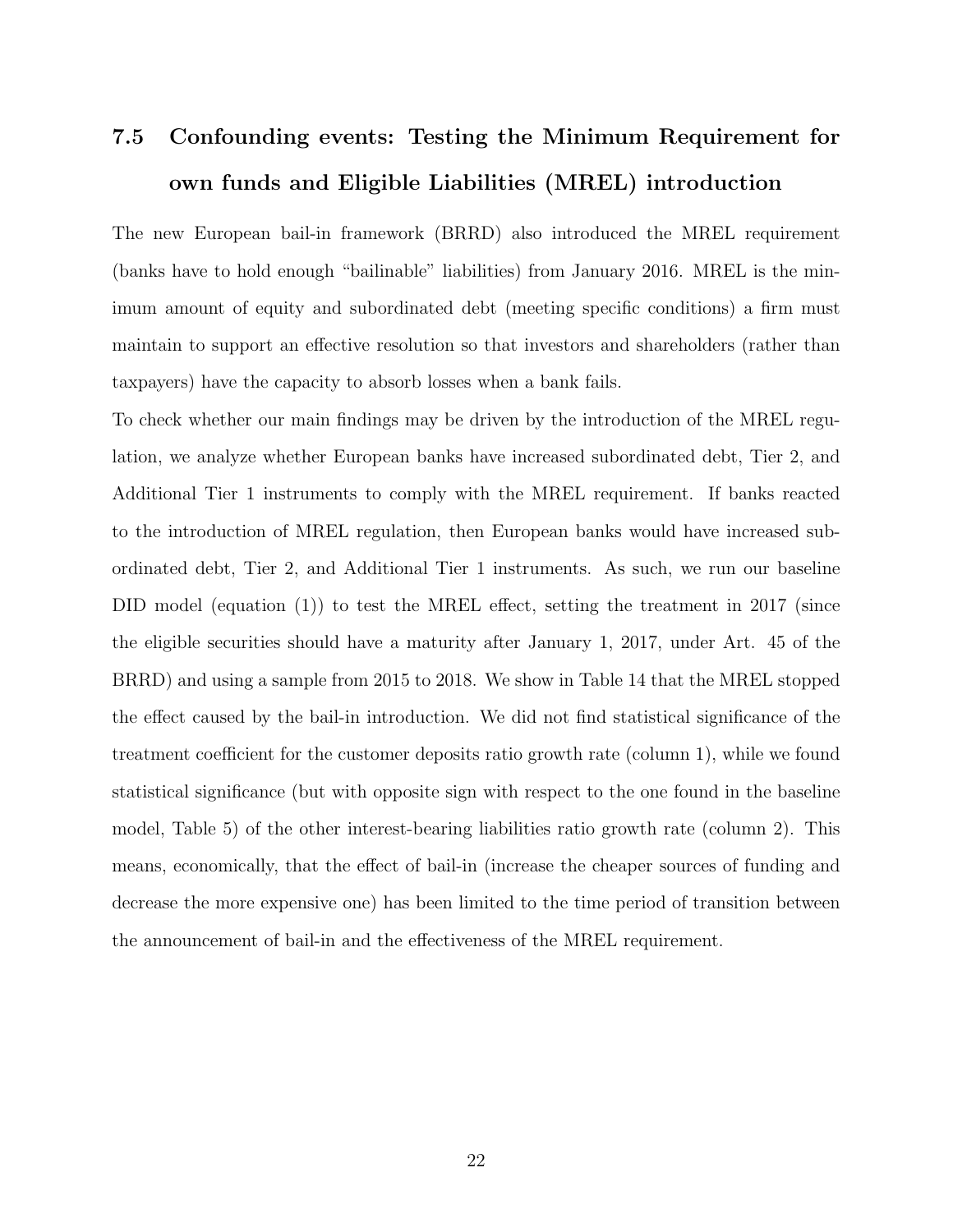## 8 Conclusion

The launch of a new resolution regime, moving from a bailout resolution policy at the country level to a bail-in regime at the centralized European level, was an historic event for European banking. Since 2016, no bailout could be implemented by any eurozone governments to rescue a bank declared failing or likely to fail by the competent authority. We argue that removing an implicit guarantee (e.g., bailout) by the regulation was an exogenous shock that generated a change in banks' funding strategy.

Although the effects could be observed in the medium or long run, we have evidence of an anticipated behavior of banks in changing their funding structure.

Our main finding is that banks reduce riskier sources of funding with respect to the control country. Specifically, banks prefer funding themselves using cheaper liabilities, such as customer deposits. We argue that this is an important result, especially for policymakers. Relying on customer deposits can have costly consequences in terms of asset–liability mismatches and bank runs, causing banks to hold unproductive reserves [\(Diamond and Dybvig](#page-24-7)  $(1983)$ .

We conclude that, on the average, eurozone banks were able to decrease their funding costs by changing their liability mix, relying more on customer deposits rather than on riskier (and more expensive) liabilities (e.g., subordinated bonds) with respect to the control group. What we further analyzed concerns the issue of credibility, especially for banks labeled

TBTF: the DID shows that there are not any differences in the reaction of larger banks with respect to smaller banks. Economically, the bail-in application is enough credible despite the dimension of the banks. Our results are robust to various additional tests.

These findings are important for policymakers because they show that investors' resolutions determine an additional risk for the securities, causing a change in banks' funding strategy: banks come back to their primary source of funding, i.e., deposits, and this may be a source of liquidity risk due to the asset-liability mismatching. Although, the decrease of the more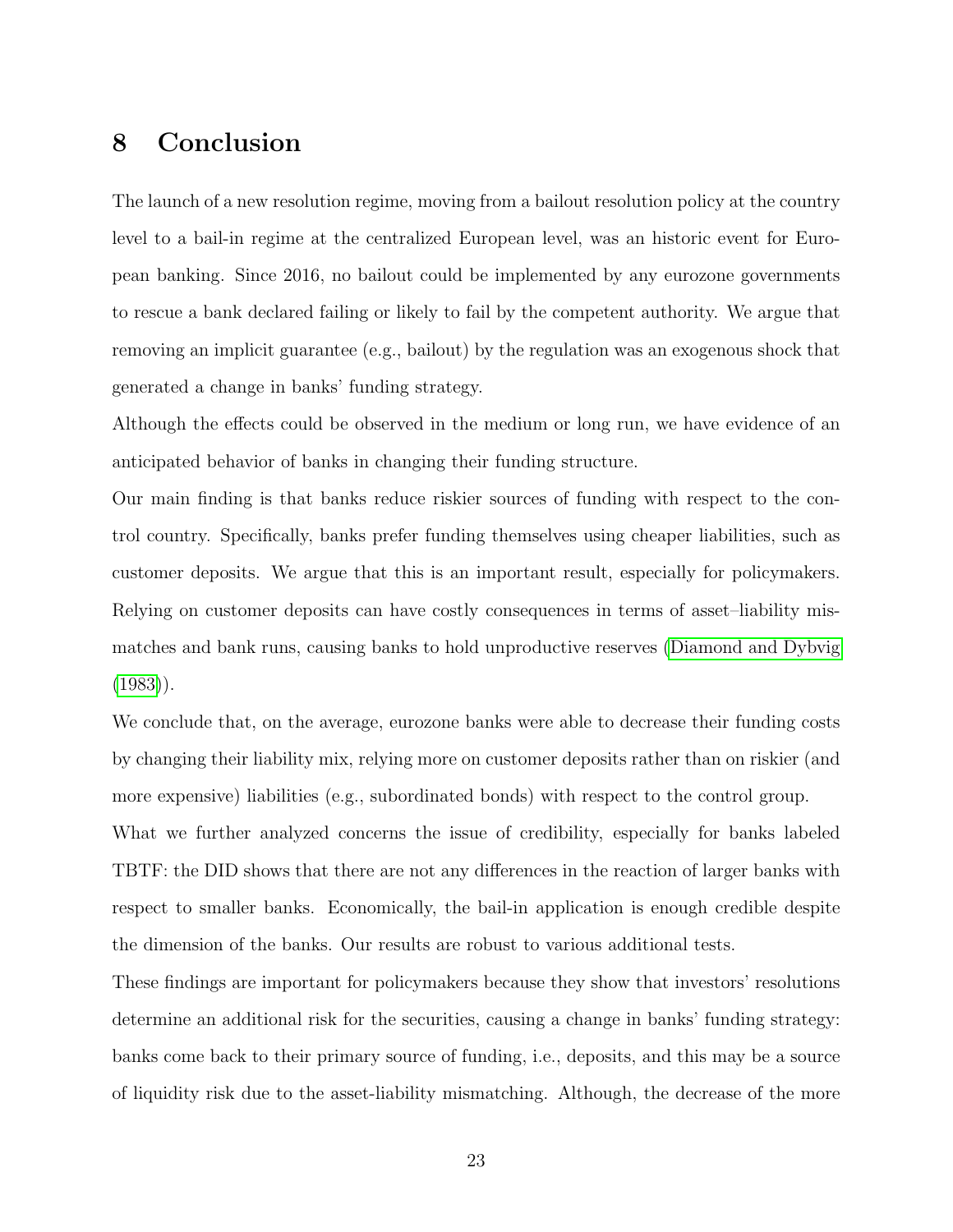expensive liabilities was limited to the period before the introduction of the MREL by the same directive.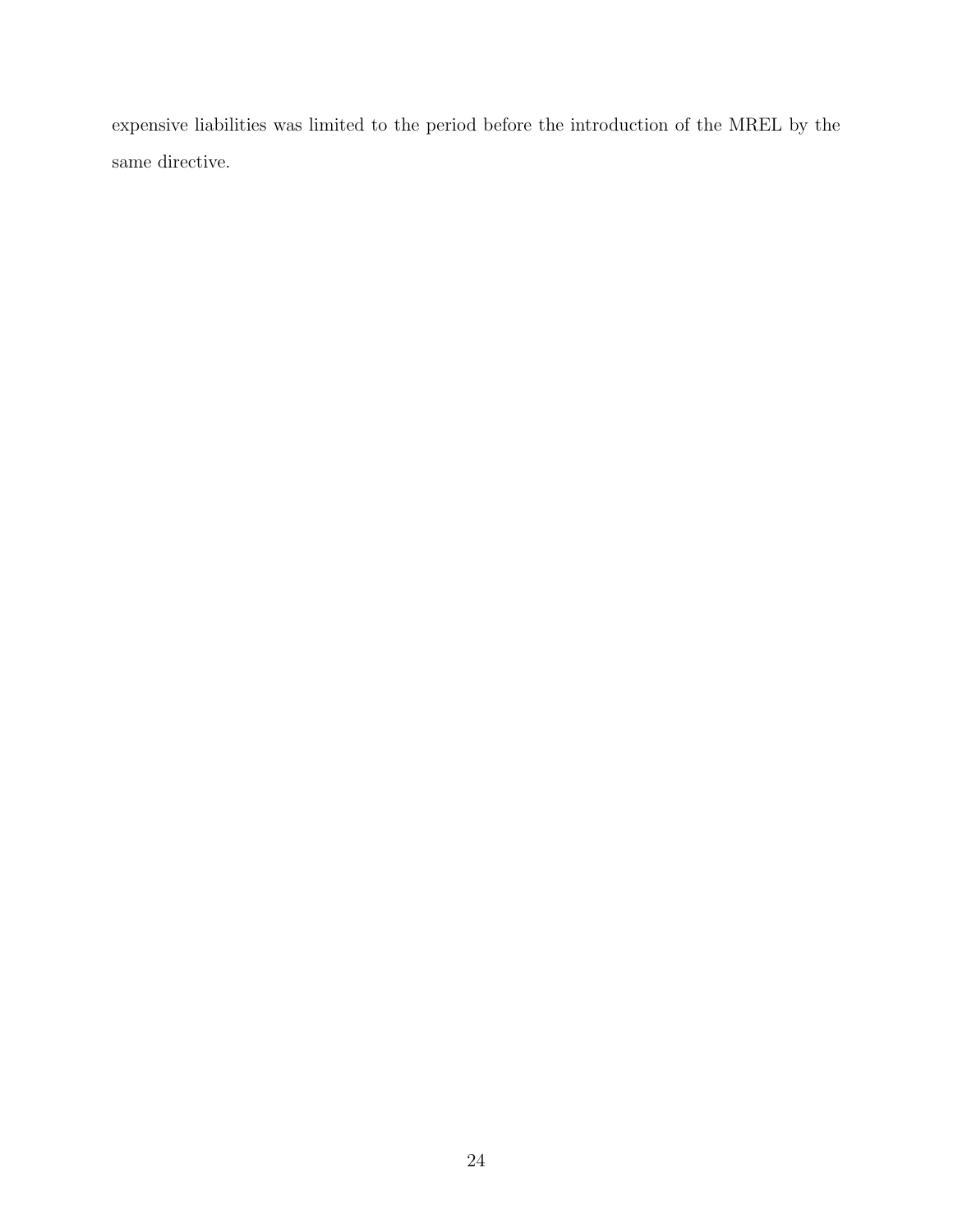## References

- <span id="page-24-2"></span>Allen, F., and A. M. Santomero, 1997, The theory of financial intermediation, Journal of Banking and Finance 21, 1461–1485.
- <span id="page-24-12"></span>Barth, Caprio G., and R. Levine, 2013, Bank regulation and supervision in 180 countries from 1999 to 2011, NBER Working Paper Series .
- <span id="page-24-6"></span>Berger, Roman R., A.N., and J. Sedunov, 2016, Do bank bailouts reduce or increase systemic risk? the effects of tarp on financial system stability, Federal Reserve Bank of Kansas City Working Paper 16.
- <span id="page-24-9"></span>Bernard, Capponi A., B., and J. E. Stiglitz, 2017, Bail-ins and bail-outs: Incentives, connec¬tivity, and systemic stability, NBER Working Paper .
- <span id="page-24-1"></span>Bhattacharya, S., and A. Thakor, 1993, Contemporary banking theory, Journal of Financial Intermediation 3, 2–50.
- <span id="page-24-14"></span>Boehmer, Jones C., E., and X. Zhang, 2020, Potential pilot problems: Treatment spillovers in financial regulatory problems, Journal of Financial Economics 135, 68–87.
- <span id="page-24-11"></span>Bossu, Dobler M. M. C. Jassuad N. Moore M. Rutledge V. S., W., and J. Zhou, 2012, From bail¬out to bail-in: Mandatory debt restructuring of systemic financial institutions, IMF Staff Discussion Note .
- <span id="page-24-5"></span>Bouwman, Hu S. S., C. H. S., and S. A. Johnson, 2017, Differential bank behaviors around the dodd frank act size thresholds, Journal of Financial Intermediation 34, 47–57.
- <span id="page-24-10"></span>Brown, Evangelou I., M., and H. Stix, 2017, Banking crises, bail-ins and money holdings, Central Bank of Cyprus Working Paper .
- <span id="page-24-8"></span>Calomiris, C. W., and C. M. Kahn, 1991, The role of demandable debt in structuring optimal banking arrangements, American Economic Review 81, 497–513.
- <span id="page-24-4"></span>Crespi, G., and D.V. Mascia, 2018, Bank funding strategies: The use of bonds and the bail-in effect, Palgrave Macmillan Studies .
- <span id="page-24-3"></span>Cutura, J. A., 2018, Debt holder monitoring and implicit guarantees: Did the brrd improve market discipline?, SAFE Working Paper Series 232.
- <span id="page-24-13"></span>Demirguc-Kunt, A., and H. Huizinga, 2013, Are banks too big to fail or too big to save? international evidence from equity prices and cds spreads, Journal of Banking and Finance 37, 875–894.
- <span id="page-24-0"></span>Diamond, D. W., 1984, Financial intermediation and delegated monitoring, The Review of Economic Study 51, 393–414.
- <span id="page-24-7"></span>Diamond, D. W., and P. H. Dybvig, 1983, Bank runs, deposit insurance, and liquidity, Journal of Political Economy 91, 401–409.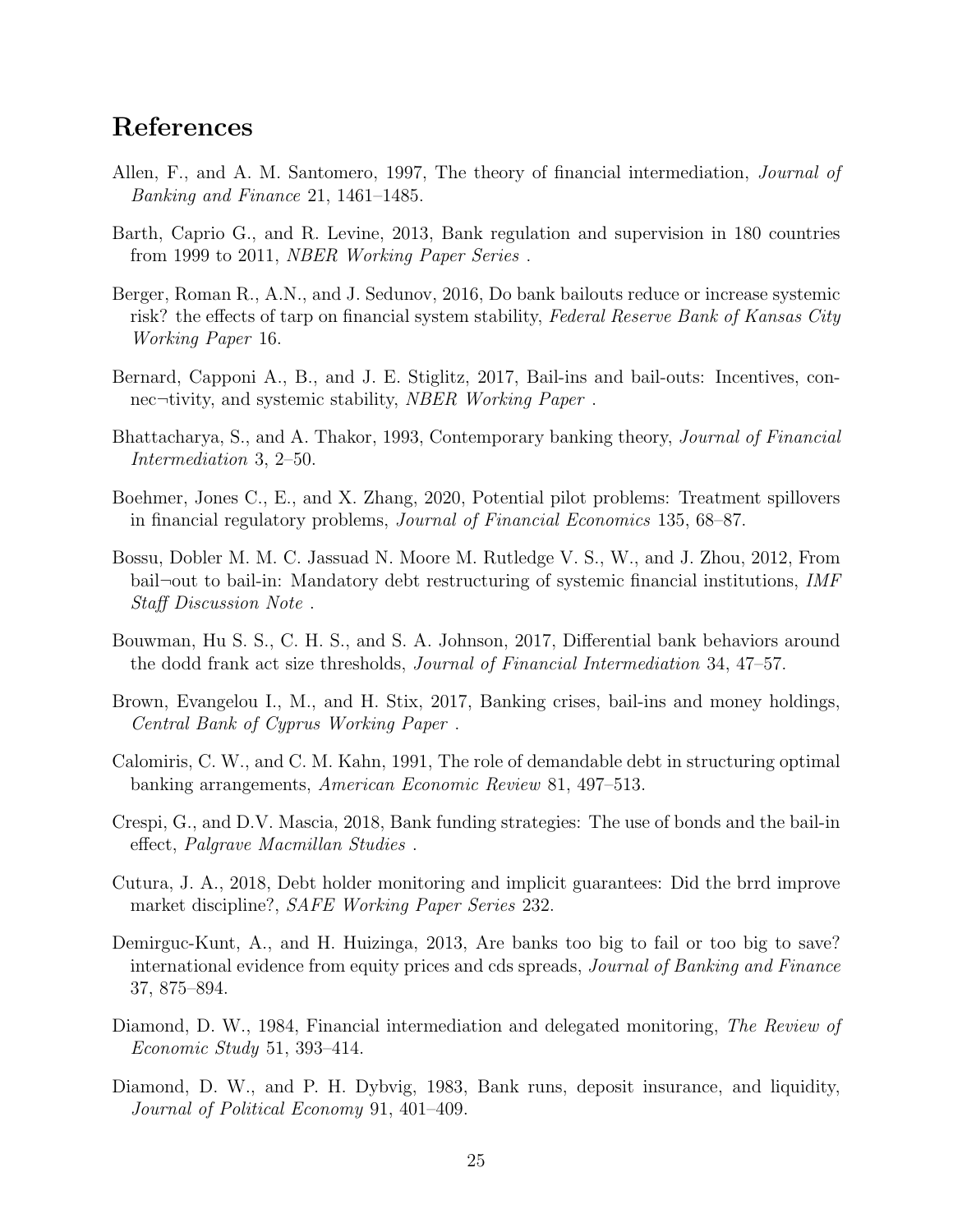- <span id="page-25-8"></span>Dudley, E., and Q. E. Yin, 2018, Financial distress, refinancing, and debt structure, *Journal* of Banking and Finance 94, 185–207.
- <span id="page-25-12"></span>European Union, 2014, Directive 2014/49/eu of the european parliament and of the council of 16 april 2014 on deposit guarantee schemes, Technical report.
- <span id="page-25-2"></span>Fiordelisi, Franco, Ornella Ricci, and Francesco Saverio Stentella Lopes, 2017, The unintended consequences of the launch of the single supervisory mechanism in Europe, *Journal* of Financial and Quantitative Analysis 52, 2809–2836.
- <span id="page-25-6"></span>Fiordelisi, Ricci O., F., and G. Pennacchi, 2020, Are contingent convertibles going-concern capital?, Journal of Financial Intermediation 43.
- <span id="page-25-14"></span>Flannery, M. J., and S. M. Sorescu, 1996, Evidence of bank market discipline in subordinated debenture yields: 1983-1991, The Journal of Finance 51, 1347–1377.
- <span id="page-25-7"></span>Francis, Hasan I. Liu L., B., and H. Wanh, 2019, Senior debt and market discipline: Evidence from bank-to-bank loans, Journal of Banking and Finance 98, 170–182.
- <span id="page-25-1"></span>Giuliana, R., 2019, Impact of bail-in on banks' bond yields and market discipline, Working paper available at SSRN .
- <span id="page-25-4"></span>Goedde-Menke, Langer T., M., and A. Pfingsten, 2014, Impact of the financial crisis on bank run risk-danger of the days after, Journal of Banking Finance 40, 522–533.
- <span id="page-25-5"></span>Goyal, V.K, 2005, Market discipline of bank risk: Evidence from subordinated debt contracts, Journal of Financial Intermediation 14, 318–350.
- <span id="page-25-11"></span>Granja, J., and C. Leuz, 2017, The death of a regulator: Strict supervision, bank lending and business activity, NBER Working Papers .
- <span id="page-25-3"></span>Gropp, Reint, Thomas Mosk, Steven Ongena, and Carlo Wix, 2018, Banks response to higher capital requirements: Evidence from a quasi-natural experiment, Review of Financial Studies 32, 266–299.
- <span id="page-25-9"></span>Ignatowski, M., and J. Korte, 2014, Wishful thinking or effective threat? tightening bank resolution regimes and bank risk-taking., Journal of Financial Stability paper 15, 264–281.
- <span id="page-25-10"></span>Imai, M., 2006, Market discipline and deposit insurance reform in japan., *Journal of Banking* and Finance 30, 3433–3452.
- <span id="page-25-15"></span>Kim, D., and A. M. Santomero, 1988, Risk in banking and capital regulation, American Economic Review 80, 1183–1200.
- <span id="page-25-13"></span>Pigrum, C., T. Reininger, and C. Stern, 2016, Bail-in: who invests in noncovered debt securities issued by euro area banks?, Financial Stability Report 32, 101–119.
- <span id="page-25-0"></span>Rajan, A., and R. Winton, 1995, Covenants and collateral as incentives to monitor, The Journal of Finance 50, 1113–1146.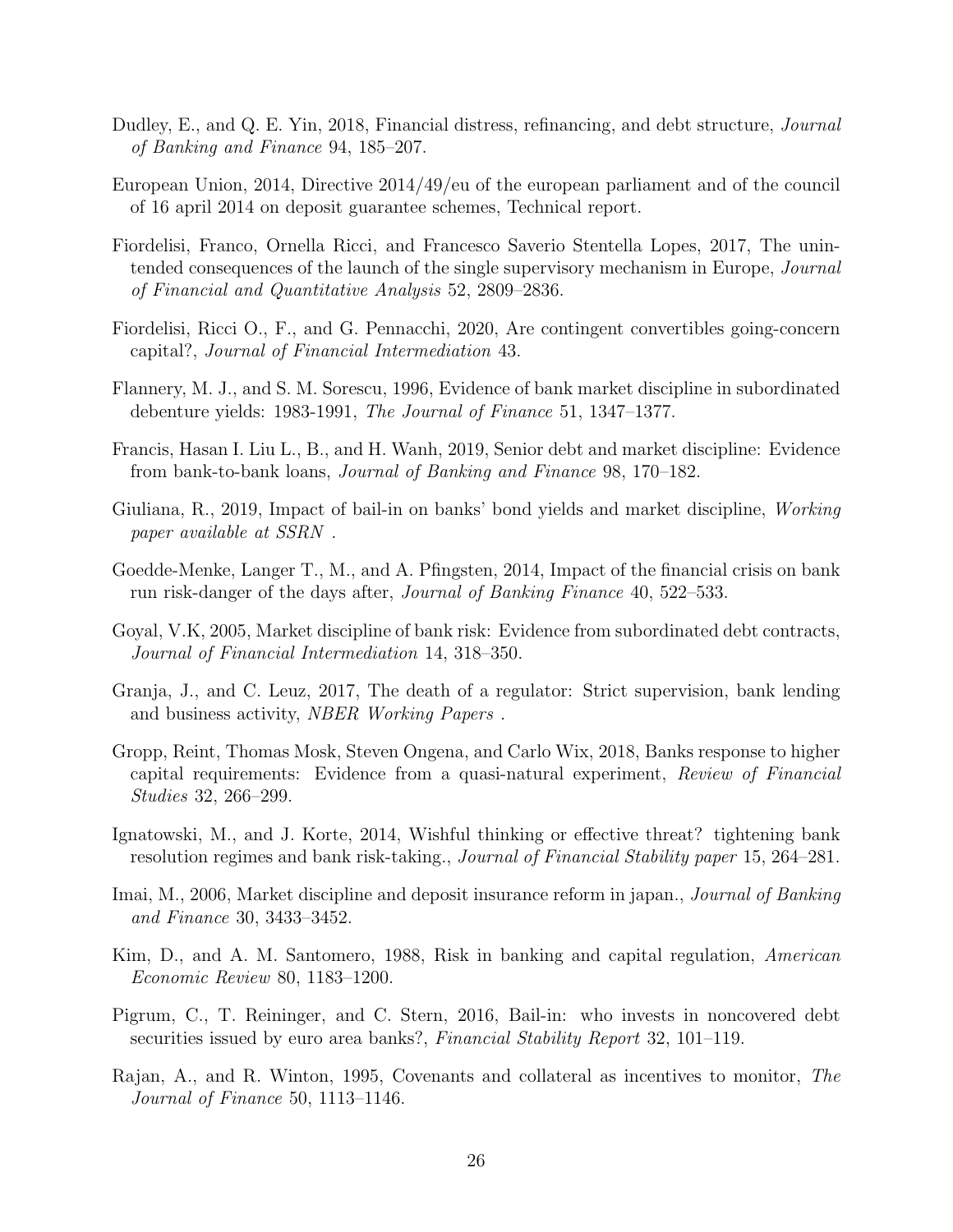- <span id="page-26-2"></span>Schafer, Schnabel I., A., and B. W. di Mauro, 2016, Bail-in expectations for european banks: Actions speak louder than words, ESRB Working Paper Series .
- <span id="page-26-0"></span>Stiglitz, J. E., and A. Weiss, 1981, Credit rationing in markets with imperfect information, The American Economic Review 71, 393–410.
- <span id="page-26-4"></span>Thakor, A.V., 1996, Capital requirements, monetary policy, and aggregate bank lending: Theory and empirical evidence, The Journal of Finance 51, 279–324.
- <span id="page-26-1"></span>Wette, H. C., 1983, Collateral in credit rationing in markets with imperfect information: Note, The American Economic Review 73, 442–445.
- <span id="page-26-3"></span>Zeldow, B., and L. A. Hatfield, 2019, Confounding and regression adjustment in differencein-differences studies, Difference in Difference Studies arXiv1911.12185v.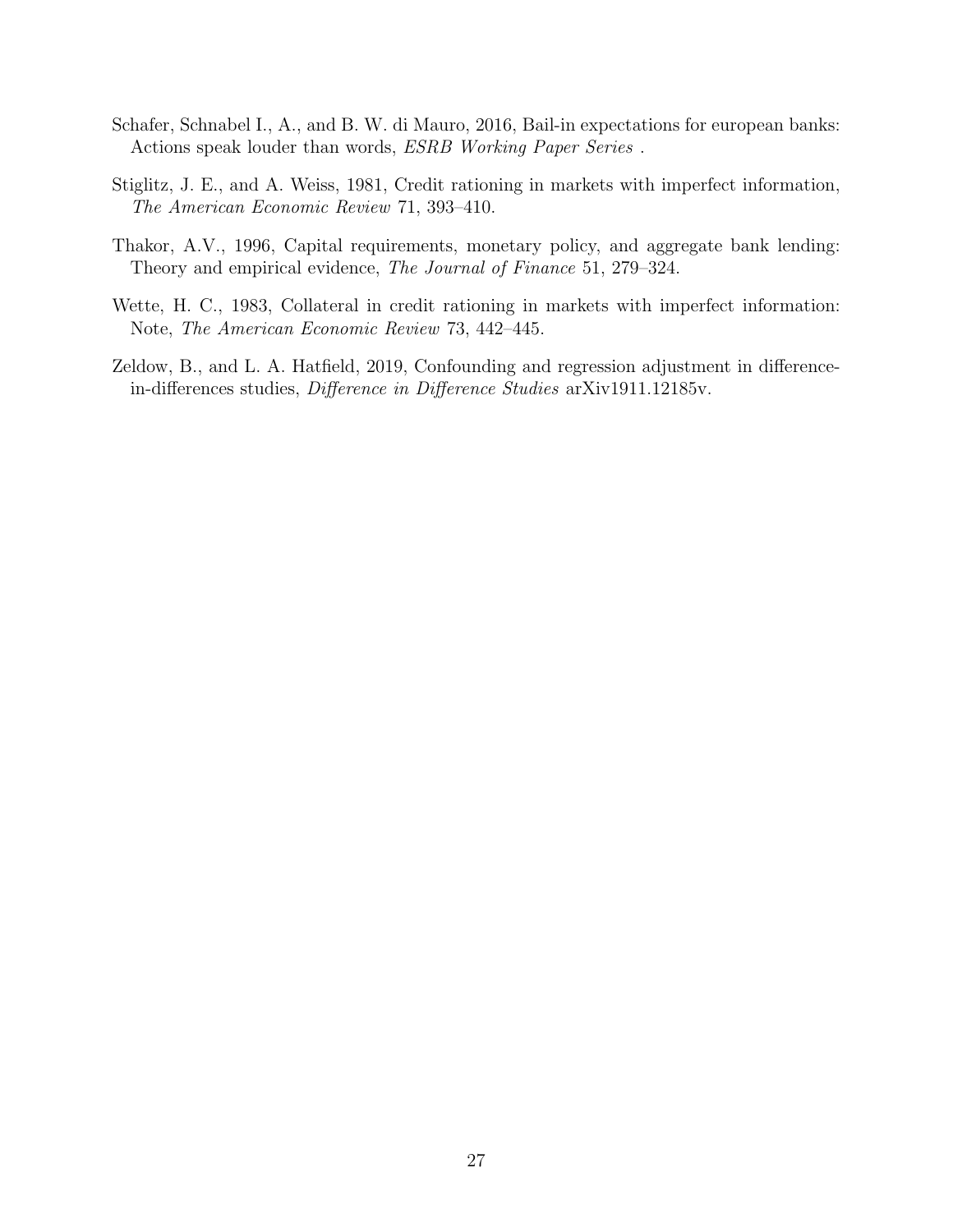### Table 1. Variable definitions

| This table reports the variables' definitions and/or the calculation method adopted. Each |  |  |  |  |  |
|-------------------------------------------------------------------------------------------|--|--|--|--|--|
| growth rate has been calculated as follows: $(x_t - x_{t-1})/x_{t-1}$ .                   |  |  |  |  |  |

| Variable                                               | Acronym                                    | Definition and calculation method                                                                                                                                                                                                                                                                                                                                            |  |  |
|--------------------------------------------------------|--------------------------------------------|------------------------------------------------------------------------------------------------------------------------------------------------------------------------------------------------------------------------------------------------------------------------------------------------------------------------------------------------------------------------------|--|--|
| Bank<br>deposit<br>ratio<br>growth rate<br>Basel stage | Bank_Dep<br>ratio<br>growth<br>Basel stage | The growth rate of bank deposits ratio. The ratio is com-<br>puted as Bank deposits over total assets.<br>Average of the stage of the Basel capital standard imple-<br>mentation ranging from 1 to 4: 1 (draft was not yet pub-<br>lished) to 4 (rule in force). Source: 1st-15th Basel Com-<br>mittee on Banking Supervision Monitoring report (Octo-<br>ber of each year). |  |  |
| Customer deposit ratio<br>growth                       | $Cust_Dep$<br>ratio<br>growth              | Growth rate of the Customer deposit ratio. The ratio is<br>computed as customer deposits over total assets. Cus-<br>tomer deposits are defined as a liability more legally pro-<br>tected by the bail-in regulation (they benefit of the deposit<br>insurance).                                                                                                              |  |  |
| Equity ratio                                           | Equ ratio                                  | Total equity over total Aasets                                                                                                                                                                                                                                                                                                                                               |  |  |
| GDP growth rate                                        | GDP growth rate                            | GDP growth rate.                                                                                                                                                                                                                                                                                                                                                             |  |  |
| NPL ratio                                              | NPL ratio                                  | Non-performing loans ratio, calculated as impairment<br>loans over total assets                                                                                                                                                                                                                                                                                              |  |  |
| Other interest-bearing<br>liabilities                  | Oth_int_liab                               | Total Liabilities less total deposits. It is defined as less<br>legally protected by the bail-in because they are subordi-<br>nated to customer deposits in case of bank resolution.                                                                                                                                                                                         |  |  |
| Other interest-bearing<br>liabilities ratio growth     | Oth_int_liab ratio<br>growth               | Growth rate of the other interest-bearing liabilities ratio.<br>The ratio is computed as other interest-bearing liabilities<br>over total assets                                                                                                                                                                                                                             |  |  |
| <b>ROE</b>                                             | <b>ROE</b>                                 | Return on equity is calculated as operating income over<br>total assets                                                                                                                                                                                                                                                                                                      |  |  |
| Senior unsecured debt                                  | Senior<br>unsecured                        | Growth rate of the senior unsecured debt ratio. The ratio                                                                                                                                                                                                                                                                                                                    |  |  |
| ratio growth                                           | debt ratio growth                          | is computed as senior unsecured debt over total assets                                                                                                                                                                                                                                                                                                                       |  |  |
| Subordinated debt                                      | Subordinated<br>debt                       | Total Liabilities less total deposits and senior unsecured<br>debt.                                                                                                                                                                                                                                                                                                          |  |  |
| Subordinated debt ra-<br>tio growth                    | Subordinated<br>debt ratio growth          | Growth rate of the subordinated debt ratio. The ratio is<br>computed as subordinated debt over total assets                                                                                                                                                                                                                                                                  |  |  |
| Supervisory tightness<br>Supervisory tight-<br>ness    |                                            | Sum of Official Supervisory Action Variables, Official<br>Supervisory Structural Variables and Deposit Insurance<br>Scheme Variables. The index goes from 30 (lower power<br>of supervision) to 130.94 (greater power of supervision).<br>Source: Barth, Caprio, and Levine (2013).                                                                                          |  |  |
| T                                                      | t                                          | The treatment period dummy is equal to 1 from 2013 on-<br>ward and 0 otherwise                                                                                                                                                                                                                                                                                               |  |  |
| Total Assets                                           | Total Assets                               | The natural logarithm of total assets in millions of euro                                                                                                                                                                                                                                                                                                                    |  |  |
| Treasury-Bill rate                                     | T-Bill rate                                | Interest rate on 10-year treasury bond.                                                                                                                                                                                                                                                                                                                                      |  |  |
| Treatment                                              | wt                                         | The treatment dummy is equal to 1 for all eurozone banks<br>from 2013 onward and 0 otherwise $(w^*t)$                                                                                                                                                                                                                                                                        |  |  |
| W                                                      | W                                          | The geographic treatment dummy: 1 for eurozone and 0<br>for the US                                                                                                                                                                                                                                                                                                           |  |  |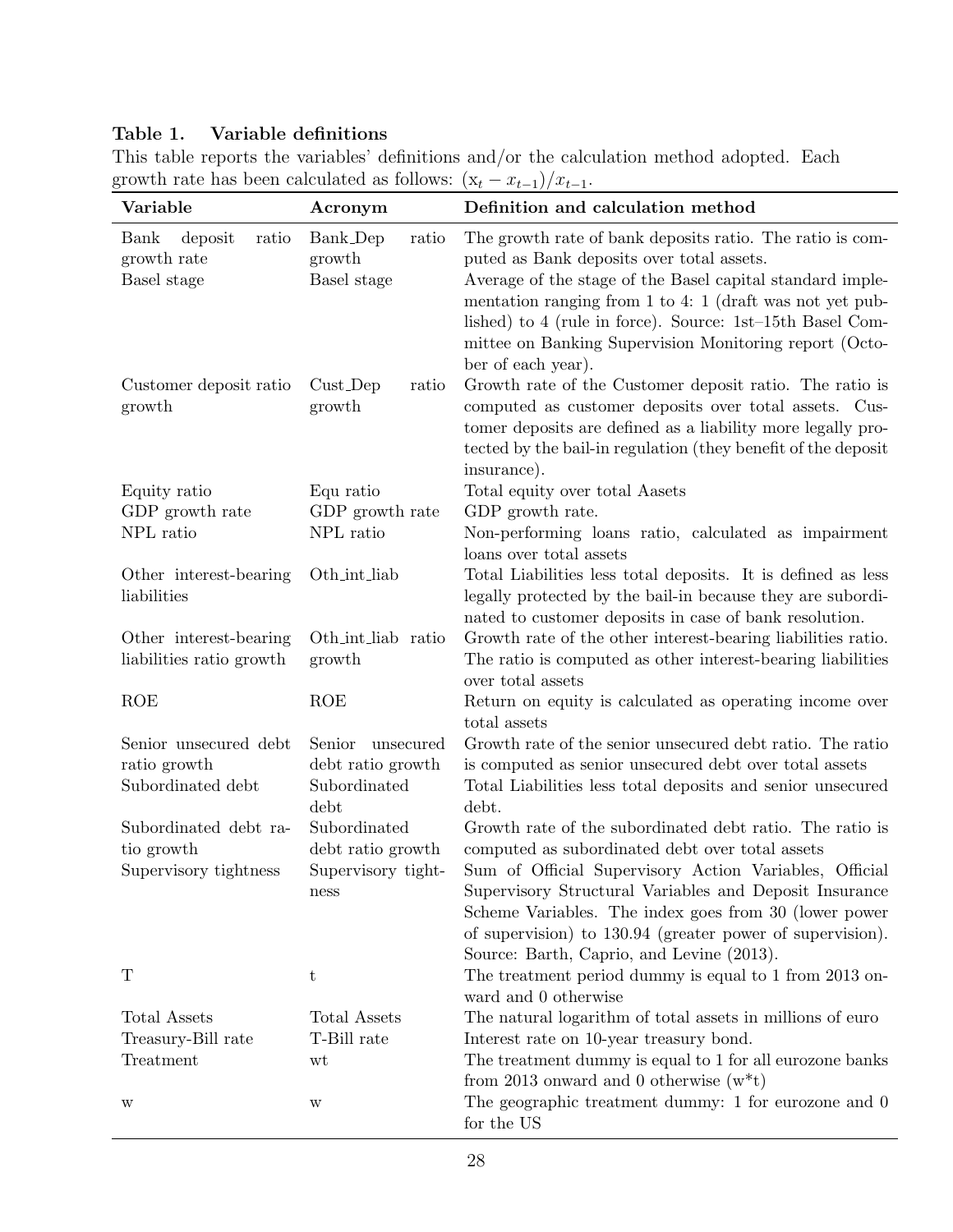#### Table 2. Sample size

The sample is composed of eurozone banks (treated) and controls include the US.

|                 | 2011         |             |             | 2012 2013 2014 2015 Total |            |              |
|-----------------|--------------|-------------|-------------|---------------------------|------------|--------------|
| Eurozone<br>US. | 337-<br>616. | -350<br>621 | -368<br>617 | 464<br>643                | 458<br>628 | 1977<br>3125 |
| Total           | 953          | -971        |             | 985 1017 1086             |            | 5102         |

#### Table 3. Summary statistics

This table reports the sample's summary statistics of all the variables used in the paper.

| Variables                          | Mean     | Median   | St. Dev | min      | max     |
|------------------------------------|----------|----------|---------|----------|---------|
| Bank deposit ratio growth          | $-0.025$ | $-0.031$ | 0.317   | $-1.000$ | 1.000   |
| Basel stage                        | 2.802    | 2.830    | 0.457   | 2.170    | 3.400   |
| Cust_Dep ratio growth              | 0.021    | 0.008    | 0.073   | $-0.498$ | 0.897   |
| Equ ratio                          | 0.098    | 0.093    | 0.045   | 0.000    | 0.581   |
| GDP growth                         | 0.029    | 0.032    | 0.017   | $-0.071$ | 0.347   |
| NPL ratio                          | 0.035    | 0.017    | 0.045   | 0.000    | 0.869   |
| Oth_int_liab ratio growth          | $-0.041$ | $-0.048$ | 0.241   | $-0.922$ | 0.999   |
| ROE                                | 0.861    | 0.395    | 19.309  | $-0.258$ | 1253    |
| Senior Unsecured debt ratio growth | $-0.101$ | $-0.078$ | 0.321   | $-0.997$ | 0.992   |
| Subordinated debt ratio growth     | $-0.025$ | $-0.041$ | 0.325   | $-0.994$ | 0.998   |
| Supervisory tightness              | 107.192  | 130.940  | 37.060  | 30.000   | 130.940 |
| TreasuryBilrate                    | 2.505    | 2.351    | 1.331   | 0.496    | 22.497  |
| Total Assets (ln)                  | 8.249    | 7.745    | 1.903   | 3.100    | 14.588  |
| Т                                  | 0.641    | 1.000    | 0.48    | 0.000    | 1.000   |
| W                                  | 0.376    | 0.000    | 0.485   | 0.000    | 1.000   |
| Treatment (wt)                     | 0.260    | 0.000    | 0.439   | 0.000    | 1.000   |
| Treatment*Risk                     | 0.016    | 0.000    | 0.042   | 0.000    | 0.761   |
| Treatment*Size                     | 2.372    | 0.000    | 4.115   | 0.000    | 14.547  |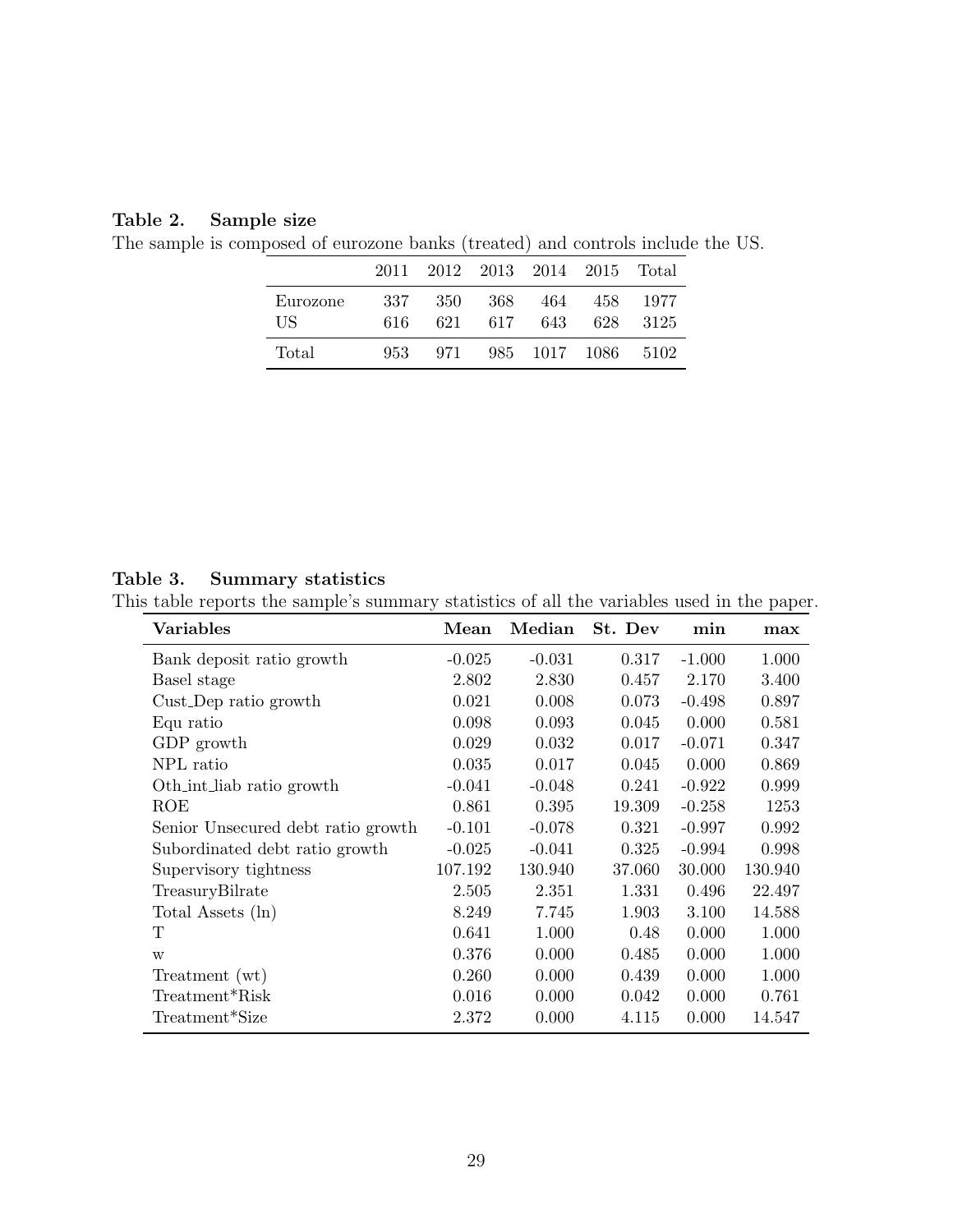Table 4. Testing the parallel trends assumption: dependent variables The table compares the mean values of principal dependent variables. We report the means and the difference of treated banks (eurozone) and controls (the US). \*\*\*, \*\*, and \* indicate the significance at the 1%, 5%, and 10% levels, respectively.

|      | Year Variable             | Mean Control<br>Group | Mean Treated<br>Group | <b>Difference</b><br>control<br>vs. treated groups |
|------|---------------------------|-----------------------|-----------------------|----------------------------------------------------|
| 2010 | Cust_Dep ratio growth     | 0.022                 | 0.020                 | 0.002                                              |
|      | Oth int liab ratio growth | 0.091                 | 0.028                 | 0.063                                              |
| 2011 | Cust_Dep ratio growth     | 0.009                 | 0.000                 | 0.009                                              |
|      | Oth_int_liab ratio growth | 0.066                 | 0.116                 | $-0.050$                                           |
| 2012 | Cust_Dep ratio growth     | 0.019                 | 0.025                 | $-0.006$                                           |
|      | Oth_int_liab ratio growth | 0.063                 | $-0.012$              | 0.074                                              |
| 2013 | Cust_Dep ratio growth     | 0.004                 | 0.043                 | $-0.040***$                                        |
|      | Oth int liab ratio growth | 0.06                  | $-0.066$              | $0.126***$                                         |
| 2014 | Cust_Dep ratio growth     | $-0.004$              | 0.013                 | $-0.017***$                                        |
|      | Oth int liab ratio growth | $-0.057$              | $-0.026$              | $-0.030$                                           |
| 2015 | Cust_Dep ratio growth     | 0.003                 | 0.032                 | $-0.029***$                                        |
|      | Oth_int_liab ratio growth | 0.132                 | $-0.059$              | $0.191***$                                         |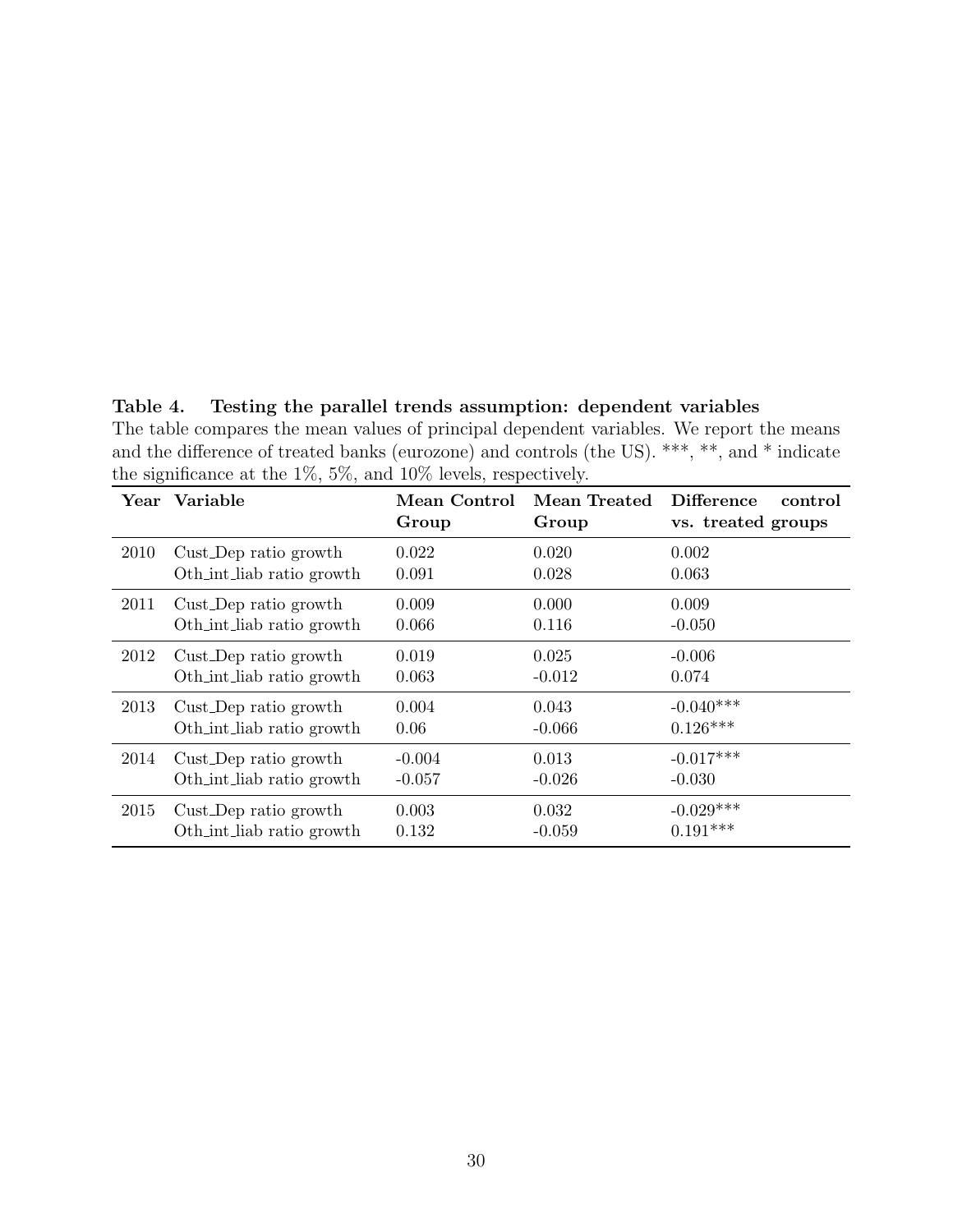| Lable 5. Dalik funding growth after the faunch of the ball-in framework                            |
|----------------------------------------------------------------------------------------------------|
| The table reports the results of the DID model reported in equation $(1)$ . The dependent          |
| variables are the customer deposits ratio growth (column 1) and other interest-bearing lia-        |
| bilities ratio growth (column 2). We include the time fixed effect and the bank fixed effect.      |
| The GDP growth rate also captures country-year fixed effects. The main variable of interest        |
| is the dummy $\text{wt}_t$ , which equals 1 for eurozone banks between 2013 and 2015 and 0 for all |
| banks before 2013 and for banks in the control group (the US). ***, **, and * indicate the         |
| significance at the $1\%$ , $5\%$ , and $10\%$ levels, respectively.                               |

|                             | $(1)$ y=              | $(2)$ y=                  |
|-----------------------------|-----------------------|---------------------------|
|                             | Cust_Dep ratio growth | Oth_int_liab ratio growth |
| $w^*t_t$                    | $0.034***$            | $-0.084***$               |
|                             | (0.008)               | (0.017)                   |
| Total $\text{Assets}_{t-1}$ | $0.037***$            | $0.134***$                |
|                             | (0.013)               | (0.040)                   |
| $NPL Ratiot-1$              | $0.348***$            | $-0.236$                  |
|                             | (0.107)               | (0.200)                   |
| Equ Ratio $_{t-1}$          | $0.363**$             | $1.414***$                |
|                             | (0.139)               | (0.321)                   |
| GDP Growth <sub>t-1</sub>   | $-0.363*$             | $0.962**$                 |
|                             | (0.191)               | (0.398)                   |
| $TreasuryBillratet-1$       | 0.002                 | $0.011**$                 |
|                             | (0.004)               | (0.005)                   |
| $ROE_{t-1}$                 | $0.000***$            | $-0.001***$               |
|                             | (0.000)               | (0.000)                   |
| FE: Year                    | Yes                   | Yes                       |
| FE: Firm                    | Yes                   | Yes                       |
| Observations                | 5,102                 | 5,102                     |
| R2                          | 0.339                 | 0.287                     |

Table 5. Bank funding growth after the launch of the bail-in framework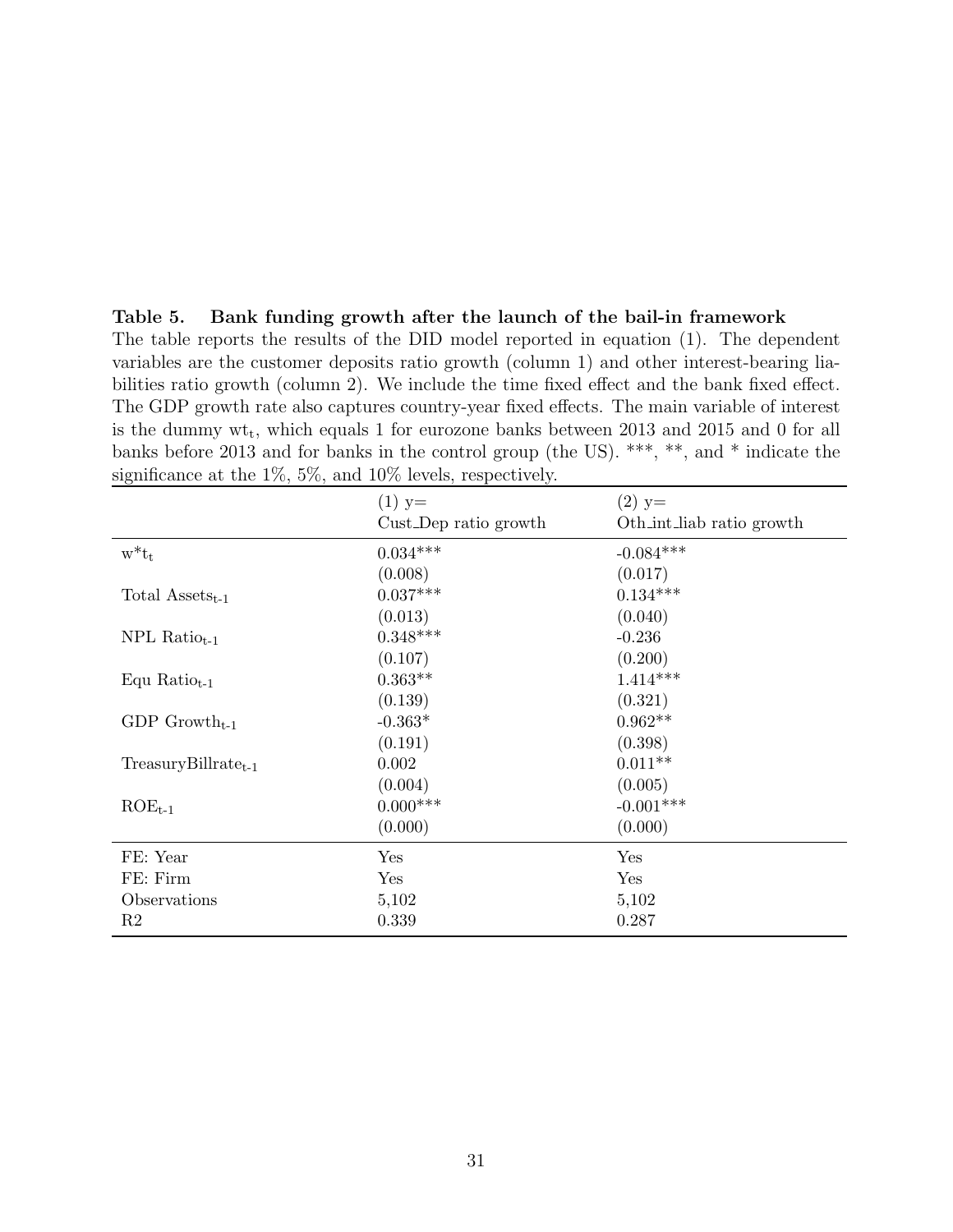#### Table 6. Senior debts and other funding sources growth after the launch of the bail-in framework

The table reports the DID model results reported in equation (1). The dependent variables are senior unsecured debt ratio growth (column 1), subordinated debt ratio growth (column 2), and bank deposit ratio growth (column 3). We include time and bank fixed effects. The GDP growth rate is also captured for country-year fixed effects. The main variable of interest is the dummy  $\text{wt}_t$ , which equals 1 for eurozone banks between 2013 and 2015 and 0 for all banks before 2013 and for banks in the control group (the US). \*\*\*, \*\*, and \* indicate the significance at the 1%, 5%, and 10% levels, respectively.

| Dependent variable          | $(1)$ y=<br>Senior unsecured debt<br>ratio growth | $(2)$ y=<br>Subordinated debt ra-<br>tio growth | $(3)$ y=<br>Bank_Dep ratio growth |
|-----------------------------|---------------------------------------------------|-------------------------------------------------|-----------------------------------|
| $w^*t_t$                    | $-0.038$                                          | $-0.075$                                        | $-0.282***$                       |
|                             | (0.051)                                           | (0.047)                                         | (0.068)                           |
| Total $\text{Assets}_{t-1}$ | $0.257***$                                        | 0.059                                           | $-0.226*$                         |
|                             | (0.089)                                           | (0.128)                                         | (0.118)                           |
| $NPL$ ratio <sub>t-1</sub>  | 0.368                                             | 0.963                                           | $-0.789*$                         |
|                             | (0.588)                                           | (0.683)                                         | (0.455)                           |
| Equ ratio $_{t-1}$          | 1.073                                             | 1.463                                           | $1.534*$                          |
|                             | (0.987)                                           | (0.912)                                         | (0.850)                           |
| GDP growth <sub>t-1</sub>   | $-0.192$                                          | 0.649                                           | 0.69                              |
|                             | (0.857)                                           | (0.843)                                         | (0.711)                           |
| $TreasuryBillratet-1$       | 0.019                                             | 0.017                                           | 0.01                              |
|                             | (0.017)                                           | (0.016)                                         | (0.015)                           |
| $ROE_{t-1}$                 | $-0.000$                                          | $-0.000$                                        | $0.001***$                        |
|                             | (0.000)                                           | (0.000)                                         | (0.000)                           |
| FE: firm                    | Yes                                               | Yes                                             | Yes                               |
| FE: year                    | Yes                                               | Yes                                             | Yes                               |
| Observations                | 1,536                                             | 1,126                                           | 1,640                             |
| R <sub>2</sub>              | 0.398                                             | 0.338                                           | 0.385                             |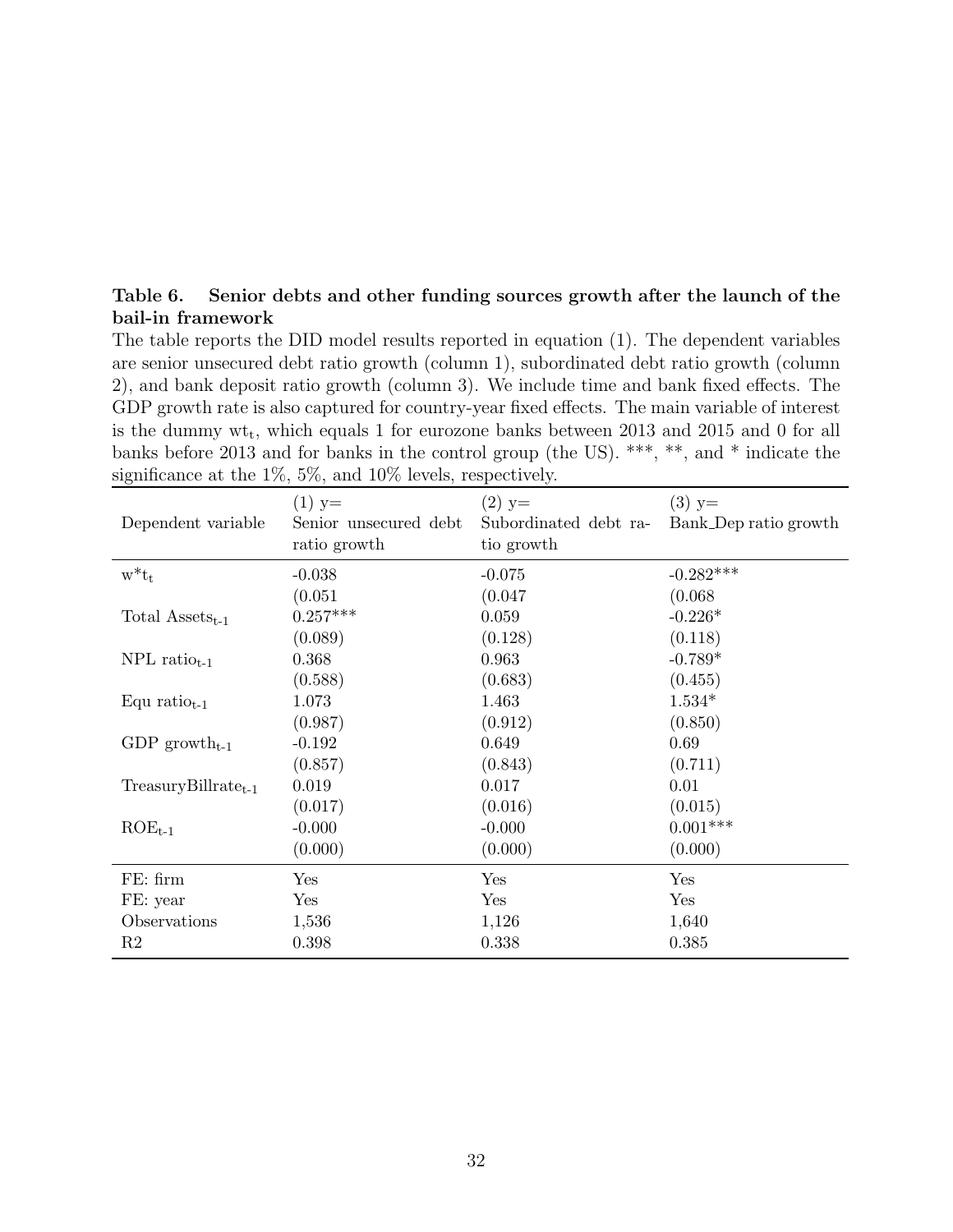|                                                      |                       | over total assets (1-year lag). We include time and bank fixed effects. The GDP growth rate<br>is also captured for country-year fixed effects. The main variable of interest is the dummy   |
|------------------------------------------------------|-----------------------|----------------------------------------------------------------------------------------------------------------------------------------------------------------------------------------------|
| the $1\%$ , $5\%$ , and $10\%$ levels, respectively. |                       | $wt_t$ , which equals 1 for eurozone banks between 2013 and 2015 and 0 for all banks before<br>2013 and for banks in the control group (the US). ***, **, and * indicate the significance at |
|                                                      | $(1)$ y=              | $(2)$ y=                                                                                                                                                                                     |
| Dependent variable                                   | Cust_Dep ratio growth | Oth_int_liab ratio growth                                                                                                                                                                    |
| $w^*t_t$                                             | $0.042***$            | $-0.098***$                                                                                                                                                                                  |
|                                                      | (0.008)               | (0.020)                                                                                                                                                                                      |
| $NPL$ ratio <sub>t-1</sub>                           | $0.486***$            | $-0.478$                                                                                                                                                                                     |
|                                                      | (0.141)               | (0.295)                                                                                                                                                                                      |
| NPL ratio $_{t-1}$ <sup>*</sup> w <sup>*</sup> $t_t$ | $-0.166$              | 0.290                                                                                                                                                                                        |
|                                                      | (0.112)               | (0.217)                                                                                                                                                                                      |
| Total $\text{Assets}_{t-1}$                          | $0.037***$            | $0.134***$                                                                                                                                                                                   |
|                                                      | (0.013)               | (0.040)                                                                                                                                                                                      |
| Equ ratio $_{t-1}$                                   | $0.374***$            | $1.395***$                                                                                                                                                                                   |
|                                                      | (0.139)               | (0.321)                                                                                                                                                                                      |
| GDP growth <sub>t-1</sub>                            | $-0.375**$            | 0.984                                                                                                                                                                                        |
|                                                      | (0.189)               | (0.400)                                                                                                                                                                                      |
| $TreasuryBillratet-1$                                | 0.002                 | $-0.003$                                                                                                                                                                                     |
|                                                      | (0.003)               | (0.007)                                                                                                                                                                                      |
| $ROE_{t-1}$                                          | $-0.000**$            | $0.000***$                                                                                                                                                                                   |
|                                                      | (0.000)               | (0.000)                                                                                                                                                                                      |
| FE: firm                                             | Yes                   | Yes                                                                                                                                                                                          |
| FE: year                                             | Yes                   | Yes                                                                                                                                                                                          |
| Observations                                         | 5,102                 | 5,102                                                                                                                                                                                        |
| R2                                                   | 0.340                 | 0.271                                                                                                                                                                                        |

The table reports the results of the DID model reported in equation (2). The dependent variables are the customer deposits ratio growth (column 1) and other interest-bearing liabilities ratio growth (column 2). The risk is measured by the ratio of the impairment loans

Table 7. DID with the interaction of the treatment with risk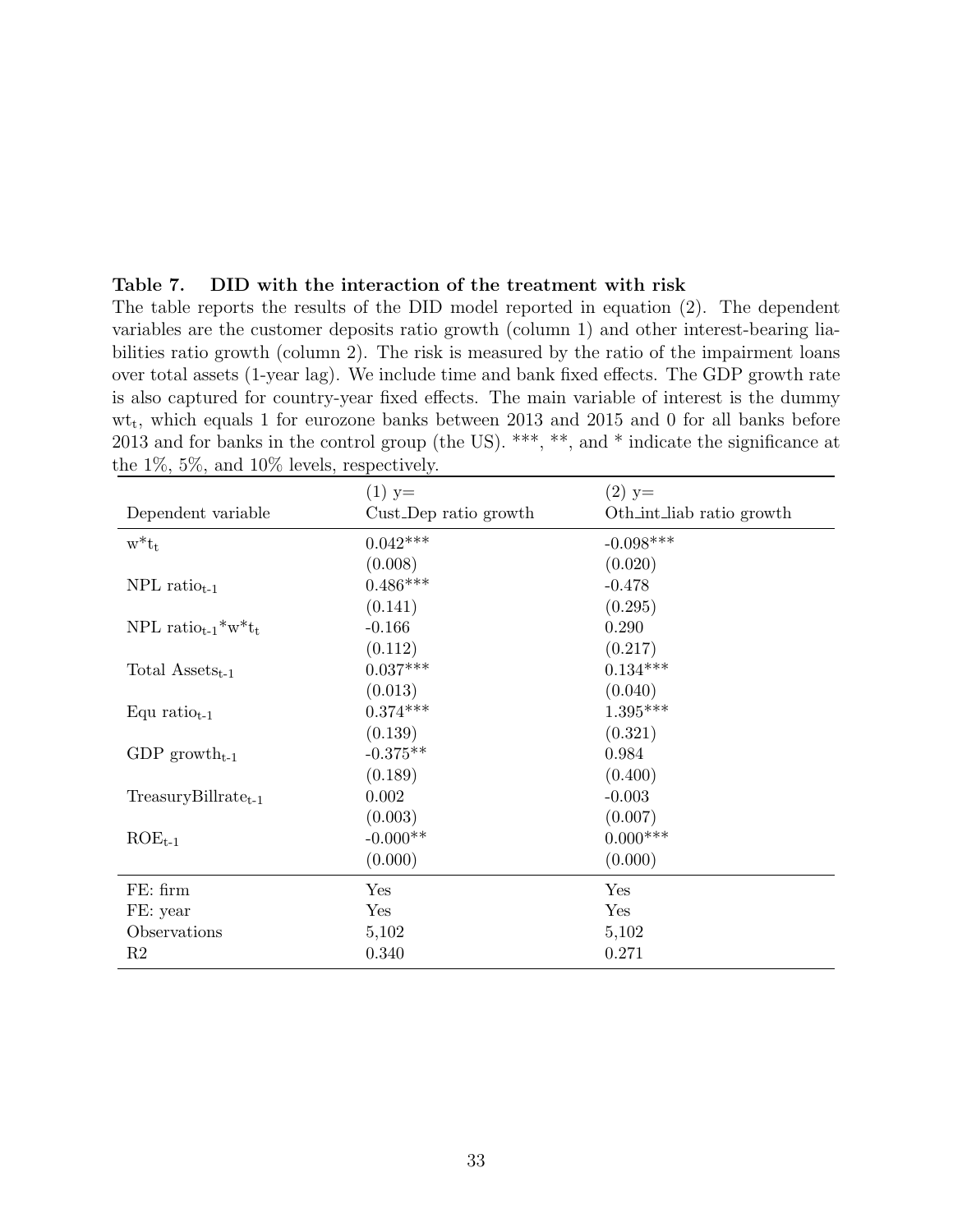| variables are the customer deposits ratio growth (column 1) and other interest-bearing liabil-     |
|----------------------------------------------------------------------------------------------------|
| ities ratio growth (column 2). We interact the treatment with the size measured by the total       |
| assets (natural logarithm). We include time and bank fixed effects. The GDP growth rate            |
| is also captured for country-year fixed effects. The main variable of interest is the dummy        |
| $\text{wt}_t$ , which equals 1 for eurozone banks between 2013 and 2015 and 0 for all banks before |
| 2013 and for banks in the control group (the US). ***, **, and * indicate the significance at      |
| the $1\%$ , 5%, and $10\%$ levels, respectively.                                                   |
|                                                                                                    |

The table reports the results of the DID model reported in equation (3). The dependent

Table 8. DID with the interaction of the treatment with size

|                                       | $(1)$ y=              | $(2)$ y=                  |
|---------------------------------------|-----------------------|---------------------------|
| Dependent variable                    | Cust_Dep ratio growth | Oth_int_liab ratio growth |
| $w^*t_t$                              | $0.061*$              | $-0.060$                  |
|                                       | (0.031)               | (0.043)                   |
| Total $\text{Assets}_{t-1}$           | $0.036***$            | $0.132***$                |
|                                       | (0.013)               | (0.041)                   |
| $w^*t_t^*Total$ Assets <sub>t-1</sub> | $-0.003$              | $-0.003$                  |
|                                       | (0.003)               | (0.003)                   |
| $NPL$ ratio <sub>t-1</sub>            | $0.340***$            | $-0.243$                  |
|                                       | (0.109)               | (0.202)                   |
| Equ ratio $_{t-1}$                    | $0.362***$            | $1.412***$                |
|                                       | (0.139)               | (0.321)                   |
| GDP growth <sub>t-1</sub>             | $-0.351*$             | $0.973**$                 |
|                                       | (0.195)               | (0.400)                   |
| $TreasuryBillrate_{t-1}1$             | 0.002                 | $-0.003$                  |
|                                       | (0.003)               | (0.007)                   |
| $ROE_{t-1}$                           | $-0.000$              | 0.000                     |
|                                       | (0.000)               | (0.000)                   |
| FE: firm                              | Yes                   | Yes                       |
| FE: year                              | Yes                   | Yes                       |
| Observations                          | 5,102                 | 5,102                     |
| R2                                    | 0.340                 | 0.271                     |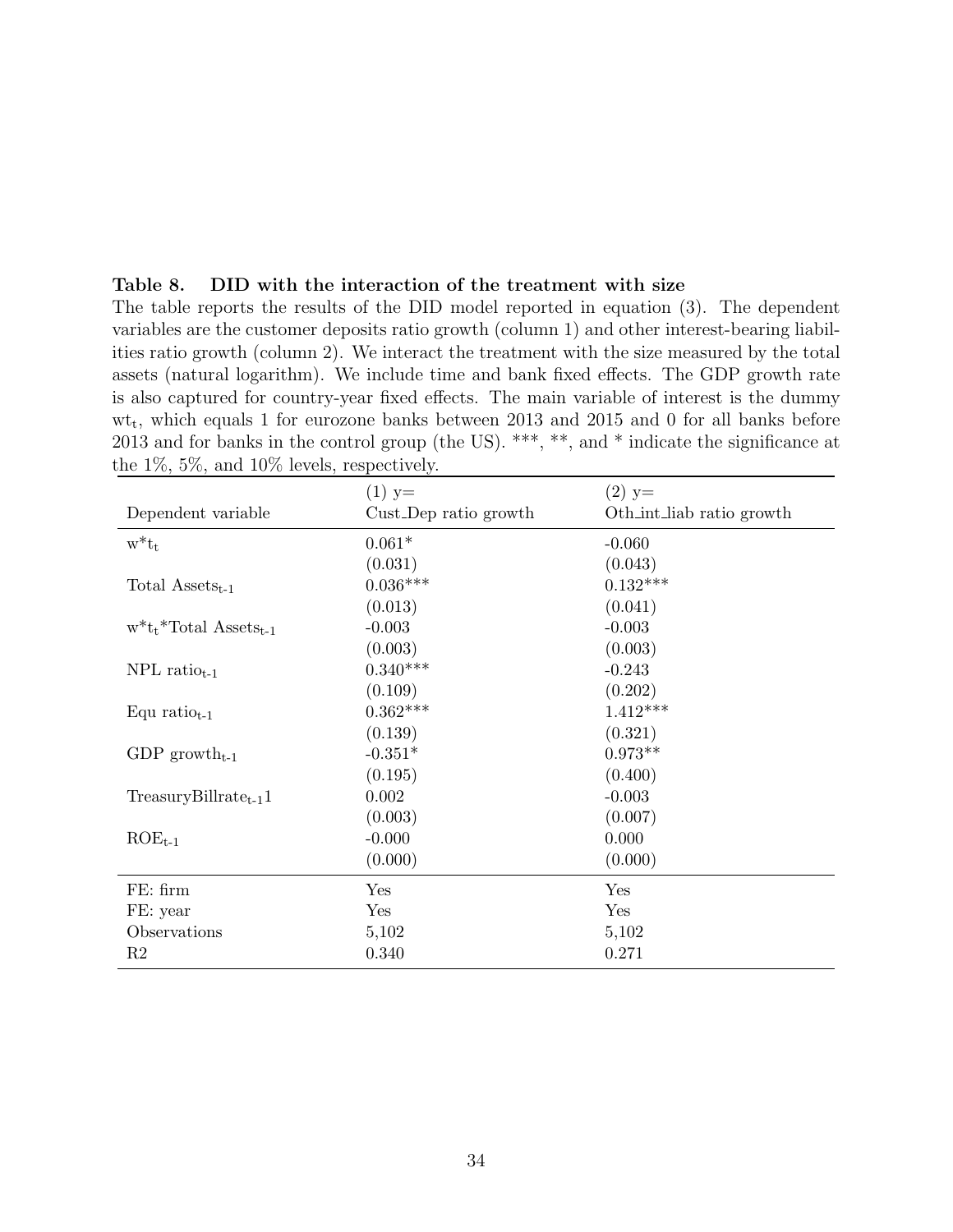|  | Table 9. Bank funding growth in euro area countries |  |  |  |
|--|-----------------------------------------------------|--|--|--|
|--|-----------------------------------------------------|--|--|--|

The table reports the results of the DID model reported in equation (1). The dependent variables are the customer deposits ratio growth (column 1) and other interest-bearing liability ratio growth (column 2). The treated group ( $w = 1$ ) includes the banks located in Italy, Spain, the Netherlands, Portugal, and Austria because they experienced at least one case of bail-in application following a bankruptcy. The control group  $(w = 0)$  includes the banks located in the remaining euro area countries. We include the time fixed effect and the bank fixed effect. The GDP growth rate also captures country-year fixed effects. The t variable represents time, which is equal to 1 between 2013 and 2015 and 0 before 2013. The main variable of interest is the dummy  $wt_t$ , the interaction between w and t. \*\*\*, \*\*, and \* indicate the significance at the 1%, 5%, and 10% levels, respectively.

|                             | $(1)$ y=              | $(2)$ y=                  |
|-----------------------------|-----------------------|---------------------------|
|                             | Cust_Dep ratio growth | Oth_int_liab ratio growth |
| $w^*t_t$                    | $0.080***$            | $-0.056***$               |
|                             | (0.009)               | (0.019)                   |
| Total $\text{Assets}_{t-1}$ | $0.139***$            | $0.077*$                  |
|                             | (0.027)               | (0.043)                   |
| $NPL Ratiot-1$              | $0.225**$             | $-0.285$                  |
|                             | (0.101)               | (0.192)                   |
| Equ Ratio $_{t-1}$          | $0.628**$             | 0.560                     |
|                             | (0.308)               | (0.384)                   |
| GDP Growth <sub>t-1</sub>   | $-0.618***$           | $1.095***$                |
|                             | (0.197)               | (0.375)                   |
| $TreasuryBillratet-1$       | 0.001                 | $-0.007$                  |
|                             | (0.003)               | (0.007)                   |
| $ROE_{t-1}$                 | $-0.001***$           | 0.000                     |
|                             | (0.000)               | (0.000)                   |
| FE: Year                    | Yes                   | Yes                       |
| FE: Firm                    | Yes                   | Yes                       |
| Observations                | 4,813                 | 4,813                     |
| R <sub>2</sub>              | 0.397                 | 0.363                     |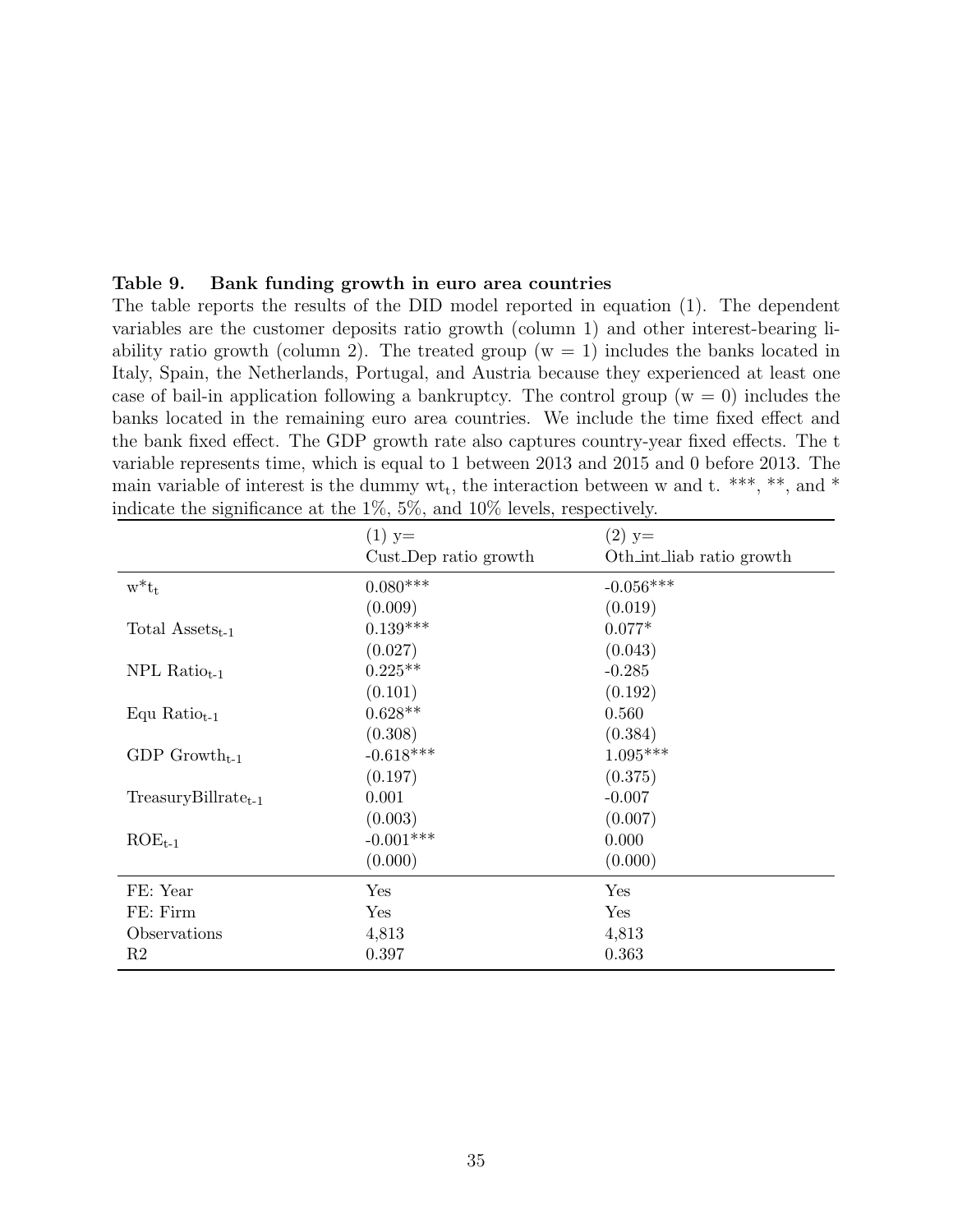| Table 10.                                                        |  |  |  |  | Bank funding growth after the launch of the bail-in framework |
|------------------------------------------------------------------|--|--|--|--|---------------------------------------------------------------|
| (including Basel implementation stage and supervisory tightness) |  |  |  |  |                                                               |

The table reports the results of the DID model reported in equation (1) adding the Basel stage of implementation and supervisory tightness independent variables. The dependent variables are the customer deposits ratio growth (column 1) and other interest-bearing liabilities ratio growth (column 2). We include only time fixed effects due to multicollinearity. The GDP growth rate also capture for country-year fixed effects. The main variable of interest is the dummy  $wt_t$ , which equals 1 for eurozone banks between 2013 and 2015 and 0 for all banks before 2013 and for banks in the control group (the US). \*\*\*, \*\*, and \* indicate the significance at the 1%, 5%, and 10% levels, respectively.

|                              | $(1)$ y=              | $(2)$ y=                  |
|------------------------------|-----------------------|---------------------------|
| Dependent variable           | Cust_Dep ratio growth | Oth int liab ratio growth |
| $w^*t_t$                     | $0.037***$            | $-0.103***$               |
|                              | (0.007)               | (0.015)                   |
| Total $\text{Assets}_{t-1}$  | $0.004***$            | 0.001                     |
|                              | (0.001)               | (0.002)                   |
| NPL ratio $_{t-1}$           | 0.057                 | $-0.147$                  |
|                              | (0.047)               | (0.099)                   |
| Equ ratio $_{t-1}$           | $0.069***$            | 0.041                     |
|                              | (0.035)               | (0.088)                   |
| GDP growth <sub>t-1</sub>    | $-0.000$              | 0.199                     |
|                              | (0.174)               | (0.331)                   |
| $TreasuryBillratet-1$        | 0.002                 | $0.007*$                  |
|                              | (0.002)               | (0.004)                   |
| $ROE_{t-1}$                  | $-0.000**$            | $0.000***$                |
|                              | (0.012)               | (0.023)                   |
| Basel stage <sub>t</sub>     | 0.003                 | 0.005                     |
|                              | (0.008)               | (0.017)                   |
| Supervisory tightness $_{t}$ | 0.000                 | $-0.000**$                |
|                              | (0.000)               | (0.000)                   |
| FE: firm                     | No                    | No                        |
| FE: year                     | Yes                   | Yes                       |
| Observations                 | 5,102                 | 5,102                     |
| R <sub>2</sub>               | 0.067                 | 0.030                     |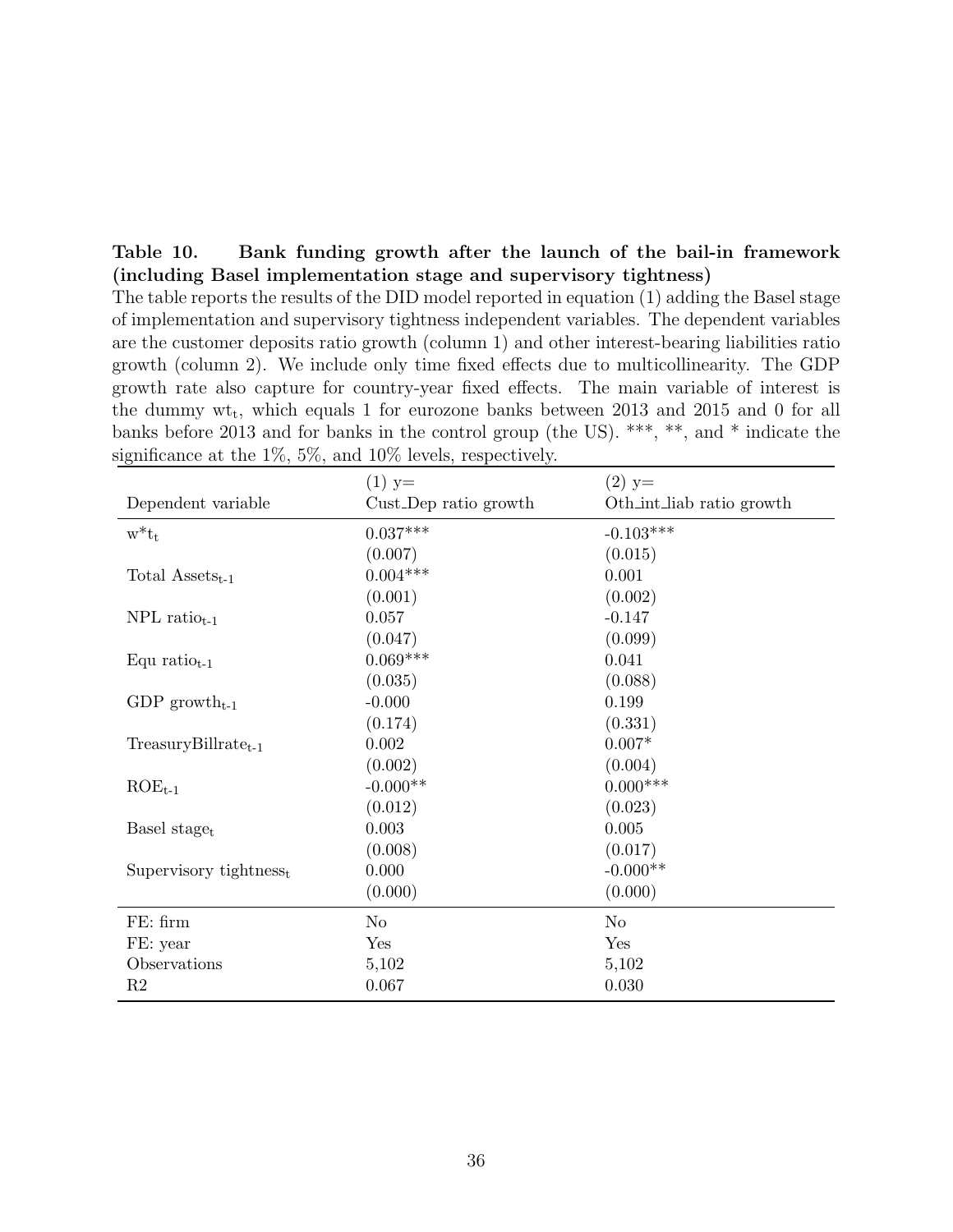| Table 11. Bank funding growth after the launch of the bail-in framework (ex- |  |  |  |
|------------------------------------------------------------------------------|--|--|--|
| cluding 2012 yearly observations)                                            |  |  |  |

The table reports the results of the DID model reported in equation (1). The dependent variables are the customer deposits ratio growth (column 1) and other interest-bearing liabilities ratio growth (column 2). We exclude observation of 2012 because the BRRD was at the end of June 2012. We have, in this case, only 1 year prior the treatment (e.g., 2011) and 3 years after. We include time and bank fixed effects. The GDP growth rate is also captured for country-year fixed effects. The main variable of interest is the dummy  $wt_t$ , which equals 1 for eurozone banks between 2013 and 2015 and 0 for all banks before 2013 and for banks in the control group (the US). \*\*\*, \*\*, and \* indicate the significance at the  $1\%$ ,  $5\%$ , and 10% levels, respectively.

| Dependent variable          | $(1)$ y=<br>Cust_Dep ratio<br>growth | $(2)$ y=<br>Oth_int_liab ratio growth |
|-----------------------------|--------------------------------------|---------------------------------------|
| $w^*t_t$                    | $0.042***$                           | $-0.053**$                            |
|                             | (0.009)                              | (0.022)                               |
| Total $\text{Assets}_{t-1}$ | $0.028**$                            | $0.153***$                            |
|                             | (0.014)                              | (0.045)                               |
| $NPL$ ratio <sub>t-1</sub>  | $0.266***$                           | $-0.247$                              |
|                             | (0.093)                              | (0.225)                               |
| Equ ratio $_{t-1}$          | $0.380**$                            | $1.363***$                            |
|                             | (0.148)                              | (0.341)                               |
| GDP growth <sub>t-1</sub>   | $-0.528**$                           | 0.451                                 |
|                             | (0.212)                              | (0.457)                               |
| $TreasuryBillrate_{t-1}$    | 0.000                                | $-0.016**$                            |
|                             | (0.003)                              | (0.007)                               |
| $ROE_{t-1}$                 | $-0.000$ ***                         | $0.000$ ***                           |
|                             | (0.000)                              | (0.000)                               |
| $FE:$ firm                  | Yes                                  | Yes                                   |
| FE:year                     | Yes                                  | Yes                                   |
| Observations                | 4,116                                | 4,116                                 |
| R-squared                   | 0.379                                | 0.330                                 |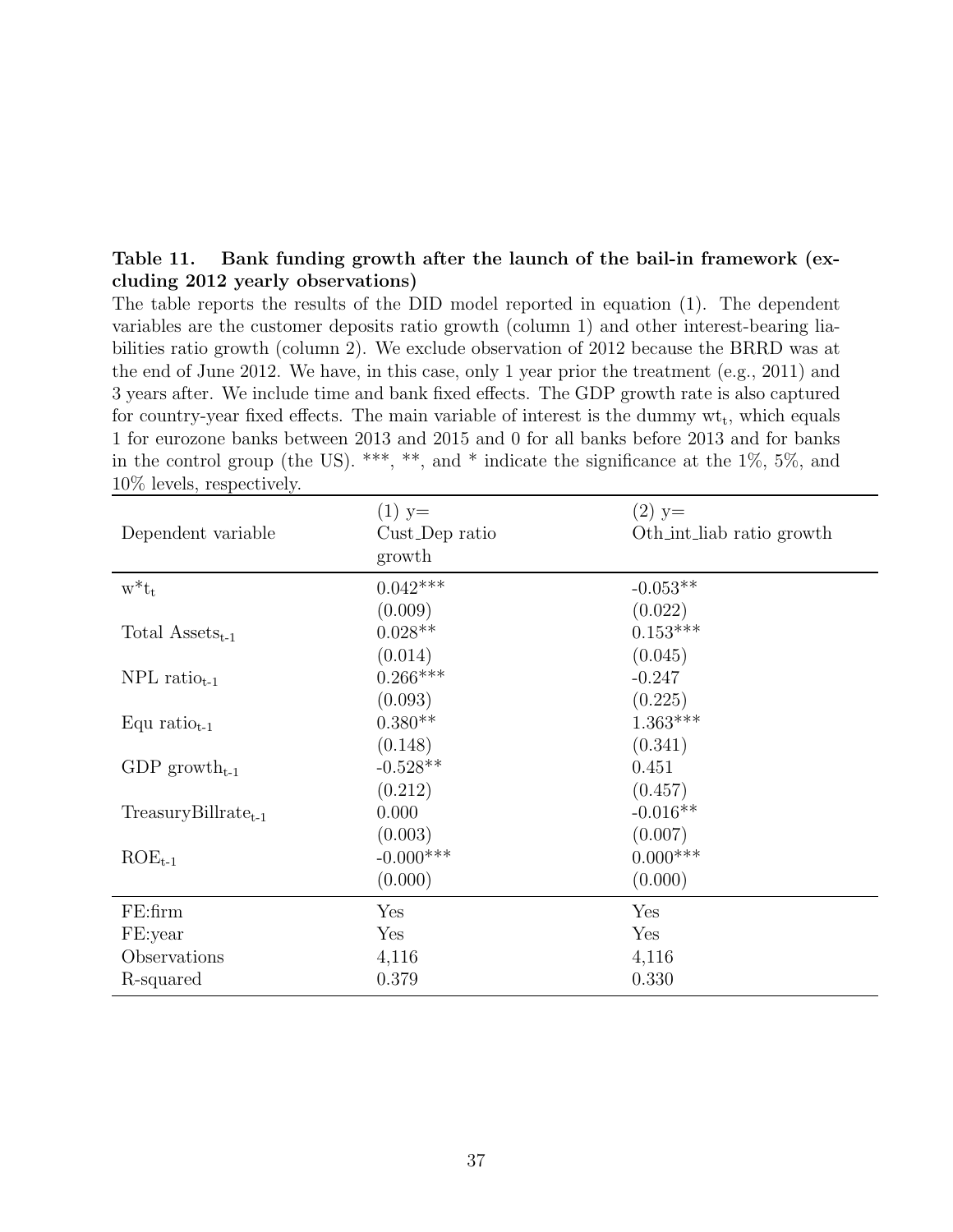Table 12. Bank funding growth after bail-in in peripheral eurozone countries The table reports the results of the DID model reported in equation (1). The dependent variables are the customer deposits ratio growth (column 1) and other interest-bearing liabilities ratio growth (column 2). We include time and bank fixed effects. The GDP growth rate is also captured for country-year fixed effects. The main variable of interest is the dummy wt<sup>t</sup> , which equals 1 for banks in Greece, Ireland, Italy, Portugal, and Spain between 2013 and 2015 and 0 for all banks before 2013 and for banks in the control group (the US). \*\*\*, \*\*, and \* indicate the significance at the  $1\%$ ,  $5\%$ , and  $10\%$  levels, respectively.

| Dependent variable          | $(1)$ y=<br>Cust_Dep ratio<br>growth | $(2)$ y=<br>Oth_int_liab ratio<br>growth |
|-----------------------------|--------------------------------------|------------------------------------------|
| $w^*t_t$                    | $0.065***$                           | $-0.092***$                              |
|                             | (0.014)                              | (0.025)                                  |
| Total $\text{Assets}_{t-1}$ | $0.021*$                             | $0.144***$                               |
|                             | (0.012)                              | (0.047)                                  |
| $NPL$ ratio <sub>t-1</sub>  | 0.142                                | $-0.159$                                 |
|                             | (0.162)                              | (0.300)                                  |
| Equ ratio $_{t-1}$          | $0.446***$                           | $1.311***$                               |
|                             | (0.103)                              | (0.374)                                  |
| GDP growth <sub>t-1</sub>   | $-0.591*$                            | 10.789***                                |
|                             | (0.306)                              | (0.624)                                  |
| $TreasuryBillratet-1$       | 0.001                                | 0.001                                    |
|                             | (0.003)                              | (0.007)                                  |
| $ROE_{t-1}$                 | $-0.000$ ***                         | $0.000**$                                |
|                             | (0.000)                              | (0.000)                                  |
| FE: firm                    | Yes                                  | Yes                                      |
| FE: year                    | Yes                                  | Yes                                      |
| Observations                | 3,988                                | 3,988                                    |
| R <sub>2</sub>              | 0.365                                | 0.259                                    |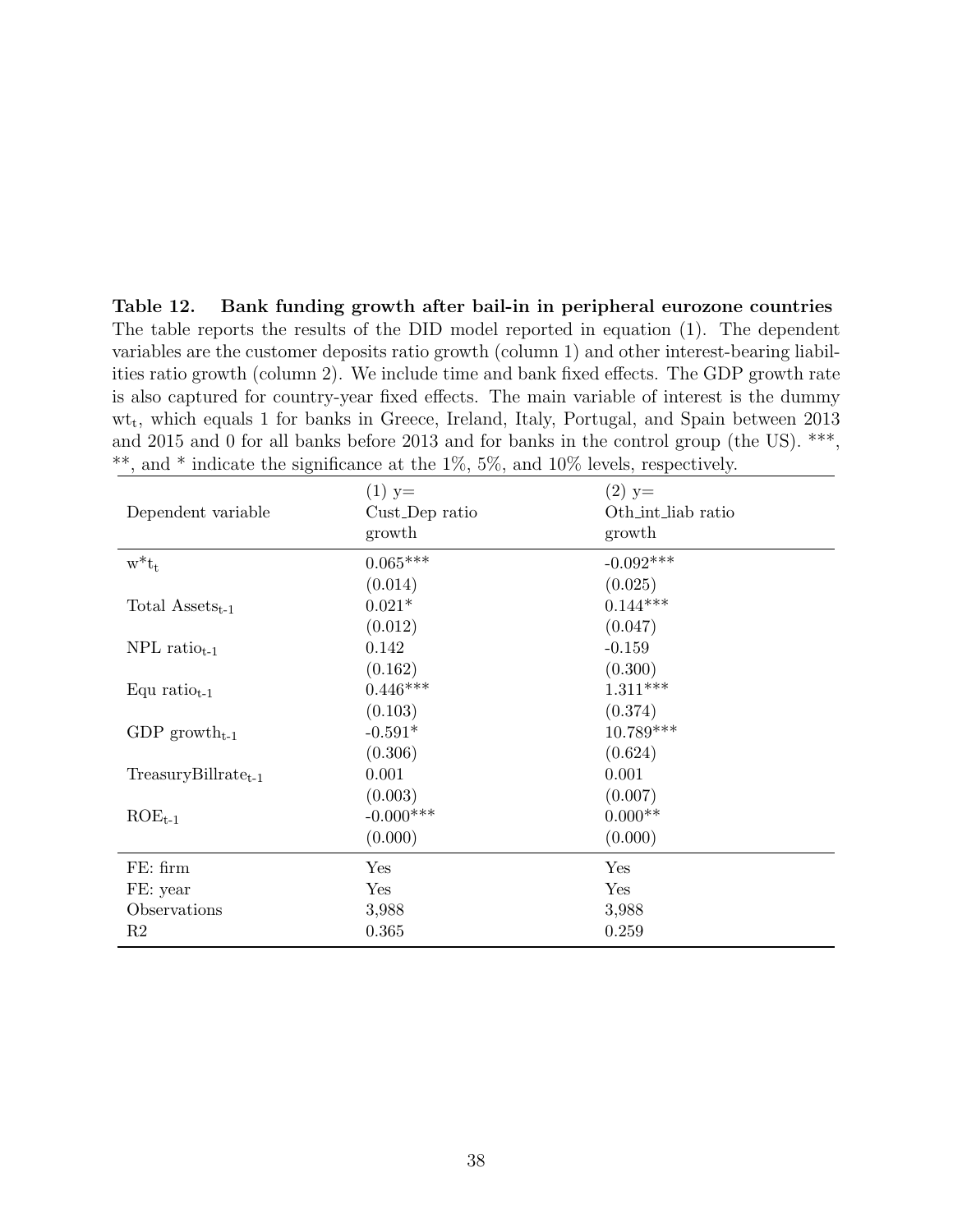| Table 13. Bank funding growth in core eurozone countries |  |  |  |
|----------------------------------------------------------|--|--|--|
|                                                          |  |  |  |

The table reports the results of the DID model reported in equation (1). The dependent variables are the customer deposits ratio growth (column 1) and other interest-bearing liabilities ratio growth (column 2). We include time and bank fixed effects. The GDP growth rate is also captured for country-year fixed effects. The main variable of interest is the dummy  $\mathrm{wt}_t$ , which equals 1 for banks in eurozone except for Greece, Ireland, Italy, Portugal, and Spain between 2013 and 2015 and 0 for all banks before 2013 and for banks in the control group (the US). \*\*\*, \*\*, and \* indicate the significance at the  $1\%$ ,  $5\%$ , and  $10\%$  levels, respectively.

| Dependent variable          | $(1)$ y=<br>Cust_Dep ratio<br>growth | $(2)$ y=<br>Oth_int_liab ratio<br>growth |
|-----------------------------|--------------------------------------|------------------------------------------|
| $w^*t_t$                    | 0.007                                | $-0.076***$                              |
|                             | (0.009)                              | (0.021)                                  |
| Total $\text{Assets}_{t-1}$ | 0.006                                | $0.144***$                               |
|                             | (0.012)                              | (0.045)                                  |
| $NPL$ ratio <sub>t-1</sub>  | $0.213**$                            | $-0.184$                                 |
|                             | (0.099)                              | (0.267)                                  |
| Equ ratio $_{t-1}$          | $0.408***$                           | $1.419***$                               |
|                             | (0.147)                              | (0.351)                                  |
| GDP growth <sub>t-1</sub>   | $-0.197$                             | 0.539                                    |
|                             | (0.210)                              | (0.494)                                  |
| $TreasuryBillratet-1$       | 0.002                                | $-0.007$                                 |
|                             | (0.005)                              | (0.014)                                  |
| $ROE_{t-1}$                 | $-0.000**$                           | $0.000***$                               |
|                             | (0.000)                              | (0.000)                                  |
| FE: firm                    | Yes                                  | Yes                                      |
| FE: year                    | Yes                                  | Yes                                      |
| Observations                | 4,237                                | 4,237                                    |
| R <sub>2</sub>              | 0.362                                | 0.266                                    |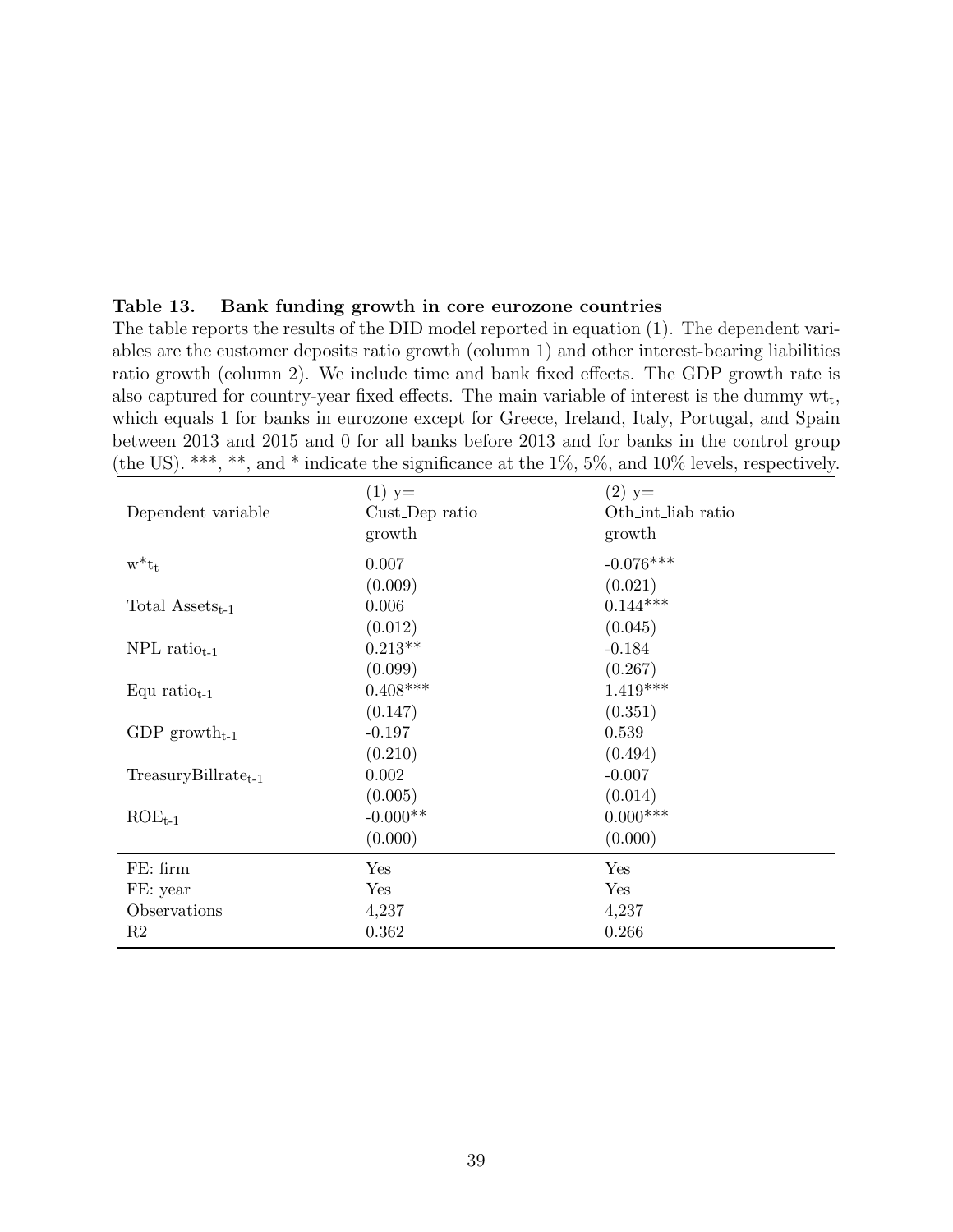| 2018 and 0 for all banks between 2015 and 2017 and for banks in the control group (the US).<br>***, **, and * indicate the significance at the $1\%$ , $5\%$ , and $10\%$ levels, respectively. |                                   |                                       |  |
|-------------------------------------------------------------------------------------------------------------------------------------------------------------------------------------------------|-----------------------------------|---------------------------------------|--|
| Dependent variable                                                                                                                                                                              | $(1)$ y=<br>Cust_Dep ratio growth | $(2)$ y=<br>Oth_int_liab ratio growth |  |
| $w^*t_t$                                                                                                                                                                                        | 0.002<br>(0.006)                  | $0.050**$<br>(0.019)                  |  |
| Total $\text{Assets}_{t-1}$                                                                                                                                                                     | 0.022<br>(0.015)                  | $-0.045$<br>(0.052)                   |  |
| $NPL$ ratio <sub>t-1</sub>                                                                                                                                                                      | 0.051<br>(0.144)                  | 0.229<br>(0.405)                      |  |
| Equ ratio $_{t-1}$                                                                                                                                                                              | $0.318*$<br>(0.164)               | 0.411<br>(0.816)                      |  |
| GDP growth <sub>t-1</sub>                                                                                                                                                                       | 0.067<br>(0.080)                  | $-0.383$<br>(0.257)                   |  |
| $TreasuryBillratet-1$                                                                                                                                                                           | $0.049***$<br>(0.013)             | $-0.014$<br>(0.024)                   |  |
| $ROE_{t-1}$                                                                                                                                                                                     | $-0.001***$<br>(0.000)            | $0.016***$<br>(0.004)                 |  |
| FE: firm                                                                                                                                                                                        | Yes                               | Yes                                   |  |
| FE: year                                                                                                                                                                                        | Yes                               | Yes                                   |  |
| Observations                                                                                                                                                                                    | 3,892                             | 3,892                                 |  |
| R <sub>2</sub>                                                                                                                                                                                  | 0.384                             | 0.300                                 |  |

The table reports the results of the DID model reported in equation (1). The dependent variables are the customer deposits ratio growth (column 1) and other interest-bearing liabilities ratio growth (column 2). We include time and bank fixed effects. The GDP growth rate is also captured for country-year fixed effects. The sample goes from 2015 to 2018. The main variable of interest is the dummy  $wt_t$ , which equals 1 for eurozone banks in 2017 and

Table 14. Bank funding growth after MREL effectiveness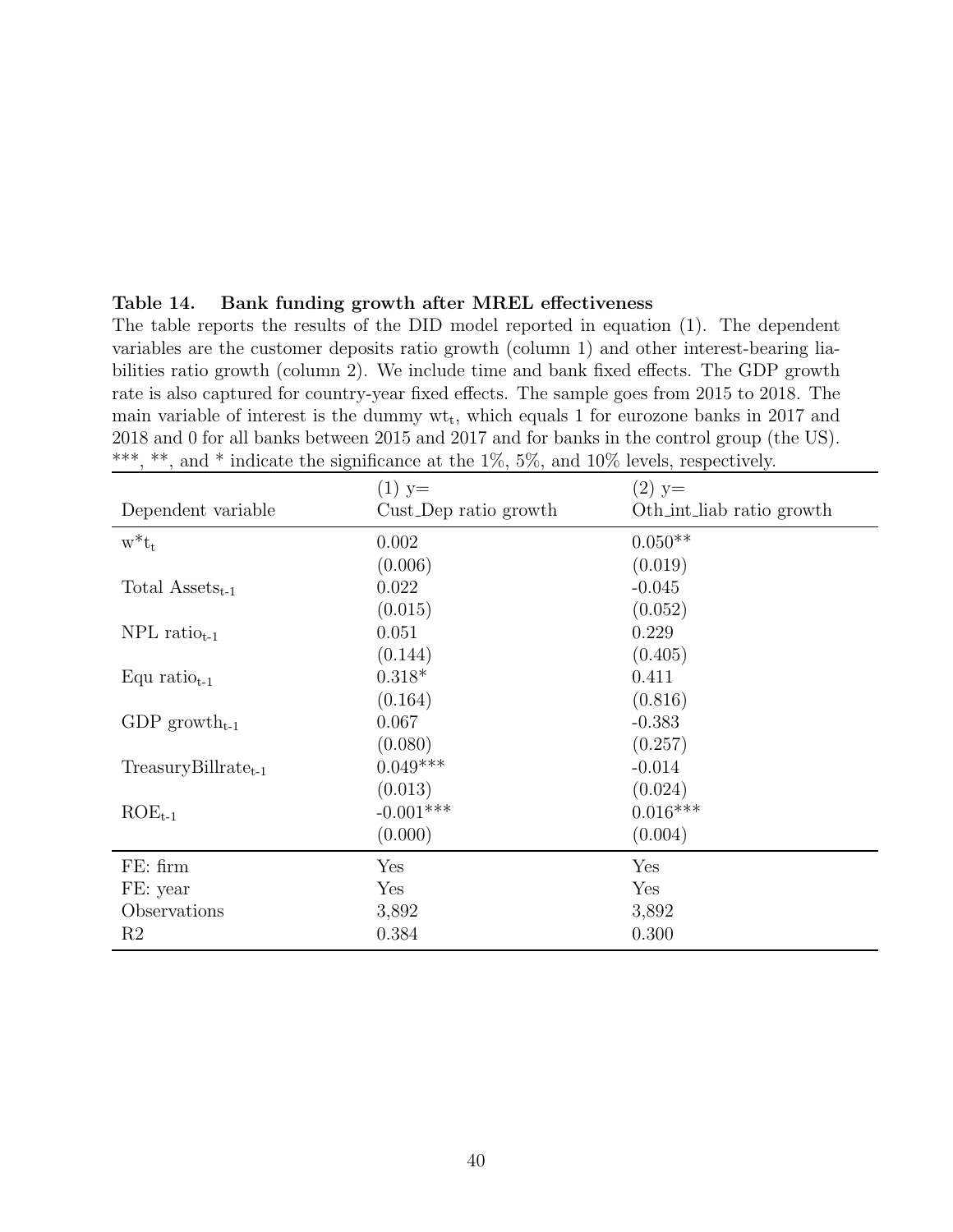# Appendix A Different banking regulatory reforms in Europe and the US

During the time period analyzed in this paper (2010–2017), there have been other various regulatory reforms in banking, in both the US and Europe, such as the launch of new Basel 3 regulatory tools (e.g., liquidity and leverage ratios) and the development of regular stress test exercises. Although these reforms may be a confounding factor in our identification, we discuss each of them in this Appendix and show that they do not have a direct impact on banks' external funding mix; rather, their impact is either on banks' asset levels and mix or on the equity levels. Furthermore, we show that these reforms have different implementation timings.

Focusing on the liquidity ratios, the Basel 3 framework introduced two new tools: the liquidity coverage ratio (LCR) and the net stable funding ratio (NSFR). The LCR is the ratio of a bank's high-quality liquid assets (unencumbered high-quality assets with a high potential to be converted easily and quickly into cash) and its total net cash flows (difference between expected outflows and expected inflows of cash) over a 30-day stress period. Initially published by the Basel Committee in December 2010, the LCR was endorsed in January 2013. In the European Union, the LCR became a binding quantitative rule for all banks in October 2015. In the US, the Federal Reserve Board, the Federal Deposit Insurance Corporation, and the Office of the Comptroller of the Currency issued, in October 2014, a final document imposing an LCR framework (more stringent than Basel's) to large banks. We argue that the LCR cannot be considered a confounding reform for (at least) two reasons. First, LCR affects essentially short-term asset size items. To fulfill the LCR requirement, banks usually manage the high liquid assets composition, and its impact on banks' liabilities is minor (being related to the cash outflows). Second, the timing of the LCR launch is very different, and its full implementation (2015 in the US and 2015–2018 in Europe) was later than the treatment period adopted in this paper (i.e., 2013); furthermore, both treated and control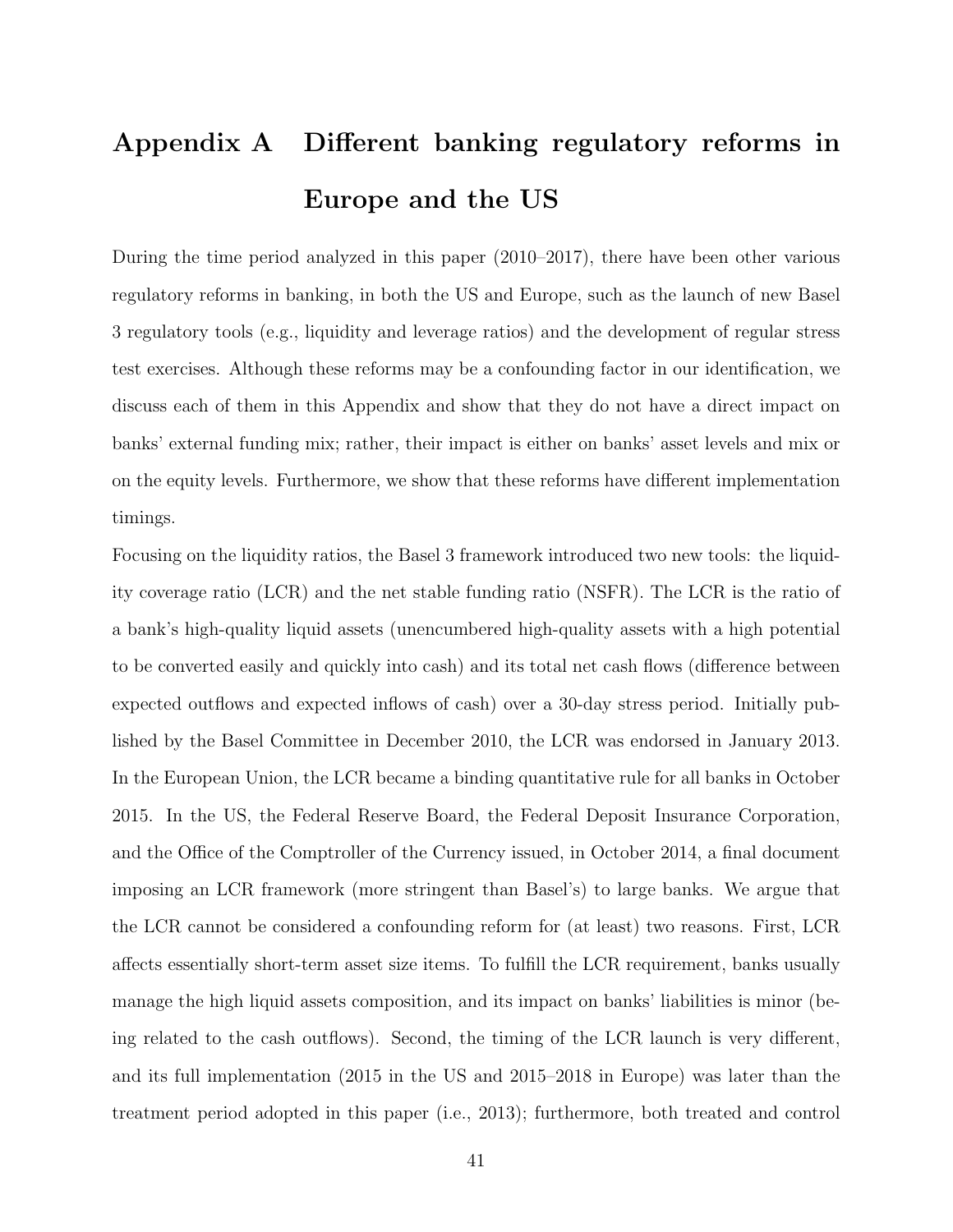groups in our analysis have been affected by the introduction of the LCR. Furthermore, we argue that the announcement of LCR was in 2010, 3 years before the bail-in announcement; moreover, as shown in Table 4, there is no significance in the t test implemented in 2010, 2011, and 2012. These results support the view that the LCR introduction did not affect the banks' liability structure.

The second liquidity ratio is the NSFR, which relates the bank's available stable funding to its required stable funding. The available stable funding is the portion of its capital and liability instruments that remain with the institution for more than 1 year. Each item is weighted by a factor that can be equal to 100% (funding sources fully available in more than a year), 95% (well-divided retail deposits), 90% (demand deposits and/or term deposits with residual maturities of less than 1 year provided by retail and SME customers), and 50% (secured and unsecured funding with a residual maturity of less than 1 year). Required stable funds are those required to hold given the liquidity characteristics and residual maturities of banks' assets and the contingent liquidity risk arising from their off-balance sheet exposures. Each item is weighted by a factor ranging between 100% (illiquid assets or exposures to be entirely financed by stable funding) and 0% (liquid assets not needing to be financed). Although the NFSR was launched, together with the LCR, its implementation (expected in January 2018) has been delayed in many countries (e.g., the US, the EU, Switzerland, and Japan) and less than half of the G20 members had implemented the rules in a timely manner. As for the LCR, we argue that the NFSR cannot be considered a confounding reform. The NSFR has not been introduced in Europe and the US, and the weighting factors are based on the residual maturity of liability items rather than on the seniority or subordination.

One may also potentially consider the higher capital requirements imposed by Basel 3 and various stress test exercises as confounding effects. Previous studies [\(Gropp et al.](#page-25-3) [\(2018\)](#page-25-3); [Kim and Santomero](#page-25-15) [\(1988\)](#page-25-15); [Thakor](#page-26-4) [\(1996\)](#page-26-4)) showed that treated banks increase their capital ratios by reducing their risk-weighted assets (restrictions on asset composition) and by reducing lending to corporate and retail customers, but there is no evidence of changes in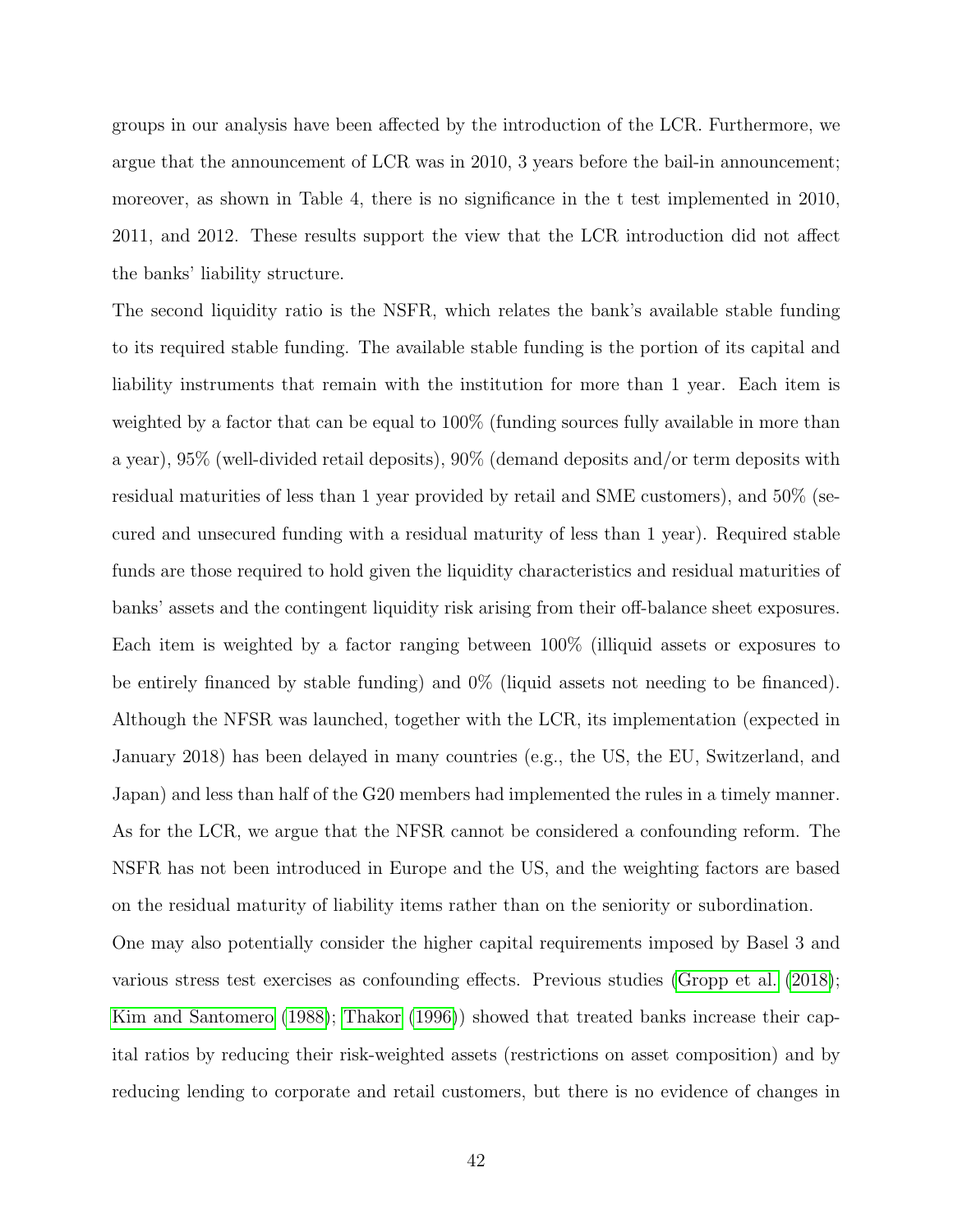the liability composition.

Finally, we also illustrate that the US bail-in framework is different from the European framework. The banking resolution framework in the US was reformed by the Dodd Frank Act, enacted in 2010 and previously announced in 2009. Consequently, we observe that the US resolution reforms happened before they did in Europe (the BRRD was announced at the end of 2012, entering into force in January 2016). This is the first reason for expecting that the US banking system, from 2013, was not treated by a bail-in regulation, and it can be used as a control group in our identification strategy. Second, there are important differences in resolving a defaulting bank. The European regulation aims at the "going concern" principle for a financial intermediary, while the defaulting bank in the US will be closed by selling its assets and its remaining liabilities to a new holding company. In the US, the Dodd Frank Act in Title II introduces the Orderly Liquidation Authority (OLA). Within the OLA, the resolution of a defaulting bank is used as part of a liquidation procedure for the holding company ("closed bank" process), while Article  $43(2)(a, b)$  of the BRRD provides an "open bank" bail-in process. This means that the eurozone banks investors shall bear the total burden of the risk of a bank failure since the banks declared failing should use investors' money to cover the losses and restore equity. Instead, investors in defaulting US banks will become investors of a "healthy" new company and only after this movement that they could be converted into equity. Therefore, we can claim that the investors' treatment in case of a troubled bank is different between the eurozone (under the BRRD framework) and the US (under the Dodd Frank Act). Moreover, the US Federal Deposit Insurance Corporation ensures deposits up to \$250,000, while in the EU, the deposit insurance is 100,000 euros. Finally, another important difference that allows us to use the US as the control group is the application of the regulation in the US just for banks with total assets over \$50 billion. Our sample is composed mainly of banks under this threshold (93% of US banks).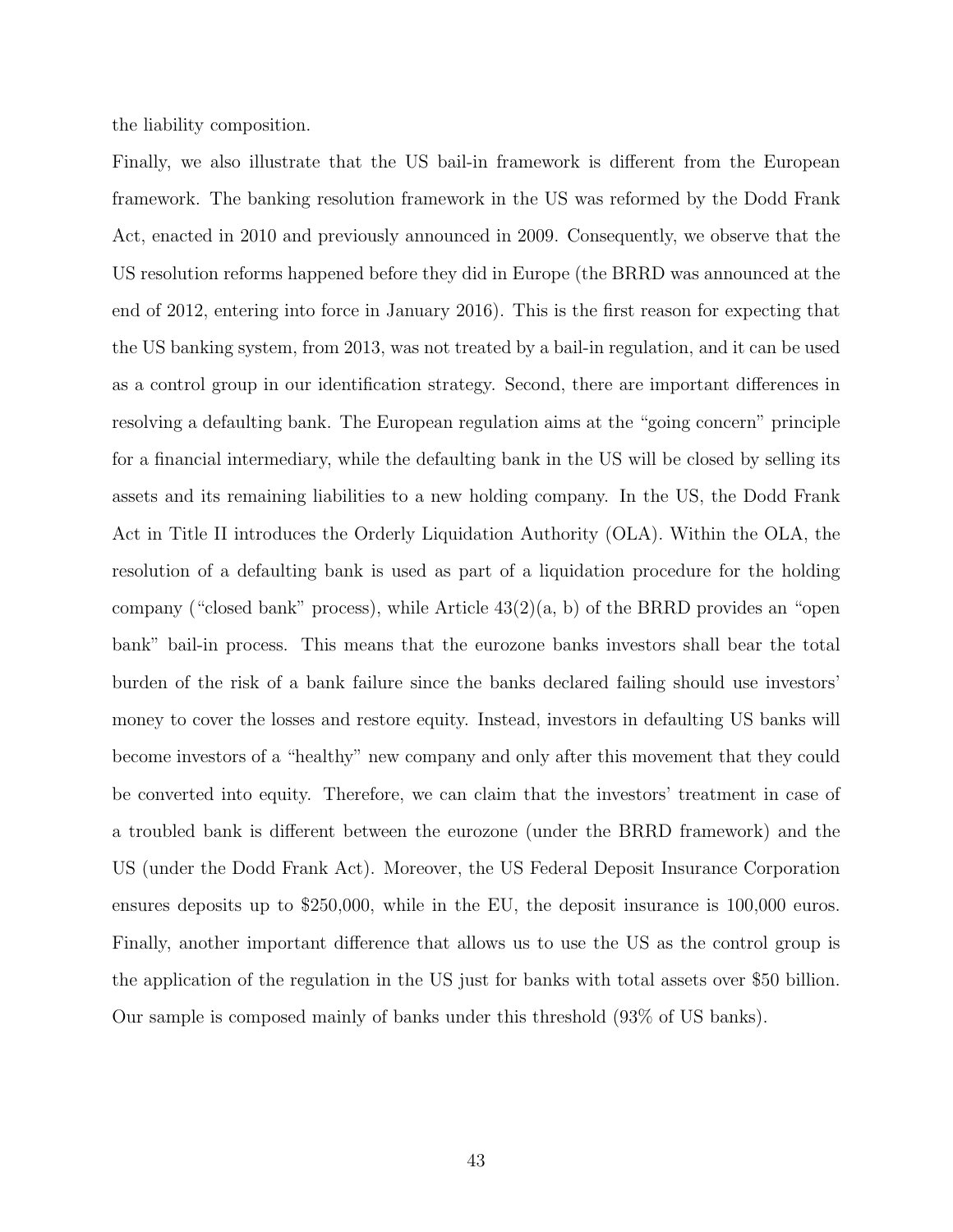#### Figure A.I. Propensity score matching

The chart plots the kernel density and the propensity score of the sample before and after implementing the matching. In the right panel (after matching), the treated curve stops because, at the beginning, the sample has 5000 treated banks and 1150 controls, the matching drops observations in the treated group since we have implemented the matching with one neighbor and the no replacement option to have a balanced sample with the same number of banks in both groups.



(a)